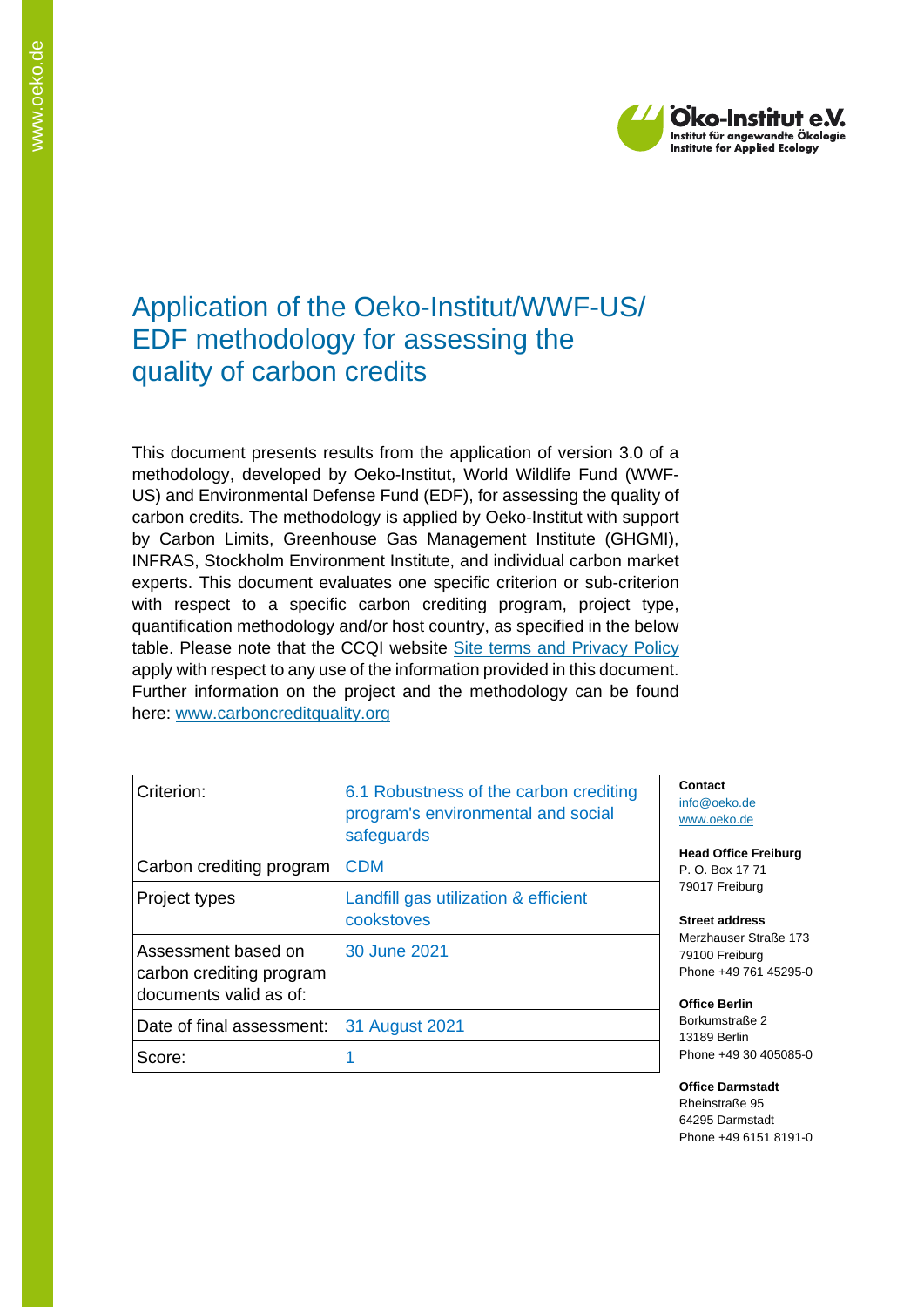# **Assessment**

# **Indicator 6.1.1**

### **Relevant scoring methodology provisions**

"The program requires the project owners to identify and mitigate potential negative environmental and social impacts, including to local and affected stakeholder wellbeing."

# **Information sources considered**

- 1 Decision 3/CMP.1: Modalities and procedures for a clean development mechanism as defined in Article 12 of the Kyoto Protocol. Online available at: [https://cdm.unfccc.int/Reference/COPMOP/08a01\\_abbr.pdf.](https://cdm.unfccc.int/Reference/COPMOP/08a01_abbr.pdf)
- 2 Decision 3/CMP.1: Modalities and procedures for a clean development mechanism as defined in Article 12 of the Kyoto Protocol. ANNEX Modalities and procedures for a clean development mechanism. Online available at: [https://cdm.unfccc.int/Reference/COPMOP/08a01\\_abbr.pdf.](https://cdm.unfccc.int/Reference/COPMOP/08a01_abbr.pdf)
- 3 CDM project standard for project activities. CDM-EB93-A04-STAN. Version 02.0. Document issued on 29 November 2018. Online available at: [https://cdm.unfccc.int/sunsetcms/storage/contents/stored-file-](https://cdm.unfccc.int/sunsetcms/storage/contents/stored-file-20181221092046526/Reg_stan04v02.pdf)[20181221092046526/Reg\\_stan04v02.pdf.](https://cdm.unfccc.int/sunsetcms/storage/contents/stored-file-20181221092046526/Reg_stan04v02.pdf)
- 4 CDM project standard for programmes of activities. CDM-EB93-A04-STAN. Version 02.0. Document issued on 29 November 2018. Online available at: [https://cdm.unfccc.int/sunsetcms/storage/contents/stored-file-](https://cdm.unfccc.int/sunsetcms/storage/contents/stored-file-20181221092036152/Reg_stan03v02.pdf)[20181221092036152/Reg\\_stan03v02.pdf.](https://cdm.unfccc.int/sunsetcms/storage/contents/stored-file-20181221092036152/Reg_stan03v02.pdf)

# **Relevant carbon crediting program provisions**

Provision 1 Source 2, paragraph 37, page 14: "The designated operational entity selected by project participants to validate a project activity, being under a contractual arrangement with them, shall review the project design document and any supporting documentation to confirm that the following requirements have been met:

[…]

(c) Project participants have submitted to the designated operational entity documentation on the analysis of the environmental impacts of the project activity, including transboundary impacts and, if those impacts are considered significant by the project participants or the host Party, have undertaken an environmental impact assessment in accordance with procedures as required by the host Party"

Provision 2 Source 3, paragraph 92, page 22: "The project participants shall carry out an analysis of the environmental impacts of the proposed CDM project activity, including transboundary impacts, and provide a summary of the analysis and references to all related documentation."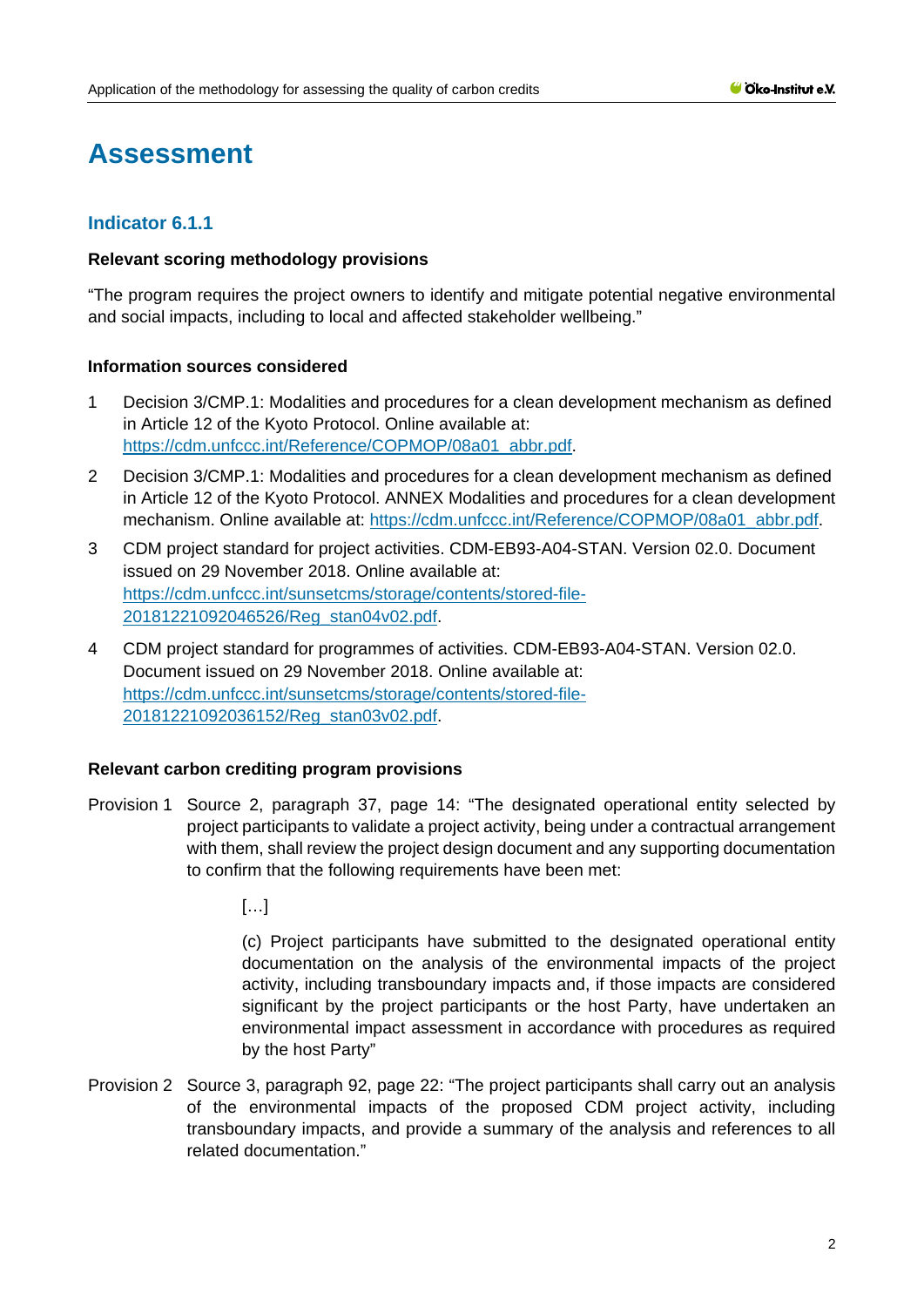- Provision 3 Source 3, paragraph 93, page 22: "If, as a result of the analysis referred to in paragraph 92 above, the project participants or the host Party consider the environmental impacts of the proposed CDM project activity significant, the project participants shall carry out an environmental impact assessment in accordance with the relevant procedures of the host Party and provide all conclusions and references to all related documentation."
- Provision 4 Source 4, paragraph 44, page 13: "The analysis of the environmental impacts and, as applicable, the environmental impact assessment referred to in this section shall be carried out for the whole PoA or at the CPA level. The coordinating/managing entity shall describe the level applied."
- Provision 5 Source 4, paragraph 45, page 13: "If the coordinating/managing entity has chosen to carry out the analysis of the environmental impacts for the whole PoA, it shall carry out the analysis, including transboundary impacts (or, in the case of a proposed A/R CDM PoA, impacts on biodiversity and natural ecosystems and impacts outside the programme boundary), and provide a summary of the analysis and references to all related documentation."
- Provision 6 Source 4, paragraph 46, page 13: "If, as a result of the analysis referred to in paragraph 45 above, the coordinating/ managing entity or the host Party(ies) consider the environmental impacts of the proposed CDM PoA significant, it shall carry out an environmental impact assessment in accordance with the relevant procedures of the host Party(ies), and provide all conclusions and references to al related documentation(and, in the case of a proposed A/R CDM PoA, the coordinating/managing entity shall also provide a description of the planned monitoring and remedial measures to address these significant impacts)."
- Provision 7 Source 4, paragraph 47, page 13: "If the proposed CDM PoA will include only non-A/R small-scale CPAs, the coordinating/managing entity shall carry out an analysis of the environmental impacts of the PoA if required by the host Party(ies). If the analysis is carried out, the coordinating/managing entity shall provide a summary of the analysis and the references to all related documentation."

# **Assessment outcome**

No (0 Points).

# **Justification of assessment**

The CDM project standard for project activities requires for project activities to carry out an analysis of the environmental impacts (Provision 1 and 2) and if the impacts are considered to be significant, to carry out an environmental impact assessment (Provision 3). The same applies for CDM PoAs (Provision 4 to Provision 7). The CDM does not require non-A/R project activities or PoAs to conduct a socio-economic impact analysis and impact assessment. The indicator is therefore not fulfilled.

# **Indicator 6.1.2**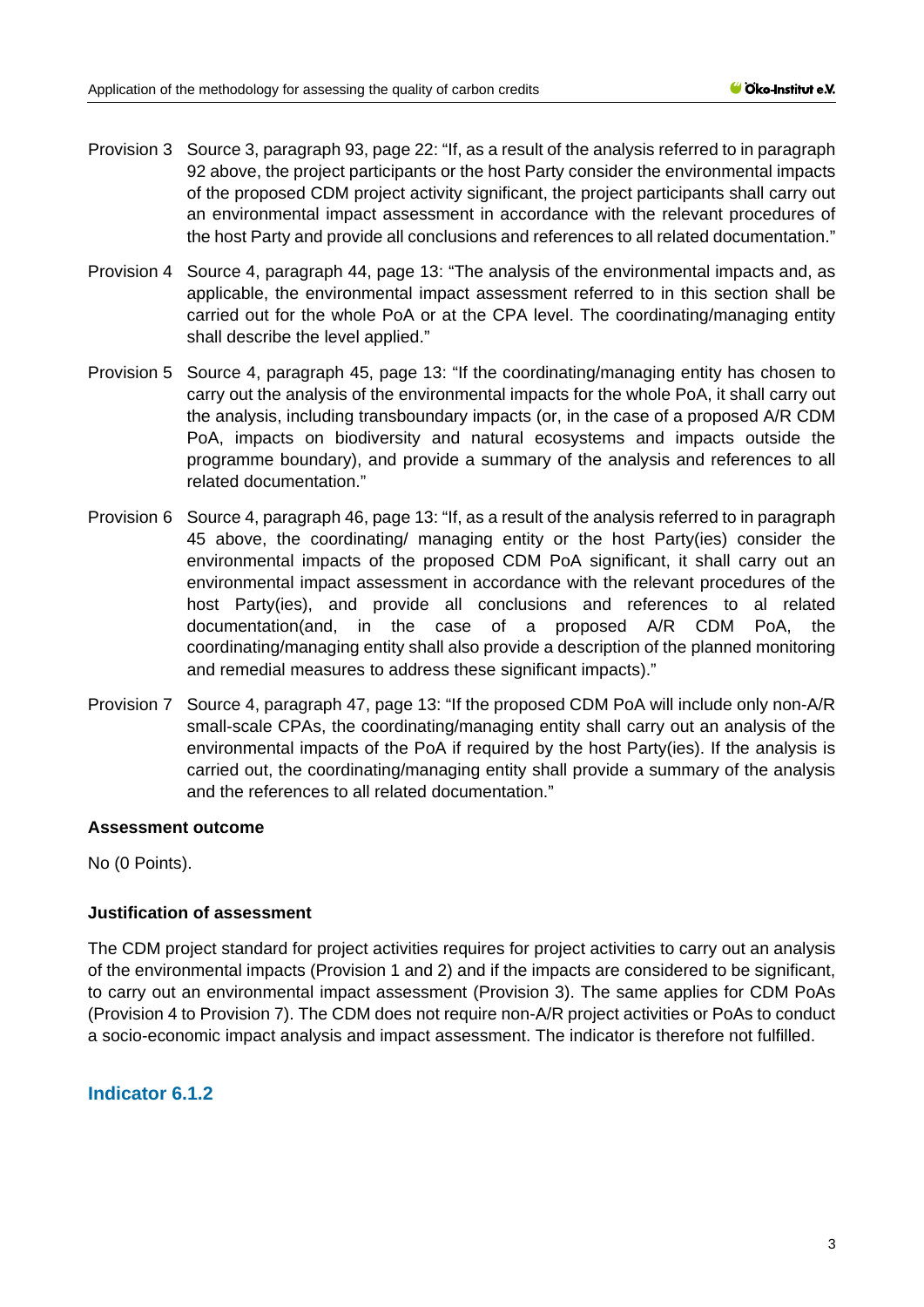# **Relevant scoring methodology provisions**

"The program clearly defines the types of environmental and social impacts that the project owners must identify and mitigate."

# **Information sources considered**

- 1 CDM project standard for project activities. CDM-EB93-A04-STAN. Version 02.0. Document issued on 29 November 2018. Online available at: [https://cdm.unfccc.int/sunsetcms/storage/contents/stored-file-](https://cdm.unfccc.int/sunsetcms/storage/contents/stored-file-20181221092046526/Reg_stan04v02.pdf)[20181221092046526/Reg\\_stan04v02.pdf.](https://cdm.unfccc.int/sunsetcms/storage/contents/stored-file-20181221092046526/Reg_stan04v02.pdf)
- 2 CDM project standard for programmes of activities. CDM-EB93-A04-STAN. Version 02.0. Document issued on 29 November 2018. Online available at: [https://cdm.unfccc.int/sunsetcms/storage/contents/stored-file-](https://cdm.unfccc.int/sunsetcms/storage/contents/stored-file-20181221092036152/Reg_stan03v02.pdf)[20181221092036152/Reg\\_stan03v02.pdf.](https://cdm.unfccc.int/sunsetcms/storage/contents/stored-file-20181221092036152/Reg_stan03v02.pdf)

### **Relevant carbon crediting program provisions**

- Provision 1 Source 1, paragraph 92, page 22: "The project participants shall carry out an analysis of the environmental impacts of the proposed CDM project activity, including transboundary impacts, and provide a summary of the analysis and references to all related documentation."
- Provision 2 Source 2, paragraph 45, page 13: "If the coordinating/managing entity has chosen to carry out the analysis of the environmental impacts for the whole PoA, it shall carry out the analysis, including transboundary impacts (or, in the case of a proposed A/R CDM PoA, impacts on biodiversity and natural ecosystems and impacts outside the programme boundary), and provide a summary of the analysis and references to all related documentation."

### **Assessment outcome**

No (0 Points).

# **Justification of assessment**

The CDM does not clearly define the environmental and social impacts that must be assessed.

# **Indicator 6.1.3**

### **Relevant scoring methodology provisions**

"The program requires the project owners to assign roles and responsibilities for managing environmental and social risks of the project."

### **Information sources considered**

1 CDM project standard for project activities. CDM-EB93-A04-STAN. Version 02.0. Document issued on 29 November 2018. Online available at: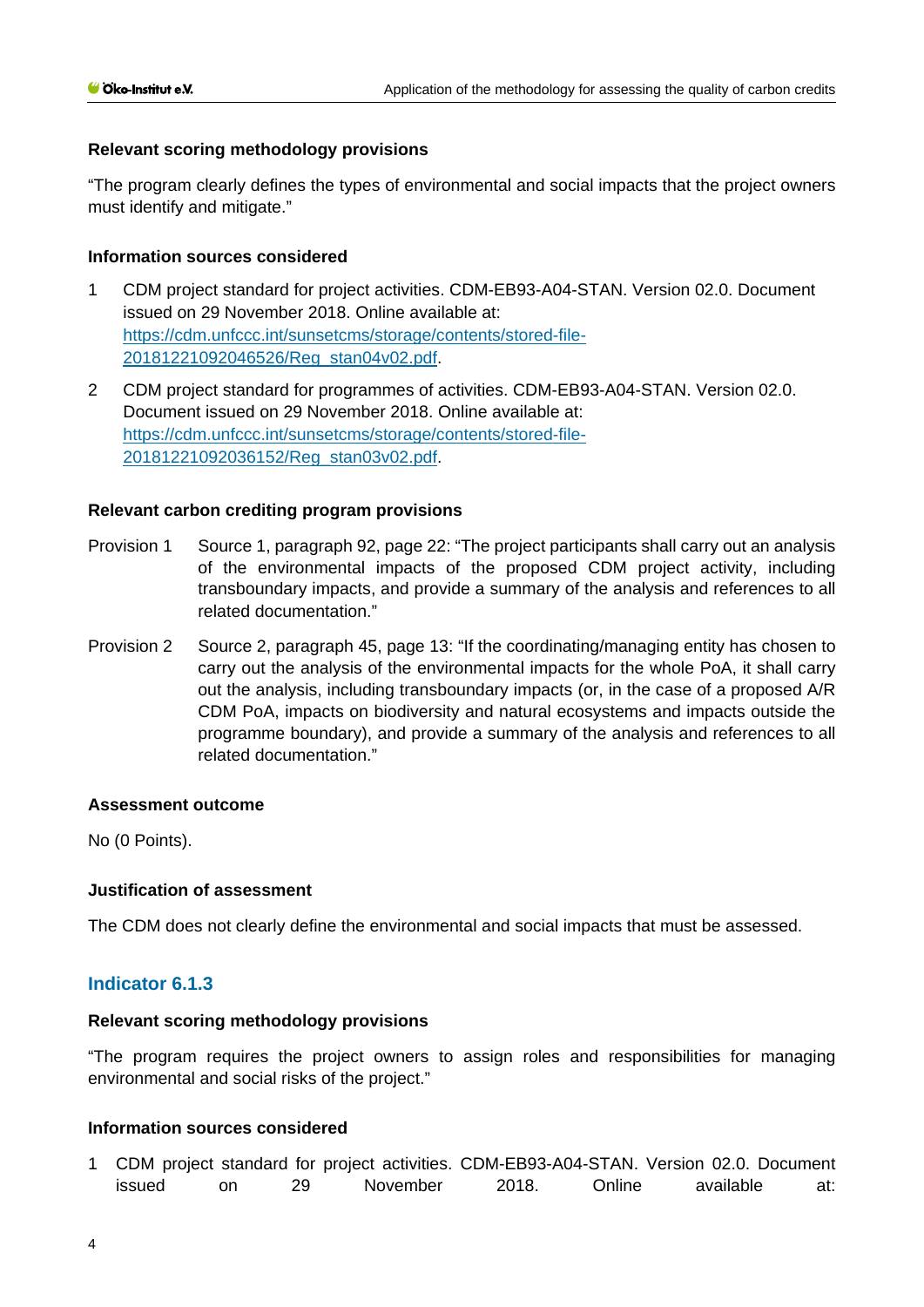[https://cdm.unfccc.int/sunsetcms/storage/contents/stored-file-](https://cdm.unfccc.int/sunsetcms/storage/contents/stored-file-20181221092046526/Reg_stan04v02.pdf)[20181221092046526/Reg\\_stan04v02.pdf.](https://cdm.unfccc.int/sunsetcms/storage/contents/stored-file-20181221092046526/Reg_stan04v02.pdf)

2 CDM project standard for programmes of activities. CDM-EB93-A04-STAN. Version 02.0. Document issued on 29 November 2018. Online available at: [https://cdm.unfccc.int/sunsetcms/storage/contents/stored-file-](https://cdm.unfccc.int/sunsetcms/storage/contents/stored-file-20181221092036152/Reg_stan03v02.pdf)[20181221092036152/Reg\\_stan03v02.pdf.](https://cdm.unfccc.int/sunsetcms/storage/contents/stored-file-20181221092036152/Reg_stan03v02.pdf)

# **Relevant carbon crediting program provisions**

-

# **Assessment outcome**

No (0 Points).

# **Justification of assessment**

The CDM provisions do not include such requirements.

# **Indicator 6.1.4**

# **Relevant scoring methodology provisions**

"The program assesses the institutional arrangements and capacities of the project owners to identify and manage the environmental and social risks associated with the project."

# **Information sources considered**

- 1 CDM project standard for project activities. CDM-EB93-A04-STAN. Version 02.0. Document issued on 29 November 2018. Online available at: [https://cdm.unfccc.int/sunsetcms/storage/contents/stored-file-](https://cdm.unfccc.int/sunsetcms/storage/contents/stored-file-20181221092046526/Reg_stan04v02.pdf)[20181221092046526/Reg\\_stan04v02.pdf.](https://cdm.unfccc.int/sunsetcms/storage/contents/stored-file-20181221092046526/Reg_stan04v02.pdf)
- 2 CDM project standard for programmes of activities. CDM-EB93-A04-STAN. Version 02.0. Document issued on 29 November 2018. Online available at: [https://cdm.unfccc.int/sunsetcms/storage/contents/stored-file-](https://cdm.unfccc.int/sunsetcms/storage/contents/stored-file-20181221092036152/Reg_stan03v02.pdf)[20181221092036152/Reg\\_stan03v02.pdf.](https://cdm.unfccc.int/sunsetcms/storage/contents/stored-file-20181221092036152/Reg_stan03v02.pdf)

# **Relevant carbon crediting program provisions**

**Assessment outcome**

No (0 Points).

-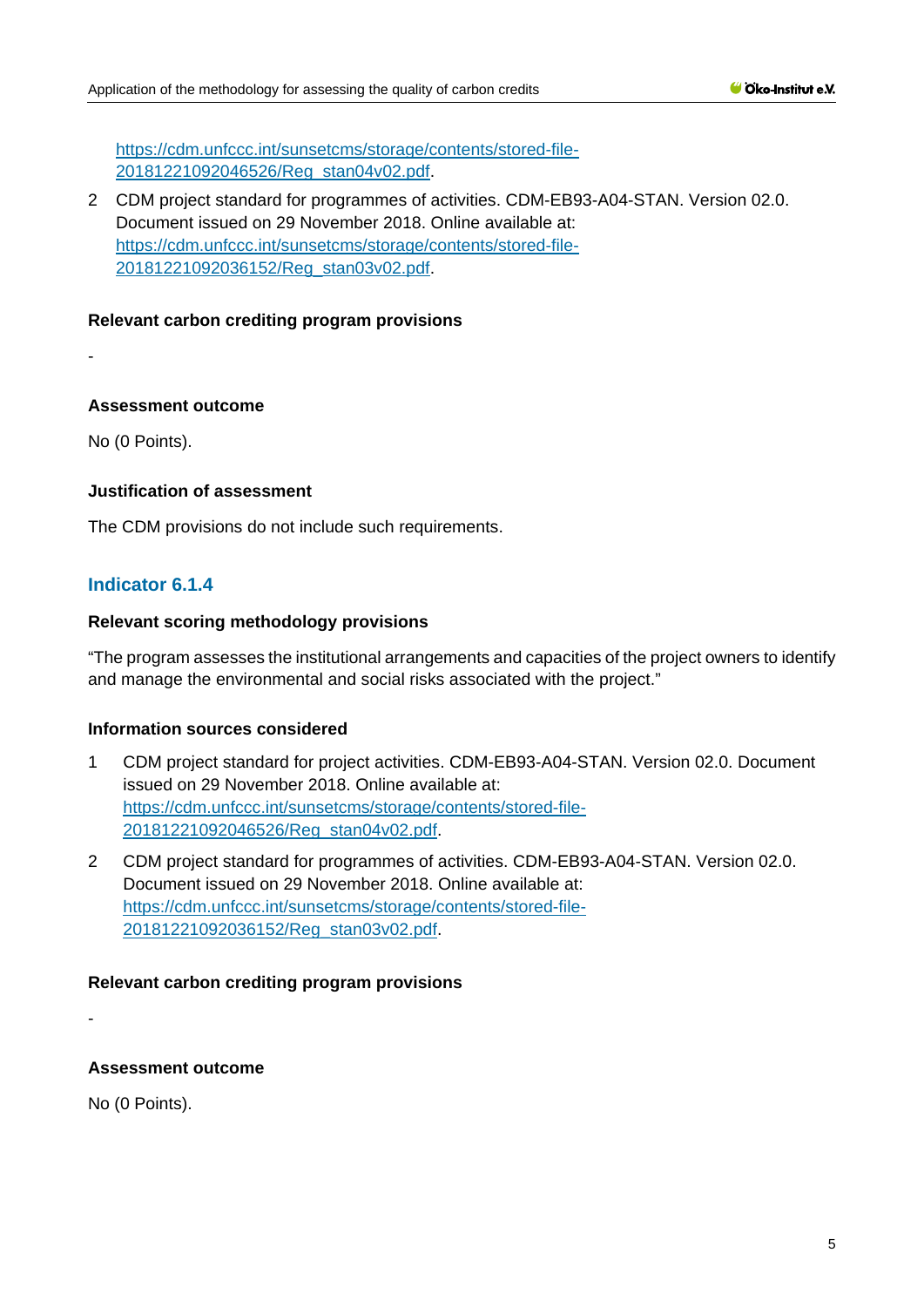### **Justification of assessment**

The CDM has no provisions in place that require the assessment institutional arrangements and capacities of the project owner to manage the environmental and social risks associated with the project.

# **Indicator 6.1.5**

### **Relevant scoring methodology provisions**

"The program requires the project owners to identify and adhere to any national or local legal requirements which may be relevant to the project."

### **Information sources considered**

- 1 CDM project standard for project activities. CDM-EB93-A04-STAN. Version 02.0. Document issued on 29 November 2018. Online available at: [https://cdm.unfccc.int/sunsetcms/storage/contents/stored-file-](https://cdm.unfccc.int/sunsetcms/storage/contents/stored-file-20181221092046526/Reg_stan04v02.pdf)[20181221092046526/Reg\\_stan04v02.pdf.](https://cdm.unfccc.int/sunsetcms/storage/contents/stored-file-20181221092046526/Reg_stan04v02.pdf)
- 2 CDM project standard for programmes of activities. CDM-EB93-A04-STAN. Version 02.0. Document issued on 29 November 2018. Online available at: [https://cdm.unfccc.int/sunsetcms/storage/contents/stored-file-](https://cdm.unfccc.int/sunsetcms/storage/contents/stored-file-20181221092036152/Reg_stan03v02.pdf)[20181221092036152/Reg\\_stan03v02.pdf.](https://cdm.unfccc.int/sunsetcms/storage/contents/stored-file-20181221092036152/Reg_stan03v02.pdf)

### **Relevant carbon crediting program provisions**

-

# **Assessment outcome**

No (0 Points).

### **Justification of assessment**

The program provisions do not explicitly require the project owner to adhere to any legal requirements relevant to the projects.

# **Indicator 6.1.6**

### **Relevant scoring methodology provisions**

"The program requires the disclosure of all relevant information from the project owner's evaluation of environmental or social impacts. If an Environmental Impact Assessment is relevant or required to be carried out in the project's local legal context, the assessment is fully disclosed (except for any confidential information that is not relevant to the conclusions of the assessment)."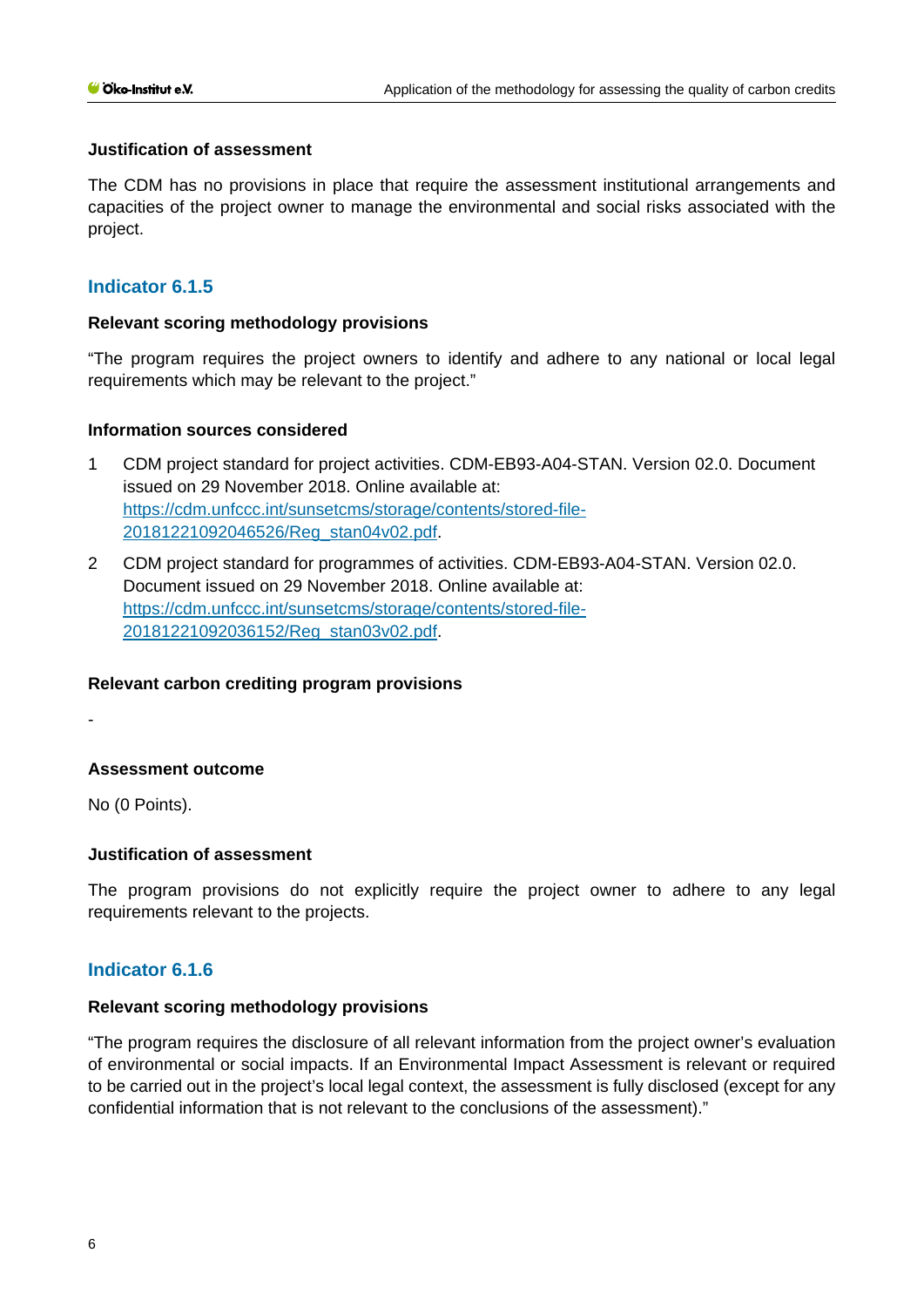- 1 Decision 3/CMP.1: Modalities and procedures for a clean development mechanism as defined in Article 12 of the Kyoto Protocol. ANNEX Modalities and procedures for a clean development mechanism. Online available at: [https://cdm.unfccc.int/Reference/COPMOP/08a01\\_abbr.pdf.](https://cdm.unfccc.int/Reference/COPMOP/08a01_abbr.pdf)
- 2 CDM project cycle procedure for project activities. CDM-EB93-A06-PROC. Version 02.0. Document issued on 29 November 2018. Online available at: [https://cdm.unfccc.int/sunsetcms/storage/contents/stored-file-](https://cdm.unfccc.int/sunsetcms/storage/contents/stored-file-20181221092024737/PC_proc03v02.pdf)[20181221092024737/PC\\_proc03v02.pdf.](https://cdm.unfccc.int/sunsetcms/storage/contents/stored-file-20181221092024737/PC_proc03v02.pdf)
- 3 CDM project cycle procedure for programmes of activities. CDM-EB93-A09-PROC. Version 02.0. Document issued on 29 November 2018. Online available at: [https://cdm.unfccc.int/sunsetcms/storage/contents/stored-file-](https://cdm.unfccc.int/sunsetcms/storage/contents/stored-file-20181221092012422/PC_proc02v02.pdf)[20181221092012422/PC\\_proc02v02.pdf.](https://cdm.unfccc.int/sunsetcms/storage/contents/stored-file-20181221092012422/PC_proc02v02.pdf)

### **Relevant carbon crediting program provisions**

- Provision 1 Source 1, paragraph 6, page 9: "Information obtained from CDM project participants marked as proprietary or confidential shall not be disclosed without the written consent of the provider of the information, except as required by national law. Information used to determine additionality as defined in paragraph 43 below, to describe the baseline methodology and its application, and to support an environmental impact assessment referred to in paragraph 37 (c) below, shall not be considered as proprietary or confidential."
- Provision 2 Source 1, paragraph 27, page 12: "A designated operational entity shall:

[…]

(h) Make information obtained from CDM project participants publicly available, as required by the Executive Board. Information marked as proprietary or confidential shall not be disclosed without the written consent of the provider of the information, except as required by national law. Information used to determine additionality as defined in paragraph 43 below, to describe the baseline methodology and its application, and to support an environmental impact assessment referred to in paragraph 37 (c) below, shall not be considered as proprietary or confidential."

- Provision 3 Source 1, paragraph 37, page 14: "The designated operational entity selected by project participants to validate a project activity, being under a contractual arrangement with them, shall review the project design document and any supporting documentation to confirm that the following requirements have been met:
	- $[\ldots]$

(c) Project participants have submitted to the designated operational entity documentation on the analysis of the environmental impacts of the project activity, including transboundary impacts and, if those impacts are considered significant by the project participants or the host Party, have undertaken an environmental impact assessment in accordance with procedures as required by the host Party"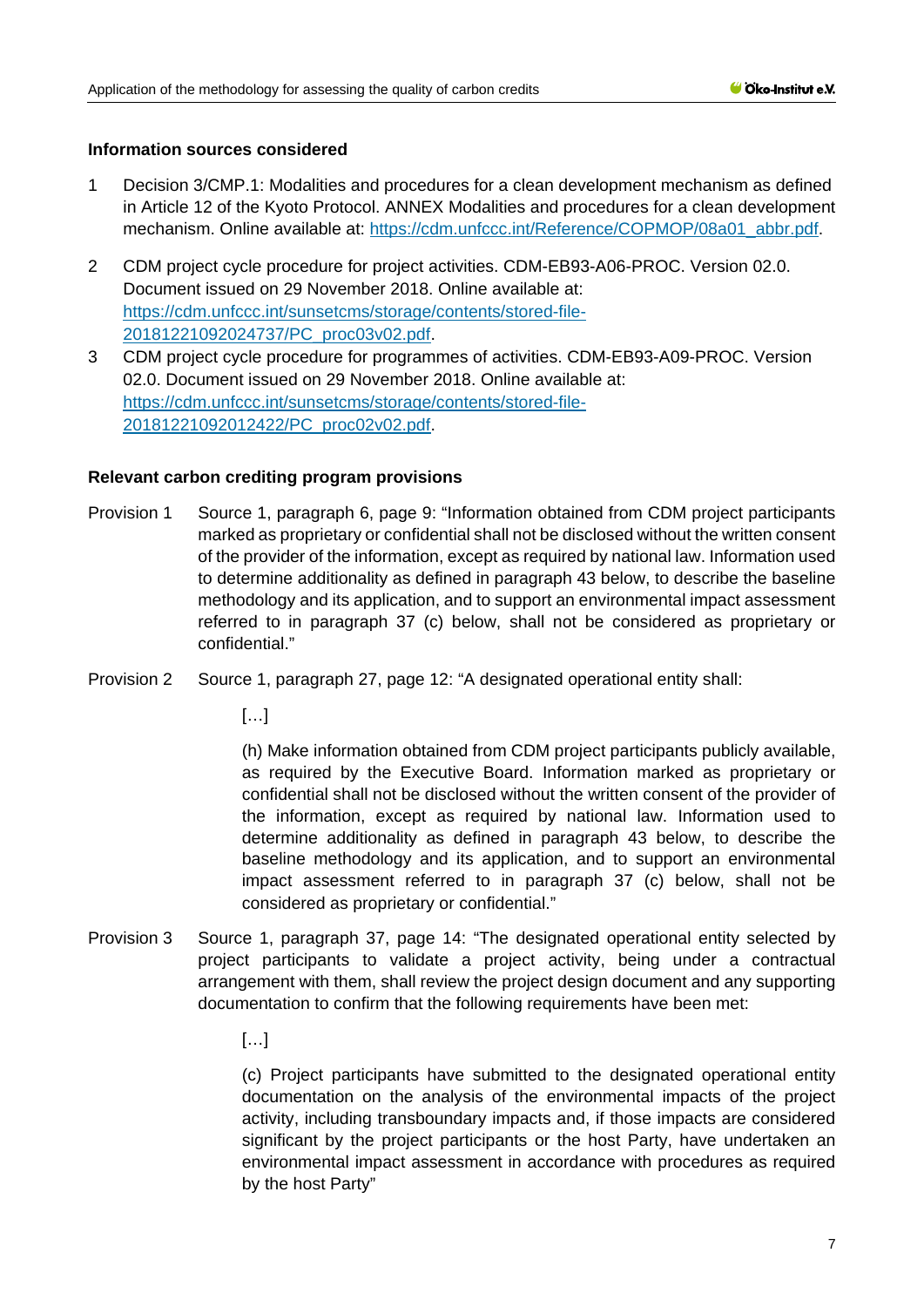Provision 4 Source 2, paragraph 19, page 9: "When submitting the PDD through the dedicated interface, the DOE shall provide the following information to be made publicly available on the UNFCCC CDM website:

 $[...]$ 

(c) A summary of the environmental impact assessment report of the proposed CDM project activity, if the environmental impact assessment was conducted in accordance with the "CDM project standard for project activities"."

Provision 5 Source 3, paragraph 11, page 8: "When submitting the PoA-DD through the dedicated interface, the DOE shall provide the following information to be made publicly available on the UNFCCC CDM website:

 $[...]$ 

(c) A summary of the environmental impact assessment report of the proposed CDM PoA, if the environmental impact assessment was conducted for the PoA in accordance with the "CDM project standard for programmes of activities"."

### **Assessment outcome**

No (0 Points).

### **Justification of assessment**

A summary of the environmental impact assessment needs to be publicly available on the website (Provision 4 and Provision 5). It is therefore not clear whether all relevant information of the impact assessment is disclosed as required by this indicator. The indicator is thus not sufficiently fulfilled.

# **Indicator 6.1.7**

### **Relevant scoring methodology provisions**

"The program requires, at least for any potential negative impacts, that a validation and verification entity validates the evaluation of social and environmental impacts by the project owner prior to registration."

### **Information sources considered**

- 1. CDM validation and verification standard for project activities. CDM-EB93-A05-STAN. Version 02.0. Document issued on 29 November 2018. Online available at: [https://cdm.unfccc.int/sunsetcms/storage/contents/stored-file-](https://cdm.unfccc.int/sunsetcms/storage/contents/stored-file-20181221092105818/Reg_stan06v02.pdf)[20181221092105818/Reg\\_stan06v02.pdf.](https://cdm.unfccc.int/sunsetcms/storage/contents/stored-file-20181221092105818/Reg_stan06v02.pdf)
- 2. CDM validation and verification standard for programmes of activities. CDM-EB93-A08-STAN. Version 02.0. Document issued on 29 November 2018. Online available at: [https://cdm.unfccc.int/sunsetcms/storage/contents/stored-file-](https://cdm.unfccc.int/sunsetcms/storage/contents/stored-file-20190102091604136/Reg_Stan05v02.pdf)[20190102091604136/Reg\\_Stan05v02.pdf.](https://cdm.unfccc.int/sunsetcms/storage/contents/stored-file-20190102091604136/Reg_Stan05v02.pdf)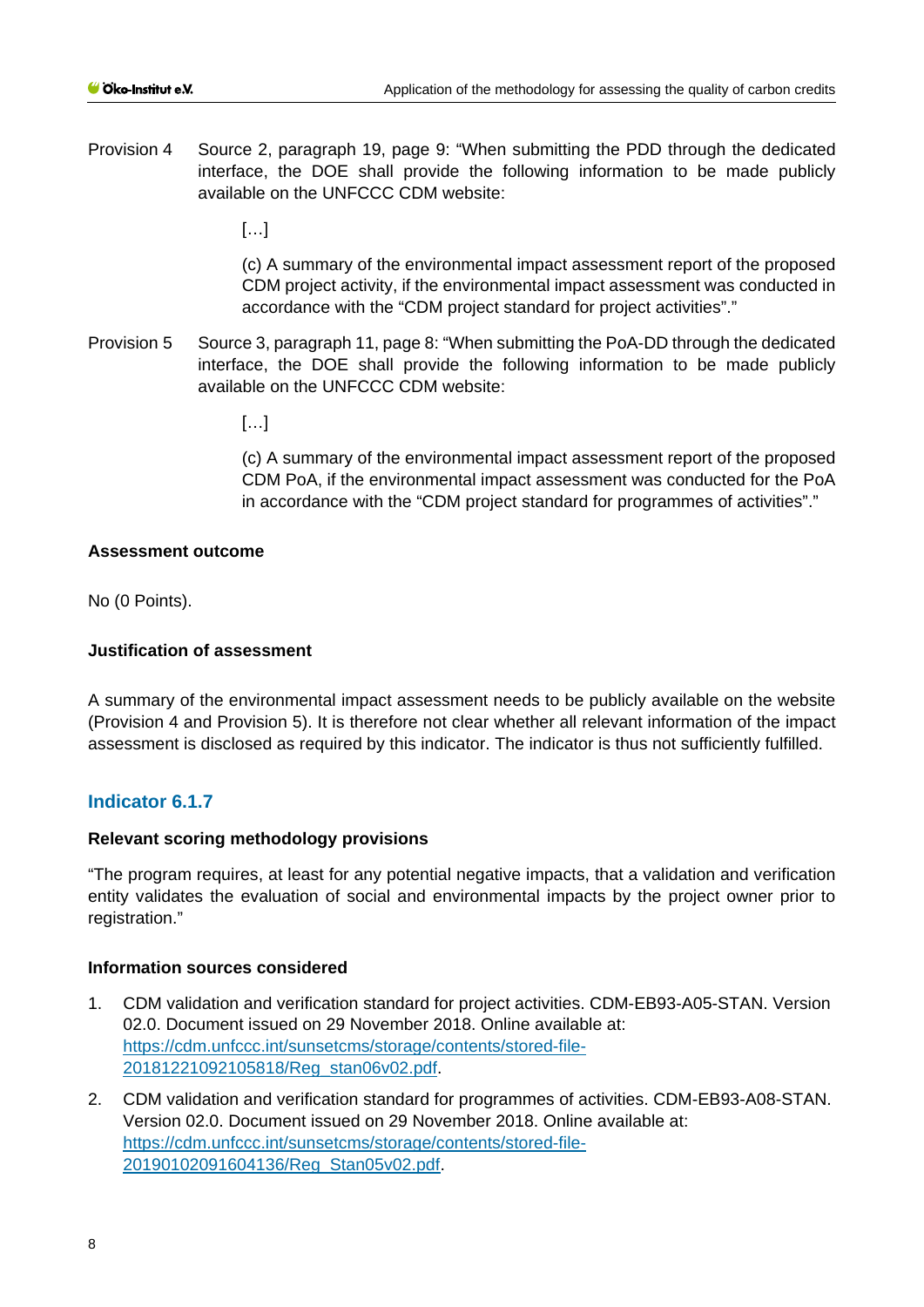3. Decision 3/CMP.1: Modalities and procedures for a clean development mechanism as defined in Article 12 of the Kyoto Protocol. ANNEX Modalities and procedures for a clean development mechanism. Online available at: [https://cdm.unfccc.int/Reference/COPMOP/08a01\\_abbr.pdf.](https://cdm.unfccc.int/Reference/COPMOP/08a01_abbr.pdf)

### **Relevant carbon crediting program provisions**

- Provision 1 Source 1, paragraph 126, page 28: "The DOE shall determine whether the project participants conducted an analysis of the environmental impacts of the proposed CDM project activity, including transboundary impacts, and whether those impacts are considered significant by the project participants or by the host Party."
- Provision 2 Source 1, paragraph 127, page 28: "The DOE shall also determine whether the project participants conducted an environmental impact assessment, if considered significant by the project participants or by the host Party, in accordance with the host Party's procedures."
- Provision 3 Source 1, paragraph 128, page 28: "The DOE shall assess the above requirements by means of a document review and/or using local official sources and expertise."
- Provision 4 Source 1, paragraph 129, page 28: "The DOE shall state whether the project participants have undertaken an analysis of environmental impacts and, if considered significant by the project participants or by the host Party, an environmental impact assessment in accordance with procedures as required by the host Party."
- Provision 5 Source 2, paragraph 51, page 15: "The DOE shall determine whether the coordinating/managing entity conducted an analysis of the environmental impacts of the proposed CDM PoA for the whole PoA or will be carried out at the CPA level, including transboundary impacts, and whether those impacts are considered significant by the coordinating/managing entity or by the host Party."
- Provision 6 Source 2, paragraph 52, page 15: "If the analysis of environmental impacts and, if applicable, the environmental impact assessment was(were) undertaken for the whole PoA, the DOE shall determine whether:

(a)The analysis and, if applicable, the assessment was(were) conducted as described in the PoA-DD;

(b)The coordinating/managing entity conducted an environmental impact assessment, if considered significant by the coordinating/ managing entity or by the host Party, in accordance with the host Party's procedures."

- Provision 7 Source 2, paragraph 53, page 15: "The DOE shall assess the above requirements by means of a document review and/or using local official sources and expertise."
- Provision 8 Source 2, paragraph 54, page 15: "The DOE shall state whether the analysis of environmental impacts and if applicable an environmental impact assessment was conducted for the whole PoA or will be conducted at the CPA level."
- Provision 9 Source 2, paragraph 55, page 15-16: "If the DOE determines that the analysis of environmental impacts was conducted forthe whole PoA, and, if considered significant by the coordinating/managing entity or by the host Party, it shall state whether the analysis was conducted as described in the PoA-DD, and if applicable, an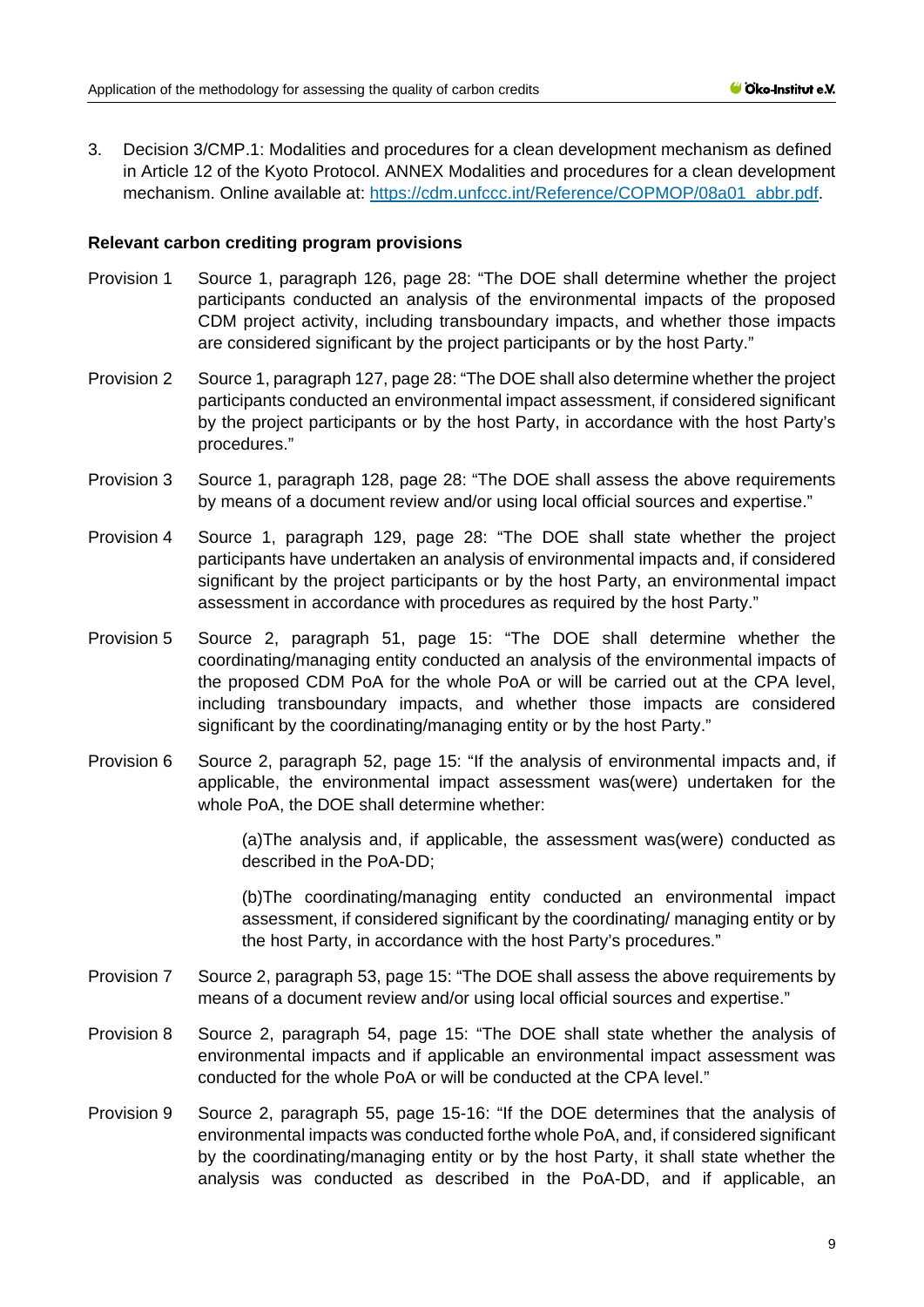environmental impact assessment was conducted in accordance with procedures as required by the host Party"

Provision 10 Source 3, paragraph 37, page 14: "The designated operational entity selected by project participants to validate a project activity, being under a contractual arrangement with them, shall review the project design document and any supporting documentation to confirm that the following requirements have been met:

 $\lbrack$ ...

(c) Project participants have submitted to the designated operational entity documentation on the analysis of the environmental impacts of the project activity, including transboundary impacts and, if those impacts are considered significant by the project participants or the host Party, have undertaken an environmental impact assessment in accordance with procedures as required by the host Party"

### **Assessment outcome**

No (0 Points).

# **Justification of assessment**

The program provisions only prescribe that an independent auditor should determine whether any impacts have been assessed in accordance with applicable national law (Provision 2, Provision 4, Provision 6, Provision 9, and Provision 10) but not how these impacts were assessed. Additionally, the program does not require that the evaluation of social impacts by the project owner be validated by an independent third party prior to registration.

# **Indicator 6.1.8**

# **Relevant scoring methodology provisions**

"The program requires a follow-up on any potential negative impacts identified in the evaluation of social and environmental impacts prior to registration, e.g., by including measures to mitigate any negative impacts in monitoring plans."

### **Information sources considered**

- 1 CDM project standard for project activities. CDM-EB93-A04-STAN. Version 02.0. Document issued on 29 November 2018. Online available at: [https://cdm.unfccc.int/sunsetcms/storage/contents/stored-file-](https://cdm.unfccc.int/sunsetcms/storage/contents/stored-file-20181221092046526/Reg_stan04v02.pdf)[20181221092046526/Reg\\_stan04v02.pdf.](https://cdm.unfccc.int/sunsetcms/storage/contents/stored-file-20181221092046526/Reg_stan04v02.pdf)
- 2 CDM project standard for programmes of activities. CDM-EB93-A04-STAN. Version 02.0. Document issued on 29 November 2018. Online available at: [https://cdm.unfccc.int/sunsetcms/storage/contents/stored-file-](https://cdm.unfccc.int/sunsetcms/storage/contents/stored-file-20181221092036152/Reg_stan03v02.pdf)[20181221092036152/Reg\\_stan03v02.pdf.](https://cdm.unfccc.int/sunsetcms/storage/contents/stored-file-20181221092036152/Reg_stan03v02.pdf)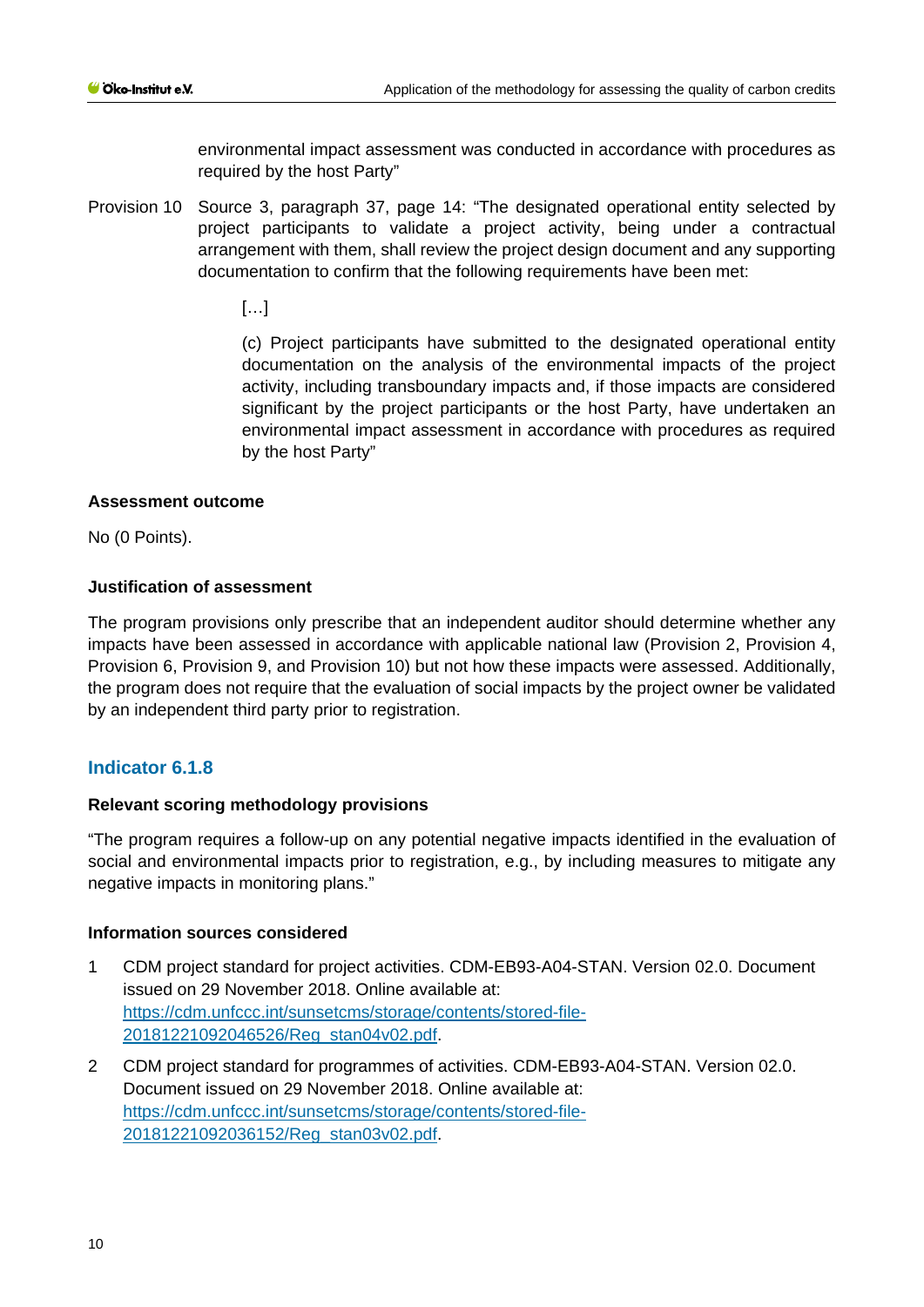### **Relevant carbon crediting program provisions**

- Provision 1 Source 1, paragraph 92, page 22: "The project participants shall carry out an analysis of the environmental impacts of the proposed CDM project activity, including transboundary impacts, and provide a summary of the analysis and references to all related documentation."
- Provision 2 Source 1, paragraph 93, page 22: "If, as a result of the analysis referred to in paragraph 92 above, the project participants or the host Party consider the environmental impacts of the proposed CDM project activity significant, the project participants shall carry out an environmental impact assessment in accordance with the relevant procedures of the host Party and provide all conclusions and references to all related documentation."
- Provision 3 Source 2, paragraph 44, page 13: "The analysis of the environmental impacts and, as applicable, the environmental impact assessment referred to in this section shall be carried out for the whole PoA or at the CPA level. The coordinating/managing entity shall describe the level applied."
- Provision 4 Source 2, paragraph 45, page 13: "If the coordinating/managing entity has chosen to carry out the analysis of the environmental impacts for the whole PoA, it shall carry out the analysis, including transboundary impacts (or, in the case of a proposed A/R CDM PoA, impacts on biodiversity and natural ecosystems and impacts outside the programme boundary), and provide a summary of the analysis and references to all related documentation."
- Provision 5 Source 2, paragraph 46, page 13: "If, as a result of the analysis referred to in paragraph 45 above, the coordinating/ managing entity or the host Party(ies) consider the environmental impacts of the proposed CDM PoA significant, it shall carry out an environmental impact assessment in accordance with the relevant procedures of the host Party(ies), and provide all conclusions and references to al related documentation(and, in the case of a proposed A/R CDM PoA, the coordinating/managing entity shall also provide a description of the planned monitoring and remedial measures to address these significant impacts)."
- Provision 6 Source 2, paragraph 48, page 13: "For a proposed A/R CDM PoA, the coordinating/managing entity shall carry out an analysis of its major socio-economic impacts, including impacts outside the programme or project boundary, for the whole PoA or at the CPA level. The coordinating/managing entity shall describe the level applied."
- Provision 7 Source 2, paragraph 49, page 13: "If the coordinating/managing entity has chosen to carry out the analysis for the whole PoA, it shall carry out the analysis and provide a summary of the analysis and references to all related documentation."
- Provision 8 Source 2, paragraph 50, page 13: "If, as a result of the analysis referred to in paragraph 49 above, the coordinating/ managing entity or the host Party considers any negative impact as significant, the coordinating/managing entity shall carry out a socio-economic impact assessment in accordance with the relevant procedures of the host Party. The coordinating/managing entity shall provide all conclusions, references to all related documentation and a description of the planned monitoring and remedial measures to address these significant impacts."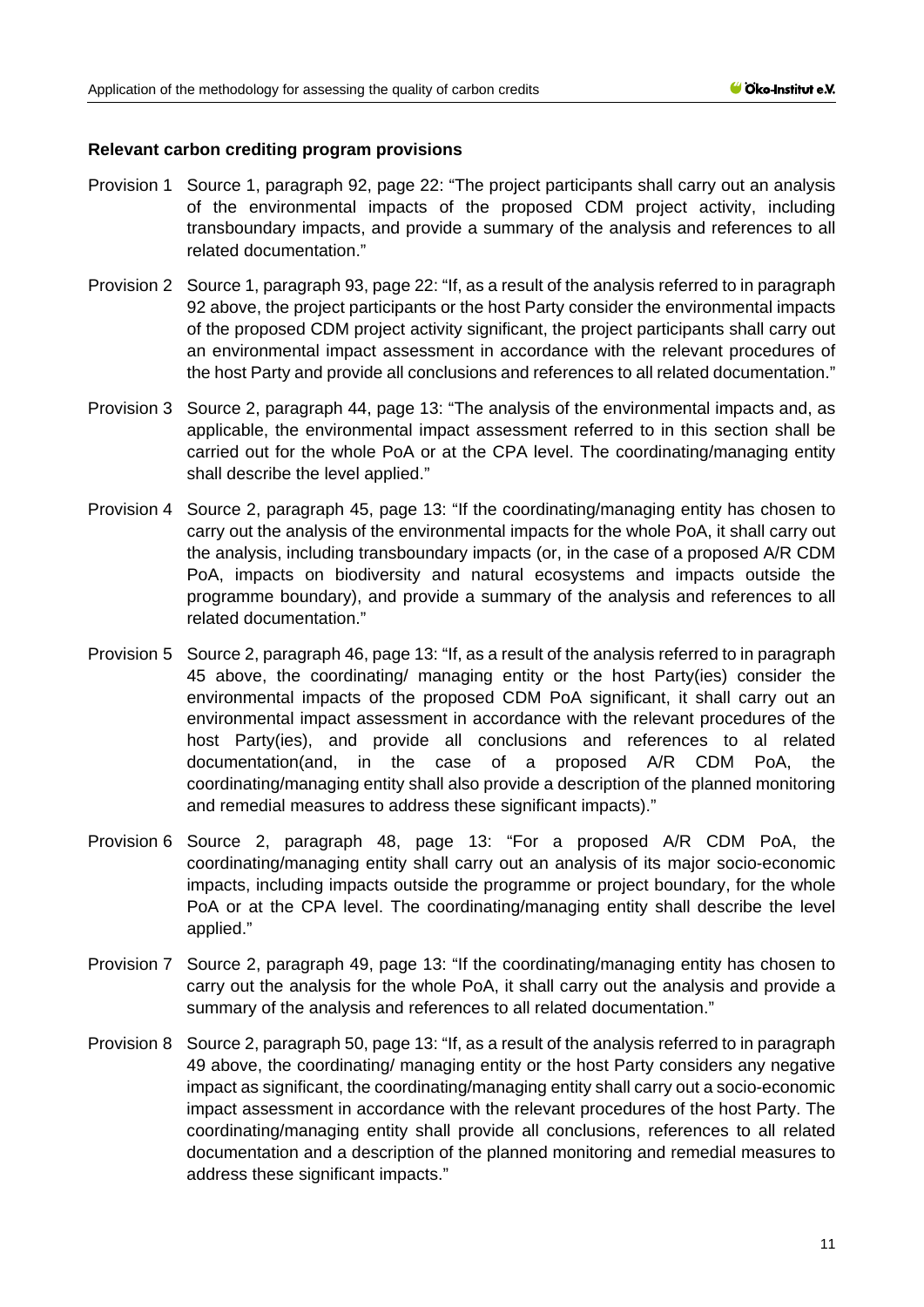### **Assessment outcome**

No (0 Points).

# **Justification of assessment**

The program provisions for PoAs require a follow-up on potential negative impacts through monitoring and remedial measures (Provision 5 and Provision 8). The provision for general project activities do however not fulfil this indicator.

# **Indicator 6.1.9**

# **Relevant scoring methodology provisions**

"The program requires, at least for any potential negative impacts, that social and economic impacts be monitored throughout the crediting periods of the project."

# **Information sources considered**

1 Decision 5/CMP.1: Modalities and procedures for afforestation and reforestation project activities under the clean development mechanism in the first commitment period of the Kyoto Protocol. ANNEX Modalities and procedures for afforestation and reforestation project activities under the clean development mechanism. Online available at: [https://cdm.unfccc.int/Reference/COPMOP/08a01\\_abbr.pdf.](https://cdm.unfccc.int/Reference/COPMOP/08a01_abbr.pdf)

# **Relevant carbon crediting program provisions**

- Provision 1 Source 1, paragraph 12, page 64: "The DOE selected by project participants to validate a proposed afforestation or reforestation project activity under the CDM, being under a contractual arrangement with them, shall review the project design document and any supporting documentation to confirm that the following requirements have been met:
	- […]

c) Project participants have submitted to the DOE documentation on the analysis of the socio-economic and environmental impacts, including impacts on biodiversity and natural ecosystems, and impacts outside the project boundary of the proposed afforestation or reforestation project activity under the CDM. If any negative impact is considered significant by the project participants or the host Party, project participants have undertaken a socio-economic impact assessment and/or an environmental impact assessment in accordance with the procedures required by the host Party. Project participants shall submit a statement that confirms that they have undertaken such an assessment in accordance with the procedures required by the host Party and include a description of the planned monitoring and remedial measures to address them"

Provision 2 Source 1, paragraph 25, page 67-68: "Project participants shall include, as part of the project design document, a monitoring plan that provides for:

[…]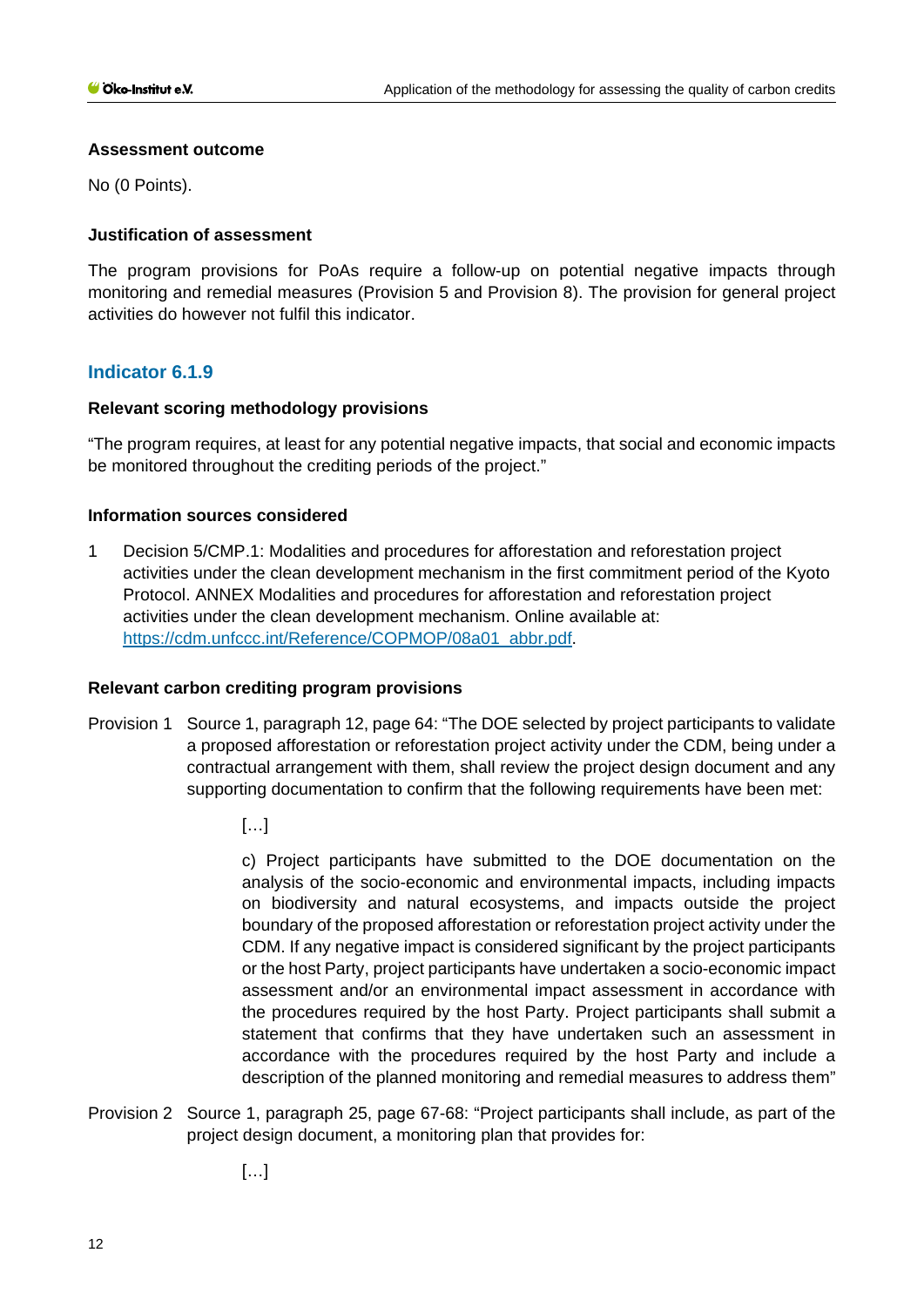(d) The collection and archiving of information relating to the planned monitoring and remedial measures referred to in paragraph 12 (c) above;"

- Provision 3 Source 1, paragraph 34, page 69: "In accordance with the provisions on confidentiality in paragraph 27 (h) of the annex to decision 17/CP.7, the DOE contracted by the project participants to perform the verification shall make the monitoring report publicly available, and shall: (d) Determine whether the socio-economic and environmental impacts were monitored in accordance with the monitoring plan;"
- Provision 4 Source 1, paragraph 25, page 67: "Project participants shall include, as part of the project design document, a monitoring plan that provides for:

(a) The collection and archiving of all relevant data necessary for estimating or measuring the actual net greenhouse gas removals by sinks during the crediting period. […]"

### **Assessment outcome**

No (0 Points).

# **Justification of assessment**

The CDM's requirements relating to monitoring do not include social and economic impacts.

# **Indicator 6.1.10**

### **Relevant scoring methodology provisions**

"The program requires the project owners to establish an environmental and social management plan, at least for projects that the program classifies as having high environmental and social risks."

### **Information sources considered**

**Relevant carbon crediting program provisions**

-

-

### **Assessment outcome**

No (0 Points).

# **Justification of assessment**

The CDM has no such provisions in place.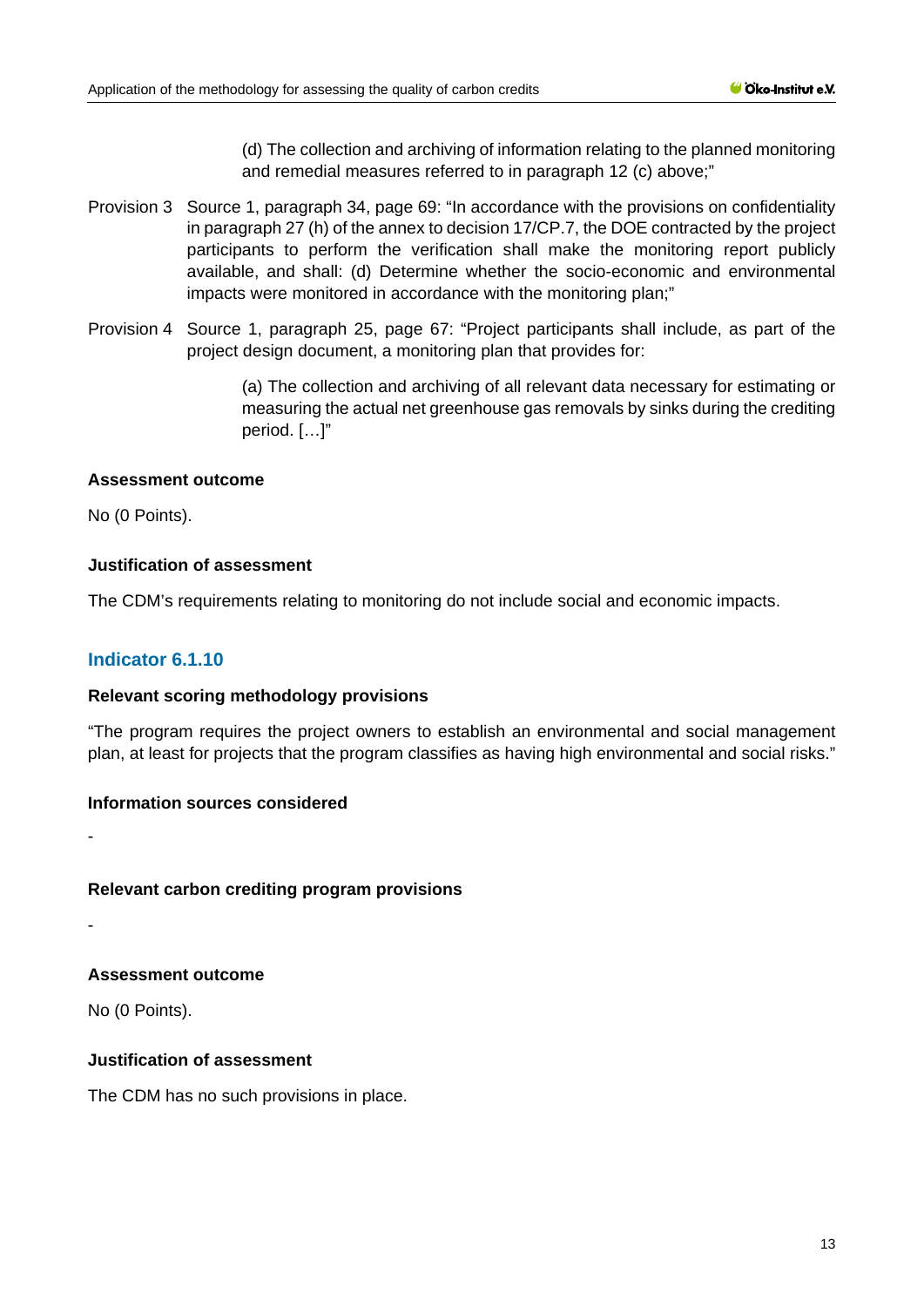### **Relevant scoring methodology provisions**

"The program has a grievance mechanism in place that allows local stakeholders to submit grievances throughout the lifetime of the project without any barriers (e.g. liability for expenses associated with the investigation). Such grievances must be duly considered by the carbon crediting program."

### **Information sources considered**

**-**

### **Relevant carbon crediting program provisions**

**-**

# **Assessment outcome**

No (0 Points).

# **Justification of assessment**

The CDM has no such provision in place.

# **Indicator 6.1.12**

# **Relevant scoring methodology provisions**

"The program requires that project owners have a culturally appropriate grievance mechanism in place for local stakeholders to submit grievances to them throughout the lifetime of the project. Such grievances must be duly considered by the project owner."

### **Information sources considered**

**Relevant carbon crediting program provisions**

-

-

# **Assessment outcome**

No (0 Points).

# **Justification of assessment**

The CDM does not require project owners to have a grievance mechanism in place.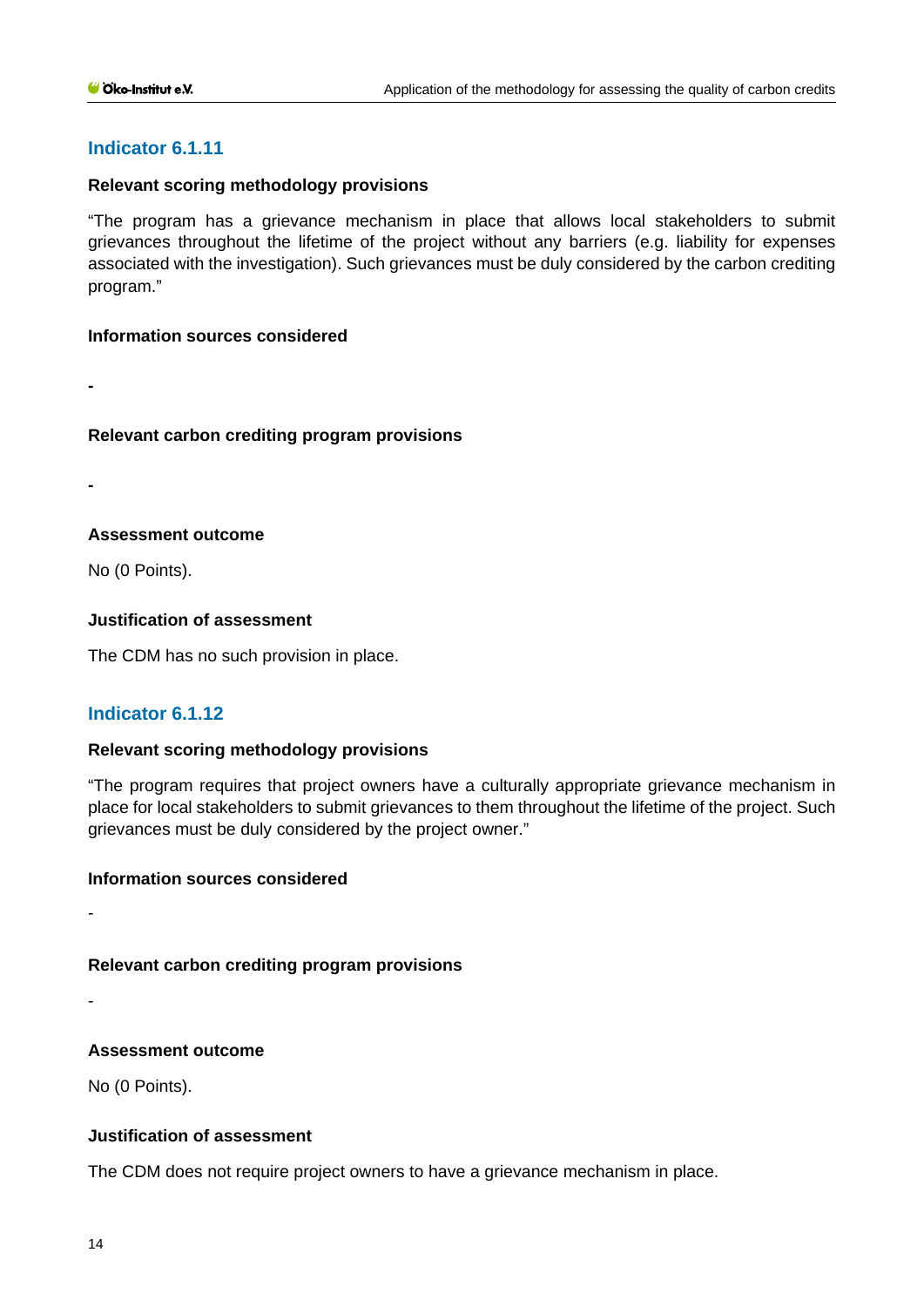### **Relevant scoring methodology provisions**

"The program requires that the grievance mechanism to be established by the project owners provide the possibility of providing anonymous grievances."

### **Information sources considered**

**-**

# **Relevant carbon crediting program provisions**

-

# **Assessment outcome**

No (0 Points)

# **Justification of assessment**

The CDM has no such provision in place.

# **Indicator 6.1.14**

# **Relevant scoring methodology provisions**

"The program requires that grievances received by the carbon crediting program and/or the project owners must be responded to within a specific response time."

### **Information sources considered**

-

-

# **Relevant carbon crediting program provisions**

# **Assessment outcome**

No (0 Points).

# **Justification of assessment**

The CDM has no grievance mechanism in place.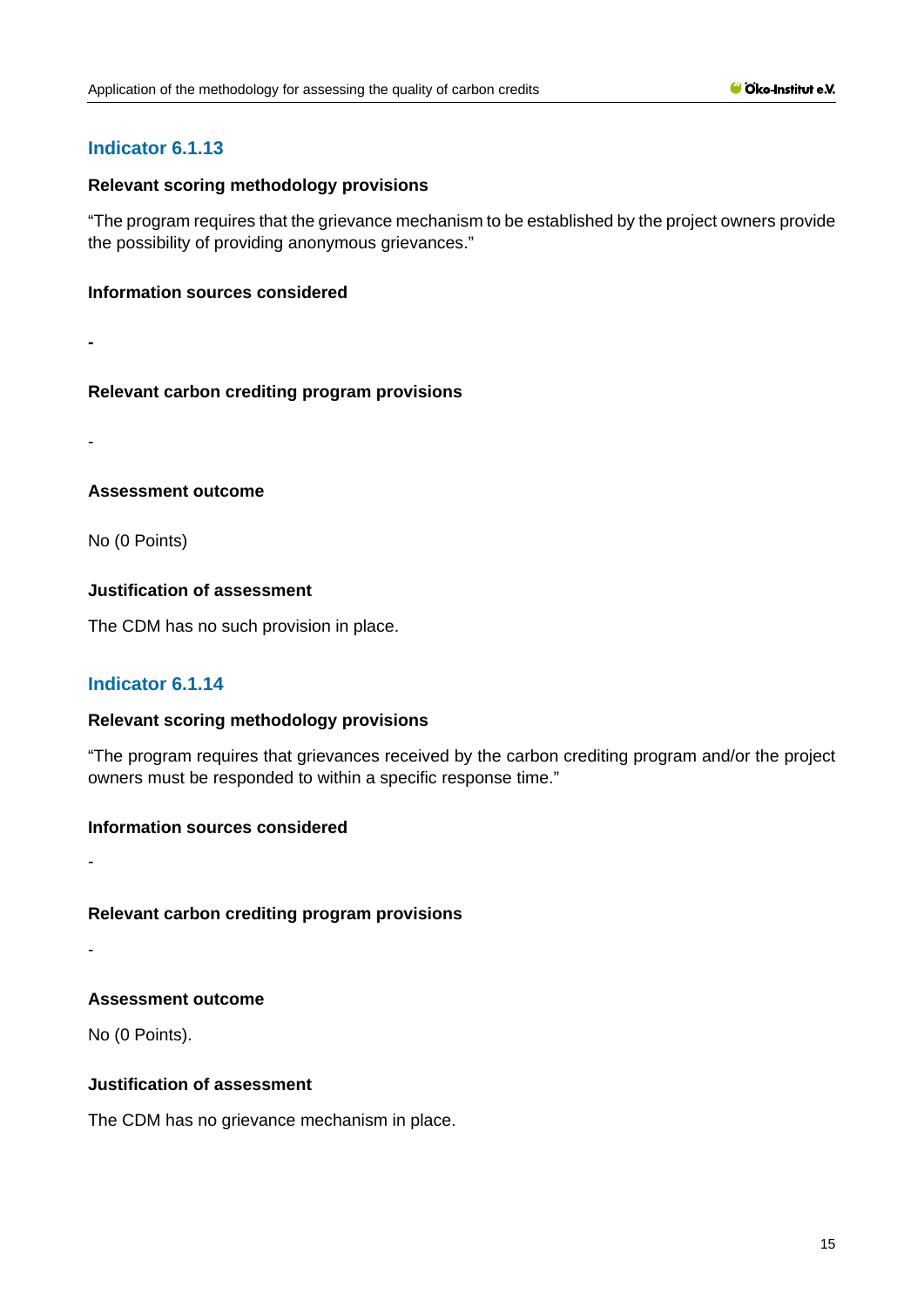### **Relevant scoring methodology provisions**

"The program requires the project owners to conduct an assessment of which local stakeholders will be impacted by the project."

### **Information sources considered**

- 1 CDM project standard for project activities. CDM-EB93-A04-STAN. Version 02.0. Online available at: [https://cdm.unfccc.int/sunsetcms/storage/contents/stored-file-](https://cdm.unfccc.int/sunsetcms/storage/contents/stored-file-20181221092046526/Reg_stan04v02.pdf)[20181221092046526/Reg\\_stan04v02.pdf.](https://cdm.unfccc.int/sunsetcms/storage/contents/stored-file-20181221092046526/Reg_stan04v02.pdf)
- 2 CDM project standard for programmes of activities. CDM-EB93-A04-STAN. Version 02.0. Document issued on 29 November 2018. Online available at: [https://cdm.unfccc.int/sunsetcms/storage/contents/stored-file-](https://cdm.unfccc.int/sunsetcms/storage/contents/stored-file-20181221092036152/Reg_stan03v02.pdf)[20181221092036152/Reg\\_stan03v02.pdf.](https://cdm.unfccc.int/sunsetcms/storage/contents/stored-file-20181221092036152/Reg_stan03v02.pdf)

# **Relevant carbon crediting program provisions**

- Provision 1 Source 1, paragraph 94, page 22: "The project participants shall invite local stakeholders to provide comments on the proposed CDM project activity and shall demonstrate how due steps/actions were taken to appropriately engage stakeholders and solicit comments in accordance with this section."
- Provision 2 Source 1, paragraph 23: "For the purpose of the local stakeholder consultation, the project participants shall invite, as a minimum, representatives of local stakeholders directly impacted by the proposed CDM project activity and representatives of local authorities relevant to the project activity."
- Provision 3 Source 2, paragraph 51, page 14: "The coordinating/managing entity shall invite local stakeholders to provide comments on the proposed CDM PoA and shall demonstrate how due steps/actions were taken to appropriately engage stakeholders and solicit comments in accordance with this section. A local stakeholder consultation shall be carried out for the whole PoA or at the CPA level. The coordinating/managing entity shall specify the level of consultation applied."
- Provision 4 Source 2, paragraph 54, page 14: "For the purpose of the local stakeholder consultation, the coordinating/managing entity shall invite, as a minimum, representatives of local stakeholders directly impacted by the proposed CDM PoA and representatives of local authorities relevant to the PoA."

### **Assessment outcome**

Yes (1 Point).

# **Justification of assessment**

The above documentation clearly specifies that the indicator is fulfilled.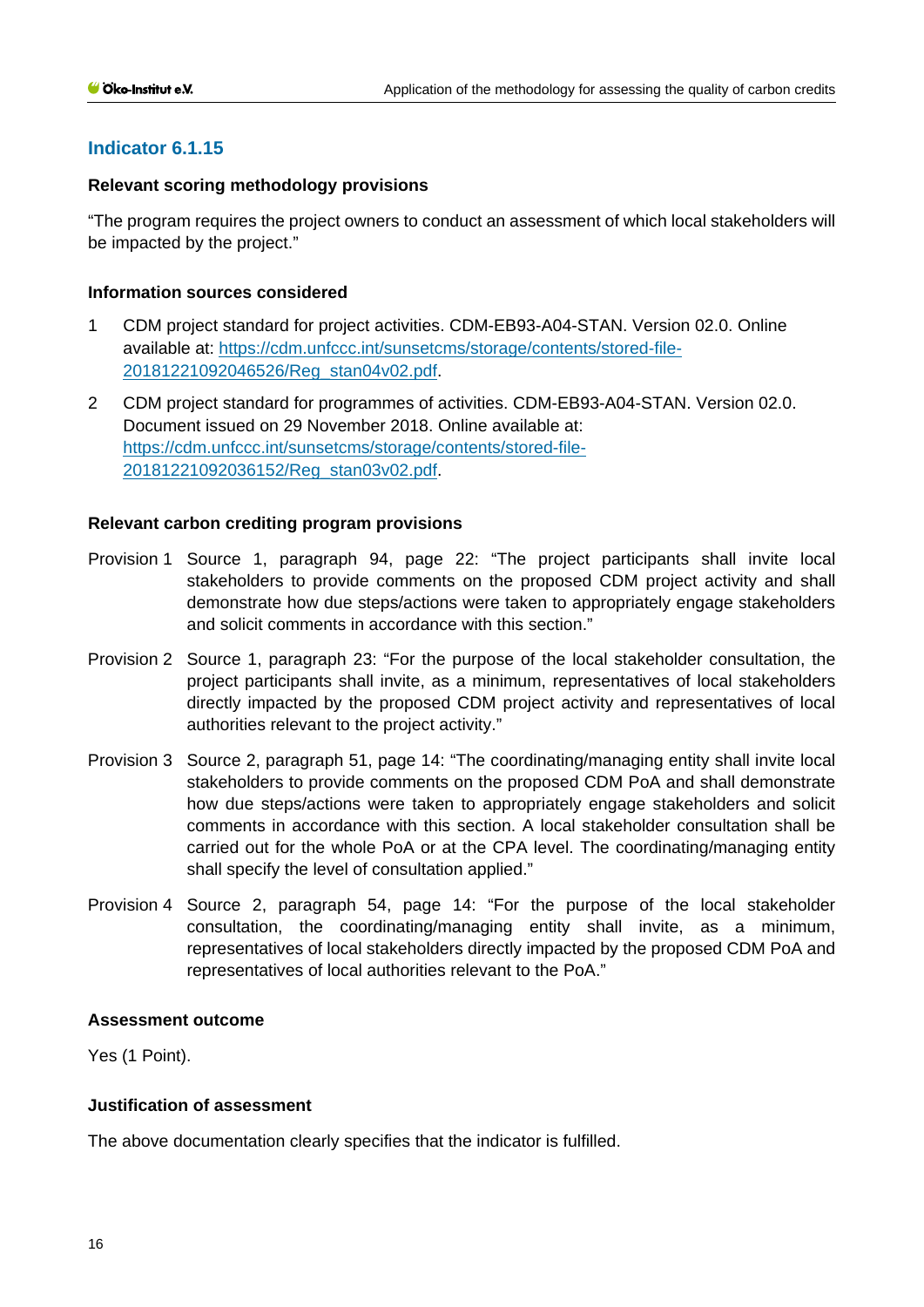### **Relevant scoring methodology provisions**

"In assessing which local stakeholders will be impacted by the project, the program explicitly requires, at least for projects affecting land use, that the project owners identify local stakeholders that hold any legal or customary tenure or access rights to the land."

### **Information sources considered**

-

# **Relevant carbon crediting program provisions**

-

# **Assessment outcome**

No (0 Points).

# **Justification of assessment**

For non-A/R project activities or PoAs, the program does not require the project owner to explicitly identify local stakeholders which have legal or customary access rights.

# **Indicator 6.1.17**

# **Relevant scoring methodology provisions**

"The program requires the project owners to conduct a local stakeholder consultation in a way that is inclusive and culturally appropriate for local communities (taking into account, e.g., literacy, culture and language)."

### **Information sources considered**

- 1 CDM project standard for project activities. CDM-EB93-A04-STAN. Version 02.0. Online available at: [https://cdm.unfccc.int/sunsetcms/storage/contents/stored-file-](https://cdm.unfccc.int/sunsetcms/storage/contents/stored-file-20181221092046526/Reg_stan04v02.pdf)[20181221092046526/Reg\\_stan04v02.pdf.](https://cdm.unfccc.int/sunsetcms/storage/contents/stored-file-20181221092046526/Reg_stan04v02.pdf)
- 2 CDM project standard for programmes of activities. CDM-EB93-A04-STAN. Version 02.0. Document issued on 29 November 2018. Online available at: [https://cdm.unfccc.int/sunsetcms/storage/contents/stored-file-](https://cdm.unfccc.int/sunsetcms/storage/contents/stored-file-20181221092036152/Reg_stan03v02.pdf)[20181221092036152/Reg\\_stan03v02.pdf.](https://cdm.unfccc.int/sunsetcms/storage/contents/stored-file-20181221092036152/Reg_stan03v02.pdf)

# **Relevant carbon crediting program provisions**

Provision 1 Source 1, paragraph 99, page 23: "The project participants shall invite local stakeholders to provide comments on the proposed CDM project activity in an open and transparent manner, in a way that facilitates comments to be received from local stakeholders and allows for a reasonable time for comments to be submitted. The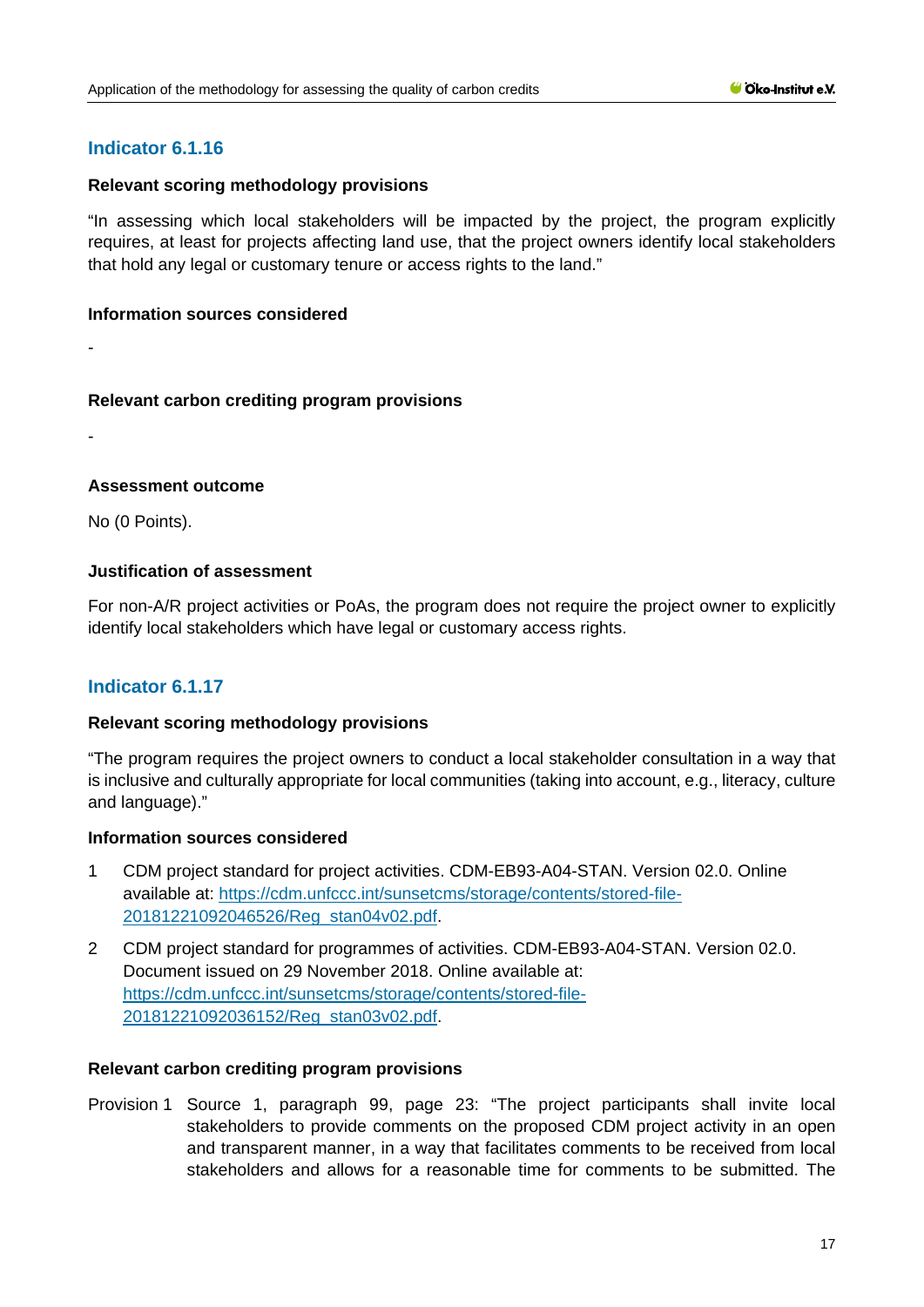project participants shall describe the steps/actions taken to invite comments, taking into account local and national circumstances."

- Provision 2 Source 1, paragraph 100, page 23: "The project participants shall convey information to stakeholders about the local stakeholder consultation and the proposed CDM project activity. This should include information disseminated in ways that are appropriate for the community that is directly affected by the project activity. In areas where a significant part of the population is illiterate, the information shall be provided orally."
- Provision 3 Source 1, paragraph 102, page 24: "The project participants shall conduct the local stakeholder consultation through means that are appropriate for the local and national circumstances."
- Provision 4 Source 2, paragraph 56, page 14: "The coordinating/managing entity shall invite local stakeholders to provide comments on the proposed CDM PoA in an open and transparent manner, in a way that facilitates comments to be received from local stakeholders and allows for a reasonable time for comments to be submitted, and shall describe the steps/actions taken to invite comments, taking into account local and national circumstances."
- Provision 5 Source 2, paragraph 57, page 14: "The coordinating/managing entity shall convey information to stakeholders about the local stakeholder consultation and the proposed CDM PoA. This should include information disseminated in ways that are appropriate for the community that is directly affected by the PoA. In areas where a significant part of the population is illiterate, the information shall be provided orally."
- Provision 6 Source 2, paragraph 59, page 15: "The coordinating/managing entity shall conduct the local stakeholder consultation through means that are appropriate for the local and national circumstances."
- Provision 7 Source 2, paragraph 60, page 15: "The coordinating/managing entity shall provide local stakeholders with the opportunity to comment in writing or via other means and gather their comments about the proposed CDM PoA and its direct impacts."

### **Assessment outcome**

Yes (1 Point).

# **Justification of assessment**

While the program provision not explicitly refer to "culturally appropriate" local stakeholder consultations, the requirements do take literacy and local/national circumstances into account.

# **Indicator 6.1.18**

### **Relevant scoring methodology provisions**

"The program requires that the local stakeholder consultation be conducted before the decision of the project owners to proceed with the project and before the validation of the project."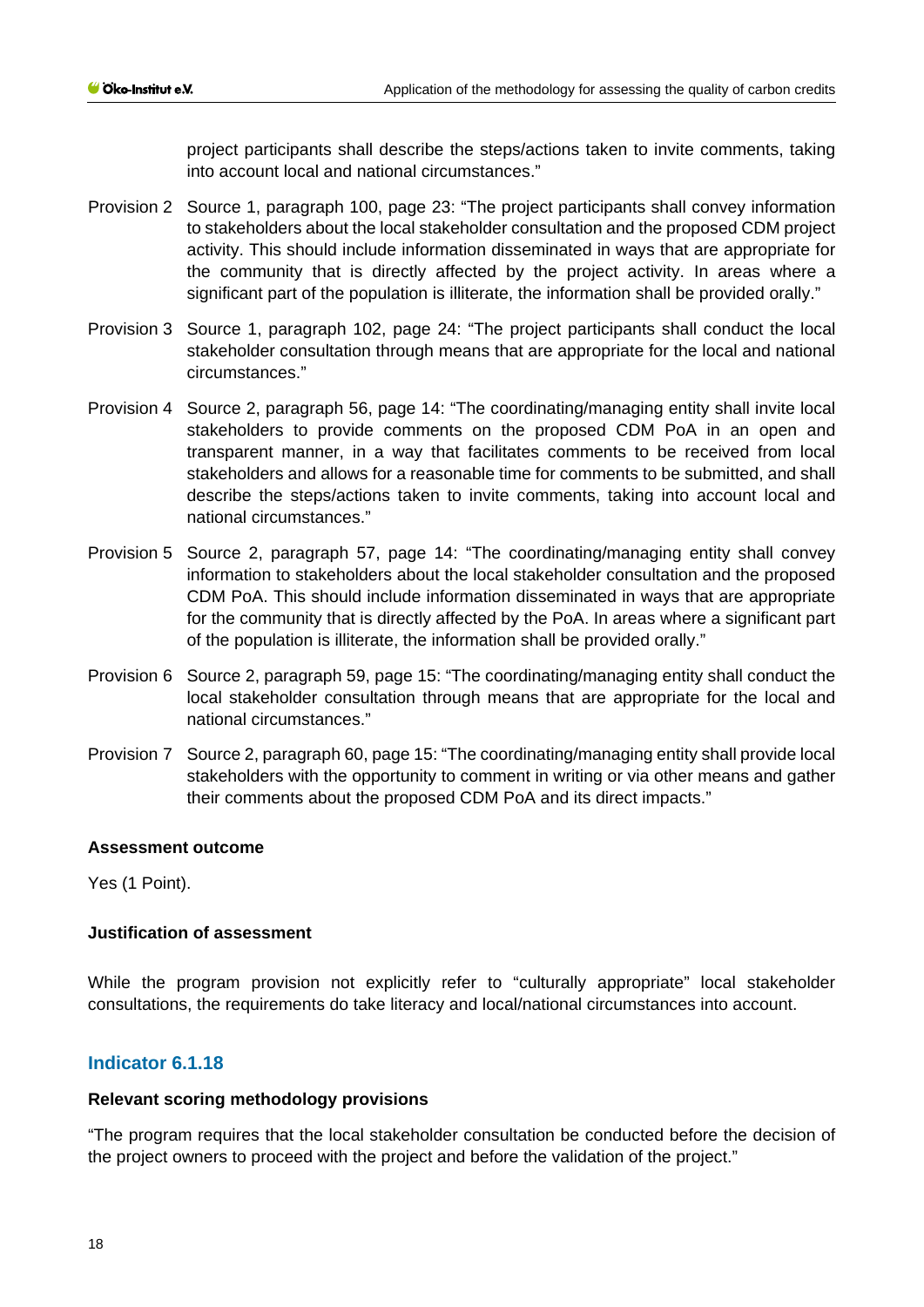- 3 CDM project standard for project activities. CDM-EB93-A04-STAN. Version 02.0. Document issued on 29 November 2018. Online available at: [https://cdm.unfccc.int/sunsetcms/storage/contents/stored-file-](https://cdm.unfccc.int/sunsetcms/storage/contents/stored-file-20181221092046526/Reg_stan04v02.pdf)[20181221092046526/Reg\\_stan04v02.pdf.](https://cdm.unfccc.int/sunsetcms/storage/contents/stored-file-20181221092046526/Reg_stan04v02.pdf)
- 4 CDM project standard for programmes of activities. CDM-EB93-A04-STAN. Version 02.0. Document issued on 29 November 2018. Online available at: [https://cdm.unfccc.int/sunsetcms/storage/contents/stored-file-](https://cdm.unfccc.int/sunsetcms/storage/contents/stored-file-20181221092036152/Reg_stan03v02.pdf)[20181221092036152/Reg\\_stan03v02.pdf.](https://cdm.unfccc.int/sunsetcms/storage/contents/stored-file-20181221092036152/Reg_stan03v02.pdf)
- 5 CDM Glossary of Terms, CDM-EB07-A04-GLOS Version 10.0. Online available at: [https://cdm.unfccc.int/Reference/Guidclarif/glos\\_CDM.pdf](https://cdm.unfccc.int/Reference/Guidclarif/glos_CDM.pdf)

### **Relevant carbon crediting program provisions**

- Provision 1 Source 1, paragraph 107, page 24: "The project participants shall complete the local stakeholder consultation process at the timing required by the rules of the host Party on local stakeholder consultation, if such rules exist. If host Party rules do not exist, the project participants shall complete the process before, whichever the earlier of:
	- (a) The start date of the project activity as defined in the "Glossary: CDM terms"; or

(b) The date of submitting the PDD of the proposed CDM project activity to a DOE for validation."

Provision 2 Source 2, paragraph 64, page 15: "The coordinating/managing entity shall complete the local stakeholder consultation process at the timing required by the rules of the host Party on local stakeholder consultation, if such rules exist. If host Party rules do not exist, the coordinating/managing entity shall complete the process before, whichever the earlier of

> (a) The earliest of the start dates of the CPAs as defined in the "Glossary: CDM terms"; that will be included in the PoA; or

> (b) The date of submitting the PoA-DD of the proposed CDM PoA to a DOE for validation.

Provision 3 Source 3, section "Definition for the term Start Date", page 20: "For a CDM project activity (non-A/R) or CPA (non-A/R), the date on which the project participants commit to making expenditures for the construction or modification of the main equipment or facility (e.g. a wind turbine), or for the provision or modification of a service (e.g. distribution of energy-efficient light bulbs, change of transport management system), for the CDM project activity or CPA. Where a contract is signed for such expenditures (e.g. for procurement of a wind turbine), it is the date on which the contract is signed. In other cases, it is the date on which such expenditures are incurred. If the CDM project activity or CPA involves more than one of such contracts or incurred expenditures, it is the first of the respective dates. Activities incurring minor pre-project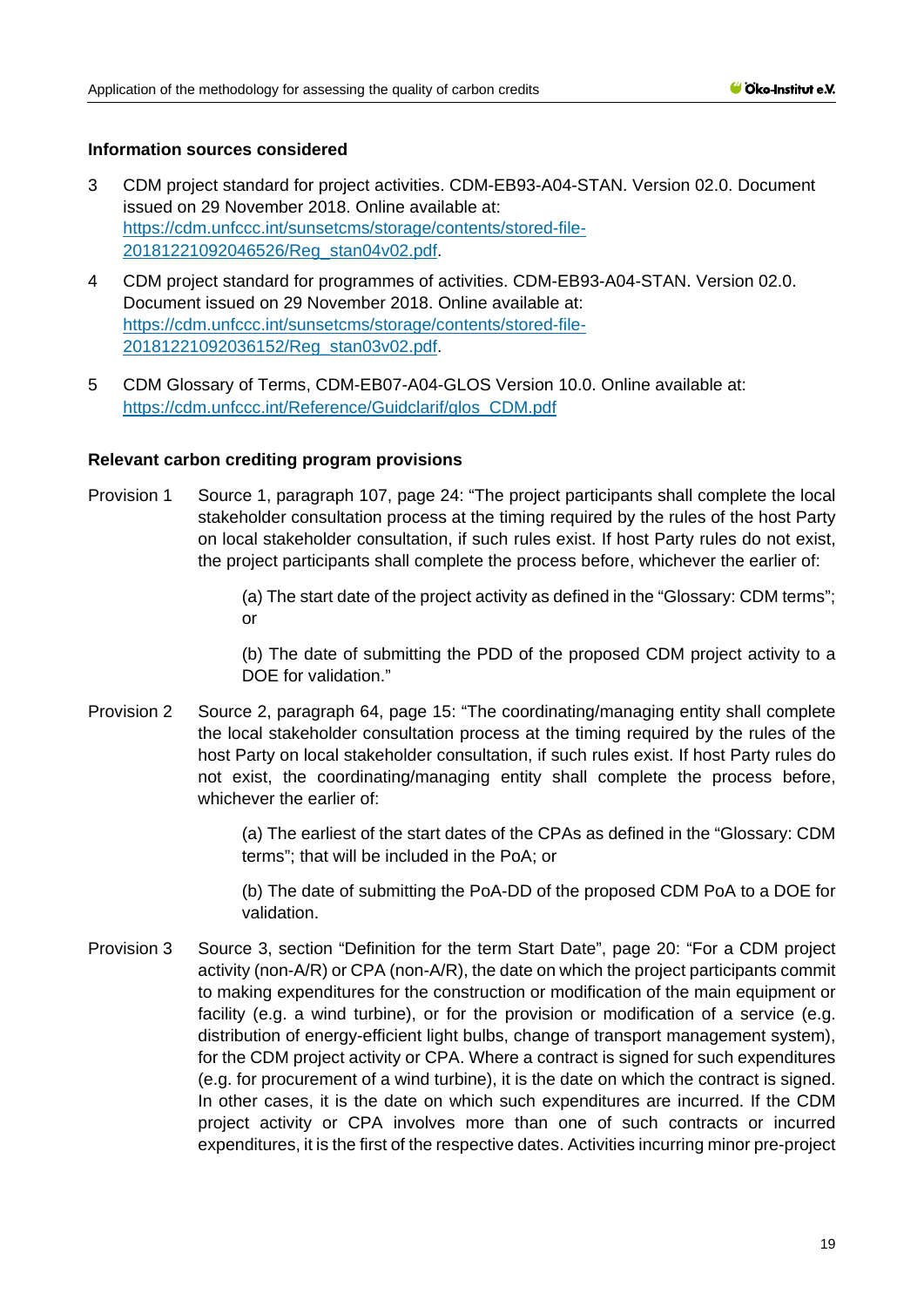expenses (e.g. feasibility studies, preliminary surveys) are not considered in the determination of the start date."

### **Assessment outcome**

No (0 Points)

### **Justification of assessment**

The CDM provisions require the timing of local stakeholder consultations to be dependent on the rules of the host Party. If no host Party rules exist, the CDM prescribes that the consultation should be conducted prior to the project start date (Provision 1 and Provision 2). The latter would meet the requirements of the indicator, but as exemptions to this are possible if host Party rules prescribe otherwise the indicator is considered not to be fulfilled.

# **Indicator 6.1.19**

### **Relevant scoring methodology provisions**

"The program requires the project owners to take due account of any input received in the local stakeholder consultation and to publicly document how inputs received are addressed."

### **Information sources considered**

- 1 CDM project standard for project activities. CDM-EB93-A04-STAN. Version 02.0. Document issued on 29 November 2018. Online available at: [https://cdm.unfccc.int/sunsetcms/storage/contents/stored-file-](https://cdm.unfccc.int/sunsetcms/storage/contents/stored-file-20181221092046526/Reg_stan04v02.pdf)[20181221092046526/Reg\\_stan04v02.pdf.](https://cdm.unfccc.int/sunsetcms/storage/contents/stored-file-20181221092046526/Reg_stan04v02.pdf)
- 2 CDM project standard for programmes of activities. CDM-EB93-A04-STAN. Version 02.0. Document issued on 29 November 2018. Online available at: [https://cdm.unfccc.int/sunsetcms/storage/contents/stored-file-](https://cdm.unfccc.int/sunsetcms/storage/contents/stored-file-20181221092036152/Reg_stan03v02.pdf)[20181221092036152/Reg\\_stan03v02.pdf.](https://cdm.unfccc.int/sunsetcms/storage/contents/stored-file-20181221092036152/Reg_stan03v02.pdf)
- 3 CDM project cycle procedure for project activities. CDM-EB93-A06-PROC. Version 02.0. Document issued on 29 November 2018. Online available at: [https://cdm.unfccc.int/sunsetcms/storage/contents/stored-file-](https://cdm.unfccc.int/sunsetcms/storage/contents/stored-file-20181221092024737/PC_proc03v02.pdf)[20181221092024737/PC\\_proc03v02.pdf.](https://cdm.unfccc.int/sunsetcms/storage/contents/stored-file-20181221092024737/PC_proc03v02.pdf)
- 4 CDM project cycle procedure for programmes of activities. CDM-EB93-A09-PROC. Version 02.0. Document issued on 29 November 2018. Online available at: [https://cdm.unfccc.int/sunsetcms/storage/contents/stored-file-](https://cdm.unfccc.int/sunsetcms/storage/contents/stored-file-20181221092012422/PC_proc02v02.pdf)[20181221092012422/PC\\_proc02v02.pdf.](https://cdm.unfccc.int/sunsetcms/storage/contents/stored-file-20181221092012422/PC_proc02v02.pdf)

### **Relevant carbon crediting program provisions**

Provision 1 Source 1, paragraph 96, page 23: "The project participants shall conduct the local stakeholder consultation in accordance with applicable host Party rules, if any. Where host Party rules on local stakeholder consultation are applicable, the project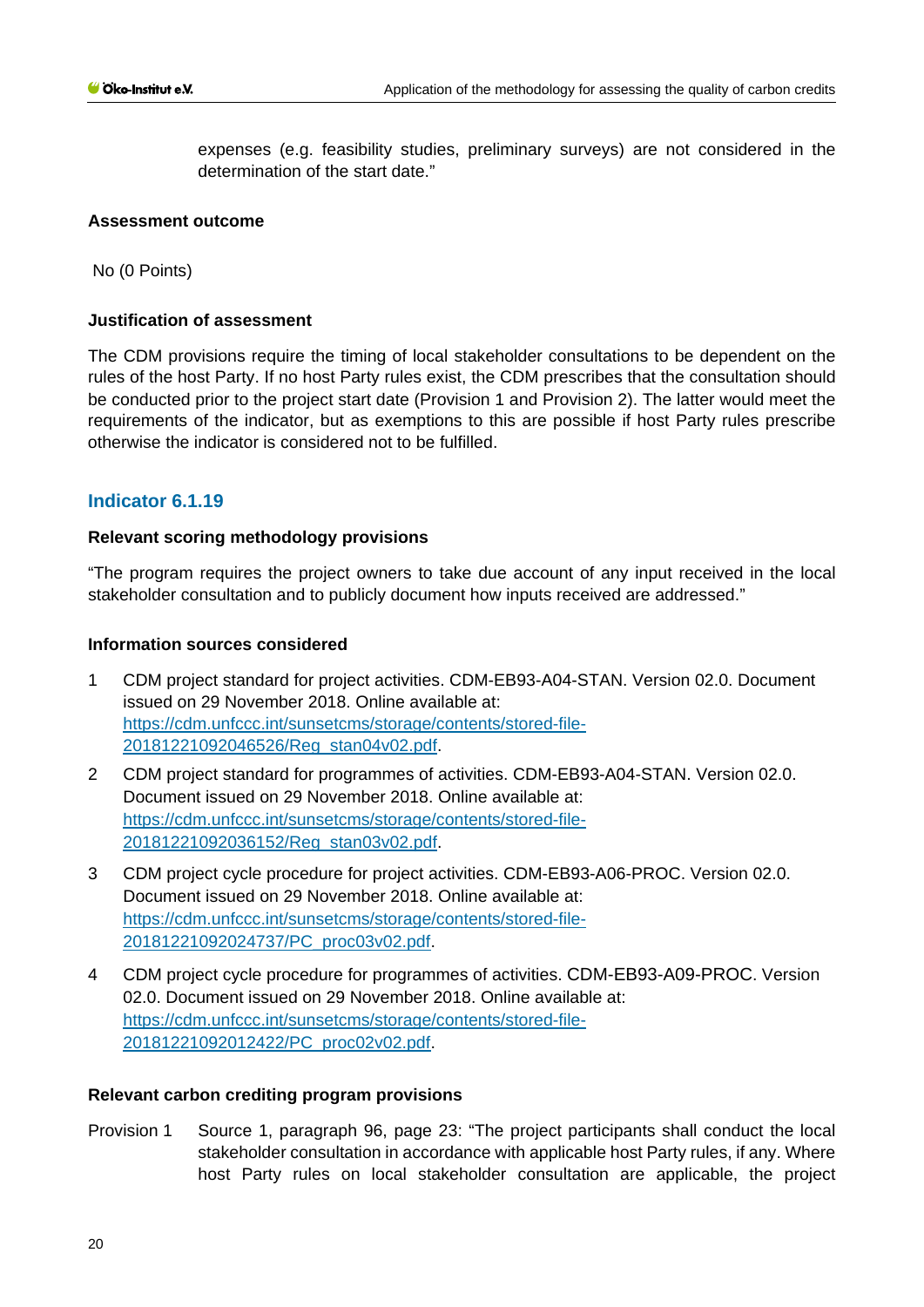participants shall provide, in the PDD, a summary of the consultations carried out under the host Party rules, including the direct positive and negative impacts identified and how the negative impacts identified will be addressed."

- Provision 2 Source 1, paragraph 106, page 24: "The project participants shall consider the comments provided by local stakeholders and report on how they have taken them into account in the PDD or in the revised PDD. The project participants shall provide justification if any comments were not incorporated."
- Provision 3 Source 2, paragraph 53, page 14: "The coordinating/managing entity shall conduct the local stakeholder consultation in accordance with applicable host Party rules, if any. Where host Party rules on local stakeholder consultation are applicable, the coordinating/managing entity shall provide, in the PoA-DD, a summary of the consultations carried out under the host Party rules, including the direct positive and negative impacts identified and how the negative impacts identified will be addressed."
- Provision 4 Source 2, paragraph 63, page 15: "The coordinating/managing entity shall consider the comments provided by local stakeholders and report on how they have taken them into account in the PoA-DD or in the revised PoA-DD. The coordinating/managing entity shall provide justification if any comments were not incorporated."
- Provision 5 Source 3, paragraph 19, page 9: "When submitting the PDD through the dedicated interface, the DOE shall provide the following information to be made publicly available on the UNFCCC CDM website:

(a) Reference to any previous publication of the PDD for public comments on the UNFCCC CDM website;

(b) The summary report of the comments received from local stakeholders during the local stakeholder consultation and how they have been taken into account;

(c) A summary of the environmental impact assessment report of the proposed CDM project activity, if the environmental impact assessment was conducted in accordance with the "CDM project standard for project activities"."

Provision 6 Source 4, paragraph 11, page 8: "When submitting the PoA-DD through the dedicated interface, the DOE shall provide the following information, to be made publicly available on the UNFCCC CDM website:

> (a) Reference to any previous publication of the PoA-DD for public comments on the UNFCCC CDM website;

> (b) The summary report of the comments received from local stakeholders during the local stakeholder consultation and how they have been taken into account, if local stakeholder consultation was conducted at the PoA level;

> (c) A summary of the environmental impact assessment report of the proposed CDM PoA, if the environmental impact assessment was conducted for the PoA in accordance with the "CDM project standard for programmes of activities" [..]"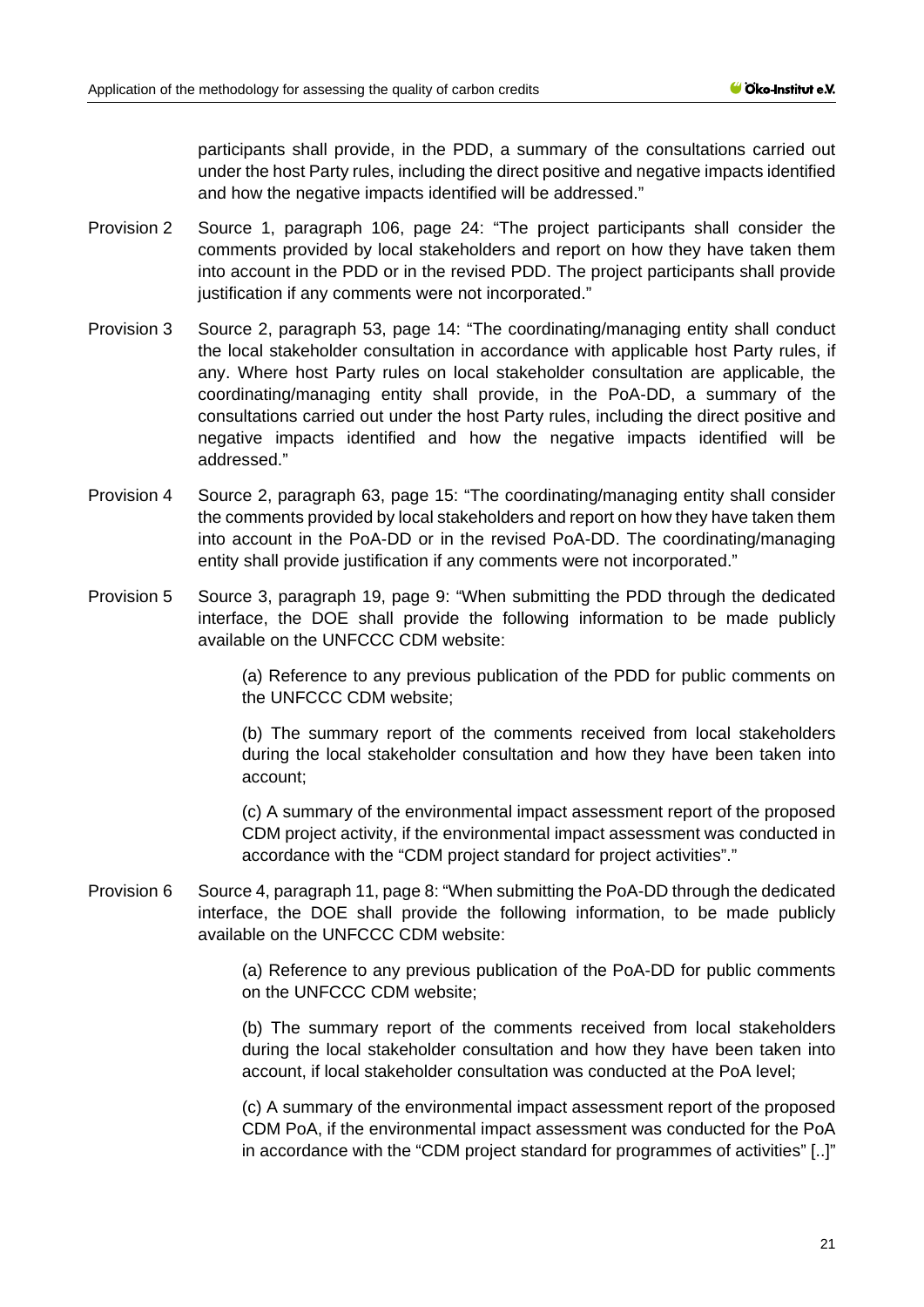### **Assessment outcome**

Yes (1 Point)

# **Justification of assessment**

The above documentation clearly specifies that the indicator is fulfilled.

# **Indicator 6.1.20**

# **Relevant scoring methodology provisions**

"The program requires that a validation and verification entity assesses whether the project owners have taken due account of all inputs received in the local stakeholder consultation."

# **Information sources considered**

- 1 CDM validation and verification standard for project activities. CDM-EB93-A05-STAN. Version 02.0. Document issued on 29 November 2018. Online available at: [https://cdm.unfccc.int/sunsetcms/storage/contents/stored-file-](https://cdm.unfccc.int/sunsetcms/storage/contents/stored-file-20181221092105818/Reg_stan06v02.pdf)[20181221092105818/Reg\\_stan06v02.pdf.](https://cdm.unfccc.int/sunsetcms/storage/contents/stored-file-20181221092105818/Reg_stan06v02.pdf)
- 2 CDM validation and verification standard for programmes of activities. CDM-EB93-A08-STAN. Version 02.0. Document issued on 29 November 2018. Online available at: [https://cdm.unfccc.int/sunsetcms/storage/contents/stored-file-](https://cdm.unfccc.int/sunsetcms/storage/contents/stored-file-20190102091604136/Reg_Stan05v02.pdf)[20190102091604136/Reg\\_Stan05v02.pdf.](https://cdm.unfccc.int/sunsetcms/storage/contents/stored-file-20190102091604136/Reg_Stan05v02.pdf)

# **Relevant carbon crediting program provisions**

- Provision 1 Source 1, paragraph 130, page 28: "The DOE shall determine whether the project participants have completed the local stakeholder consultation in accordance with the relevant requirements in the "CDM project standard for project activities".
- Provision 2 Source 1, paragraph 131, page 29: "The DOE shall determine whether there are applicable host Party rules on local stakeholder consultation. Where such rules exist, the DOE shall, by means of document review and interviews with local stakeholders and/or the DNA, as appropriate, determine whether the local stakeholder consultation was conducted in accordance with the rules."
- Provision 3 Source 1, paragraph 132, page 29: "If applicable host Party rules on local stakeholder consultation do not exist, the DOE shall, by means of document review and interviews with local stakeholders and/or the DNA as appropriate, determine whether the local stakeholder consultation was conducted in accordance with the requirements in the "CDM project standard for project activities" pertaining to:
	- (a) Scope of local stakeholder consultation;
	- (b) Minimum group of stakeholders to be involved;
	- (c) Means for inviting stakeholders' participation;
	- (d) Information to be made available to stakeholders;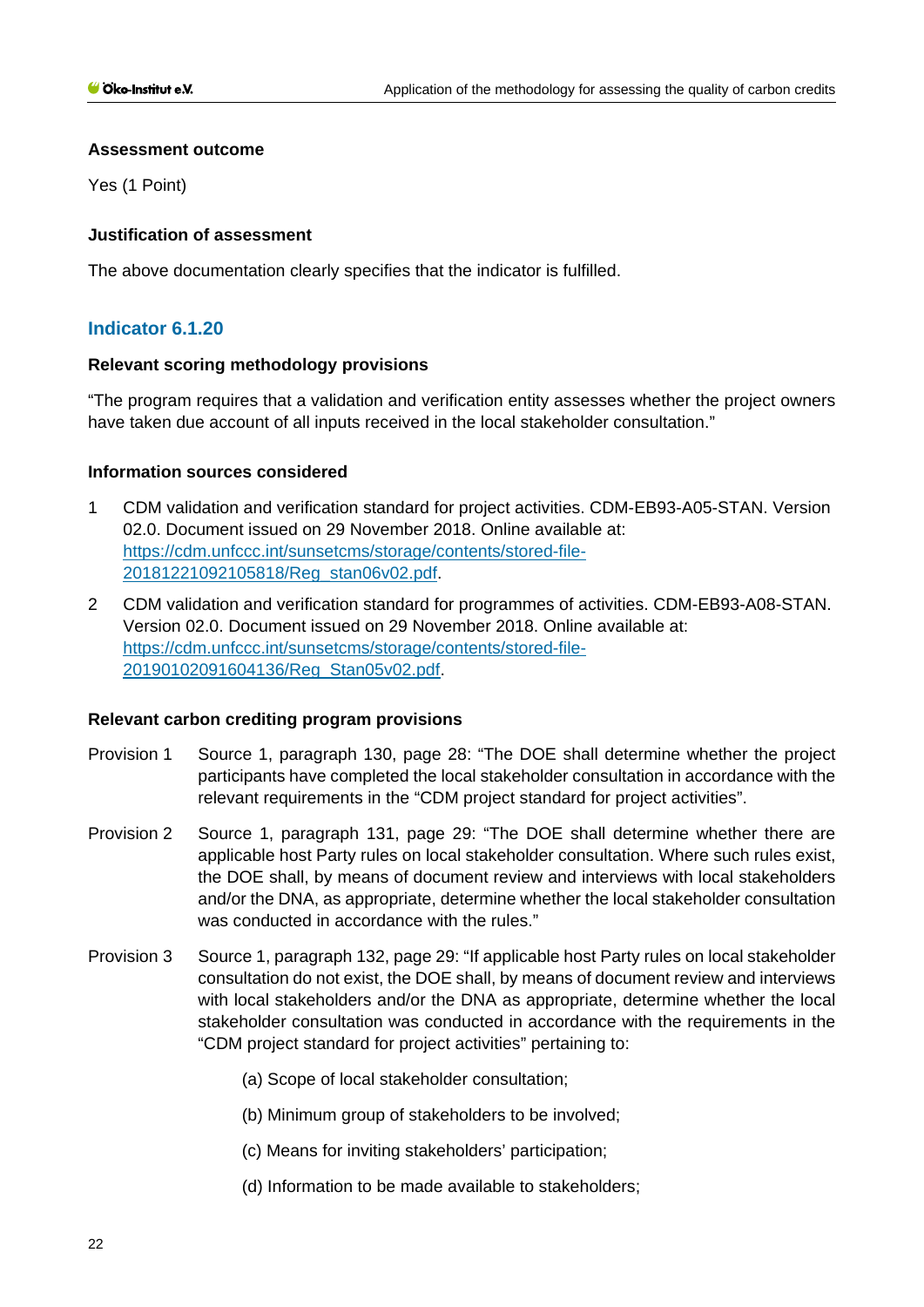- (e) Conduct of consultation;
- (f) Summary of comments received;
- (g) Consideration of comments received;
- (h) Timing of local stakeholder consultation"
- Provision 4 Source 2, paragraph 59, page 16: "The DOE shall determine whether the consultation was carried out in accordance with the relevant requirements in the "CDM project standard for programmes of activities".
- Provision 5 Source 2, paragraph 60, page 16: "The DOE shall determine whether there are applicable host Party rules on local stakeholder consultation. Where such rules exist, the DOE shall, by means of document review and interviews with local stakeholders and/or the DNA, as appropriate, determine whether the local stakeholder consultation was conducted in accordance with the rules."
- Provision 6 Source 2, paragraph 61, page 16: "If applicable host Party rules on local stakeholder consultation do not exist, the DOE shall, by means of document review and interviews with local stakeholders and/or the DNA as appropriate, determine whether the local stakeholder consultation was conducted in accordance with the requirements in the "CDM project standard for programmes of activities" related to:
	- (a) Scope of local stakeholder consultation;
	- (b) Minimum group of stakeholders to be involved;
	- (c) Means for inviting stakeholders' participation;
	- (d) Information to be made available to stakeholders;
	- (e) Conduct of consultation;
	- (f) Summary of comments received;
	- (g) Consideration of comments received;
	- (h) Timing of local stakeholder consultation."

# **Assessment outcome**

No (0 Points).

# **Justification of assessment**

The validation and verification of local stakeholder consultation depends on host Party rules in the CDM program provisions (Provision 2 and Provision 5). If no host Party rules exist, the validation and verification body is required to assess whether entity assesses whether the project owners have taken due account of all inputs received in the local stakeholder consultation amongst other things (Provision 3 and Provision 6). As exemptions to this are possible if host Party rules prescribe otherwise the indicator is considered not to be fulfilled.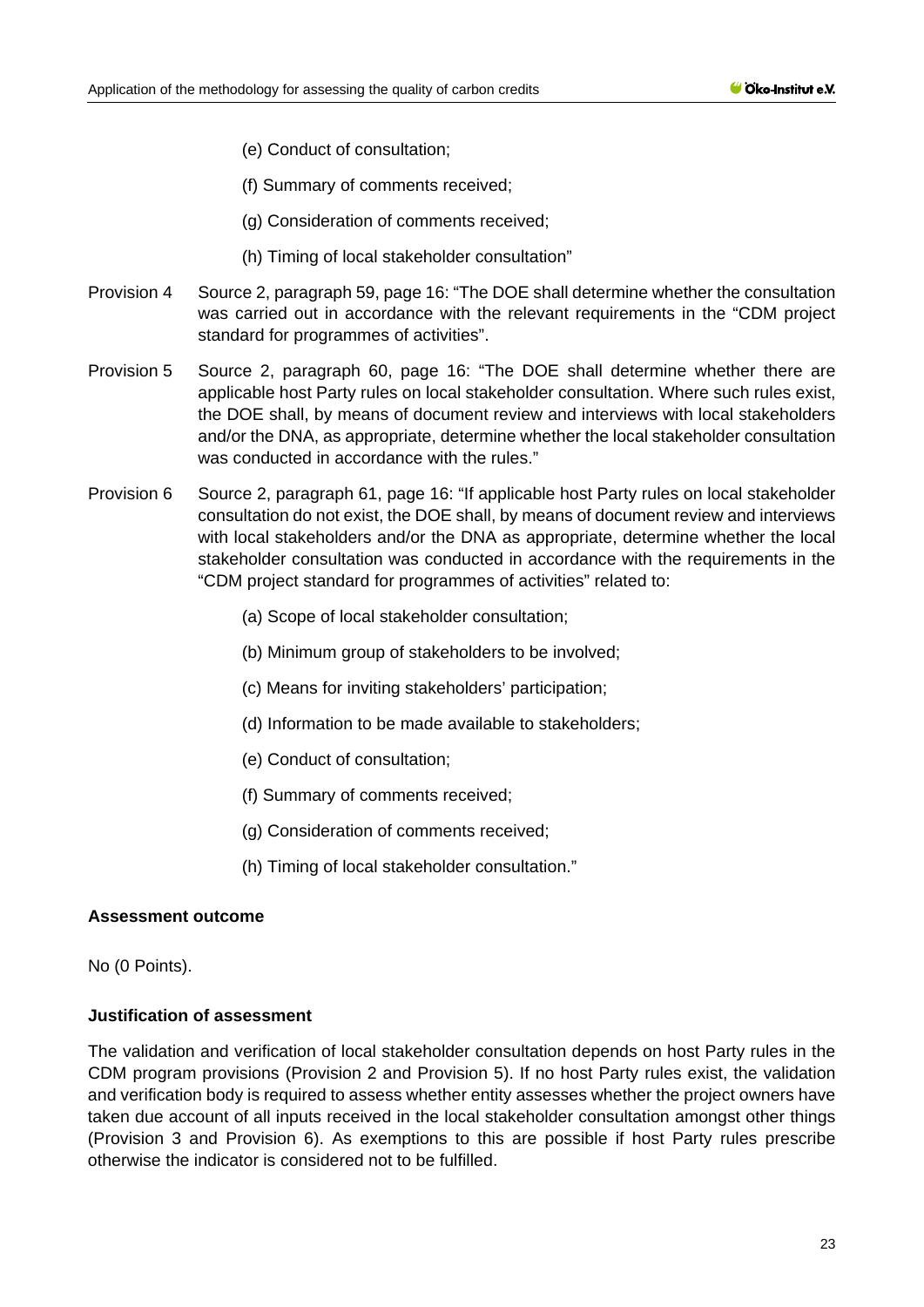### **Relevant scoring methodology provisions**

"The program requires that project owners make key information on the project available to local stakeholders prior to conducting the local stakeholder consultation, such as the project design documents and any supplemental project documentation."

### **Information sources considered**

- 1 CDM project standard for project activities. CDM-EB93-A04-STAN. Version 02.0. Online available at: [https://cdm.unfccc.int/sunsetcms/storage/contents/stored-file-](https://cdm.unfccc.int/sunsetcms/storage/contents/stored-file-20181221092046526/Reg_stan04v02.pdf)[20181221092046526/Reg\\_stan04v02.pdf.](https://cdm.unfccc.int/sunsetcms/storage/contents/stored-file-20181221092046526/Reg_stan04v02.pdf)
- 2 CDM project standard for programmes of activities. CDM-EB93-A04-STAN. Version 02.0. Document issued on 29 November 2018. Online available at: [https://cdm.unfccc.int/sunsetcms/storage/contents/stored-file-](https://cdm.unfccc.int/sunsetcms/storage/contents/stored-file-20181221092036152/Reg_stan03v02.pdf)[20181221092036152/Reg\\_stan03v02.pdf.](https://cdm.unfccc.int/sunsetcms/storage/contents/stored-file-20181221092036152/Reg_stan03v02.pdf)

### **Relevant carbon crediting program provisions**

Provision 1 Source 1, paragraph 101, page 23: "The project participants shall describe the proposed CDM project activity in a manner that allows local stakeholders to understand the project activity. The information to be made available to stakeholders shall include, inter alia:

> (a) A summary of the proposed CDM project activity, explaining the project activity in simple, non-technical terms, and containing a description of the direct positive and negative impacts;

> (b) Information on the projected scope, lifetime, and direct positive and negative impacts of the proposed CDM project activity;

> (c) Other relevant information about the proposed CDM project activity, taking into account confidentiality provisions of the applicable CDM M&Ps referred to in paragraph 1 above;

> (d) The means to provide comments about the proposed CDM project activity."

Provision 2 Source 2, paragraph 58, page 15: "The coordinating/managing entity shall describe the proposed CDM PoA in manner that allows local stakeholders to understand the PoA. The information to be made available to stakeholders shall include, inter alia:

> (a) A summary of the proposed CDM PoA, explaining the PoA in simple, nontechnical terms, and containing a description of the direct positive and negative impacts;

> (b) Information on the projected scope, lifetime, and direct positive and negative impacts of the proposed CDM PoA;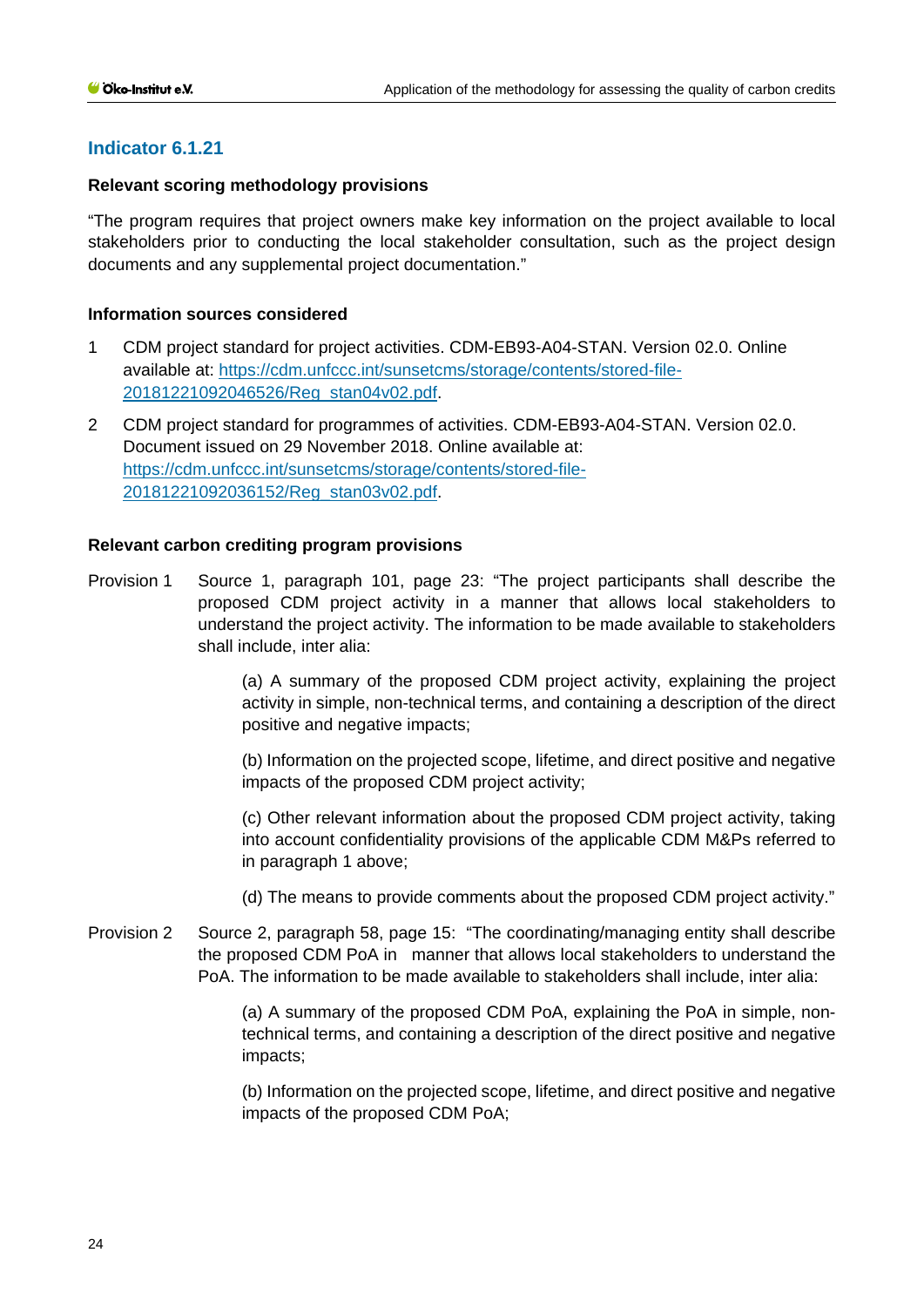(c) Other relevant information about the proposed CDM PoA, taking into account confidentiality provisions of the applicable CDM M&Ps referred to in paragraph 1 above;

(d) The means to provide comments about the proposed CDM PoA."

### **Assessment outcome**

Yes (1 Point)

### **Justification of assessment**

The above documentation clearly specifies that the indicator is fulfilled.

# **Indicator 6.1.22**

### **Relevant scoring methodology provisions**

"The program requires free, prior and informed consent if indigenous, tribal or traditional people are directly affected by a project (e.g., in case of re-locations or where property rights or land inhabited or used by people is affected)."

### **Information sources considered**

-

# **Relevant carbon crediting program provisions**

-

# **Assessment outcome**

No (0 Points.)

# **Justification of assessment**

The CDM has no such provision in place.

# **Indicator 6.1.23**

### **Relevant scoring methodology provisions**

"The program requires the project owners to establish mechanisms for ongoing communication with local stakeholders in a manner appropriate to the context of the stakeholders (e.g., literacy, culture and language) and take due account of input received."

### **Information sources considered**

-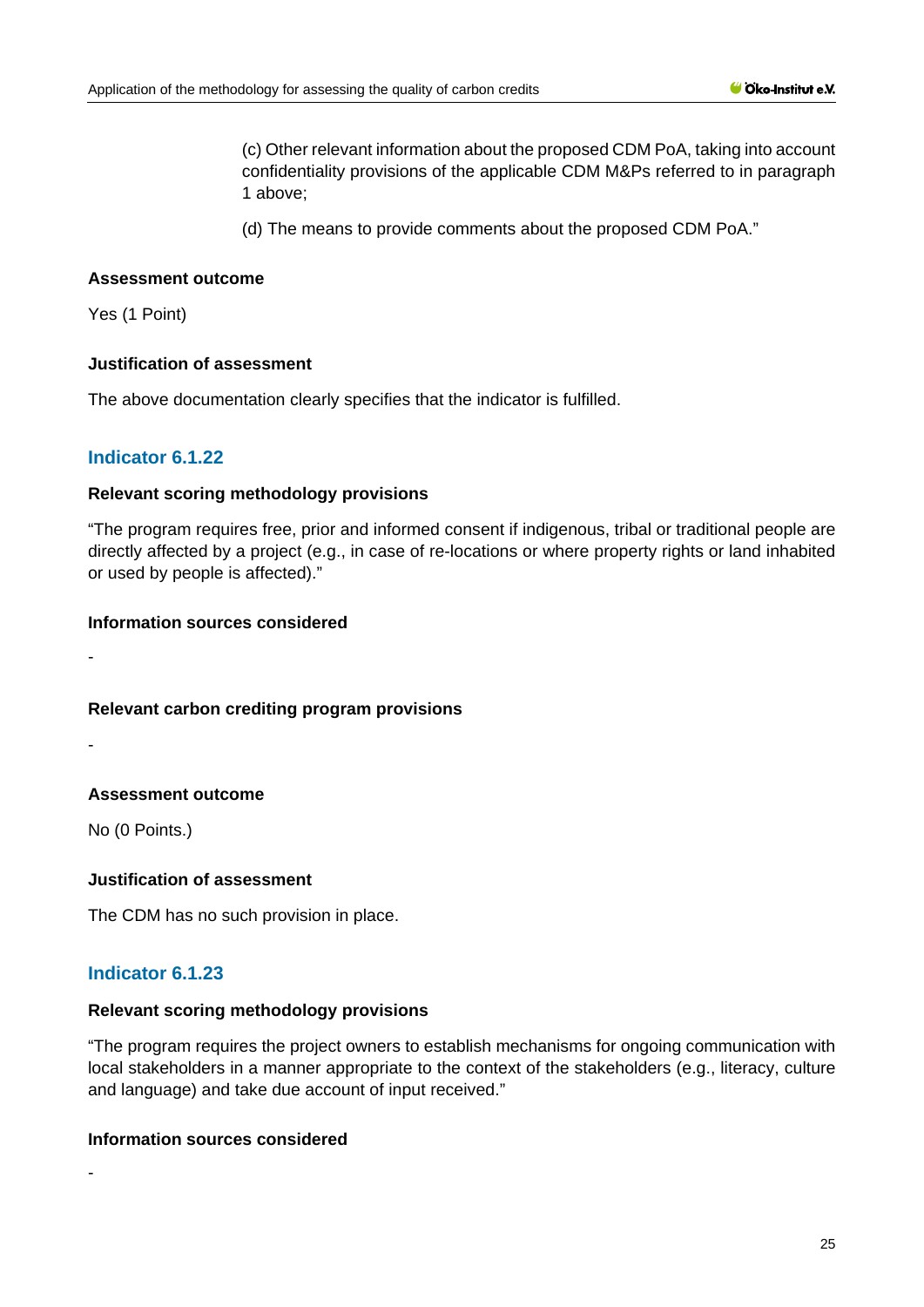# **Relevant carbon crediting program provisions**

### **Assessment outcome**

No (0 Points).

-

# **Justification of assessment**

The CDM has no such provision in place.

# **Indicator 6.1.24**

### **Relevant scoring methodology provisions**

"The program requires that a record of how issues from the local stakeholder consultation, grievances communicated to project owners and ongoing communication have been addressed is made publicly available or made available upon request."

### **Information sources considered**

**Relevant carbon crediting program provisions**

-

-

# **Assessment outcome**

No (0 Points).

# **Justification of assessment**

The CDM has no provisions regarding ongoing communication and grievances nor does the program require the publication of how issues raised from these channels have been addressed.

# **Indicator 6.1.25**

# **Relevant scoring methodology provisions**

"The program requires project validation and verification entities to contact and engage with affected local stakeholders during validation."

### **Information sources considered**

1 CDM validation and verification standard for project activities. CDM-EB93-A05-STAN. Version 02.0. Document issued on 29 November 2018. Online available at: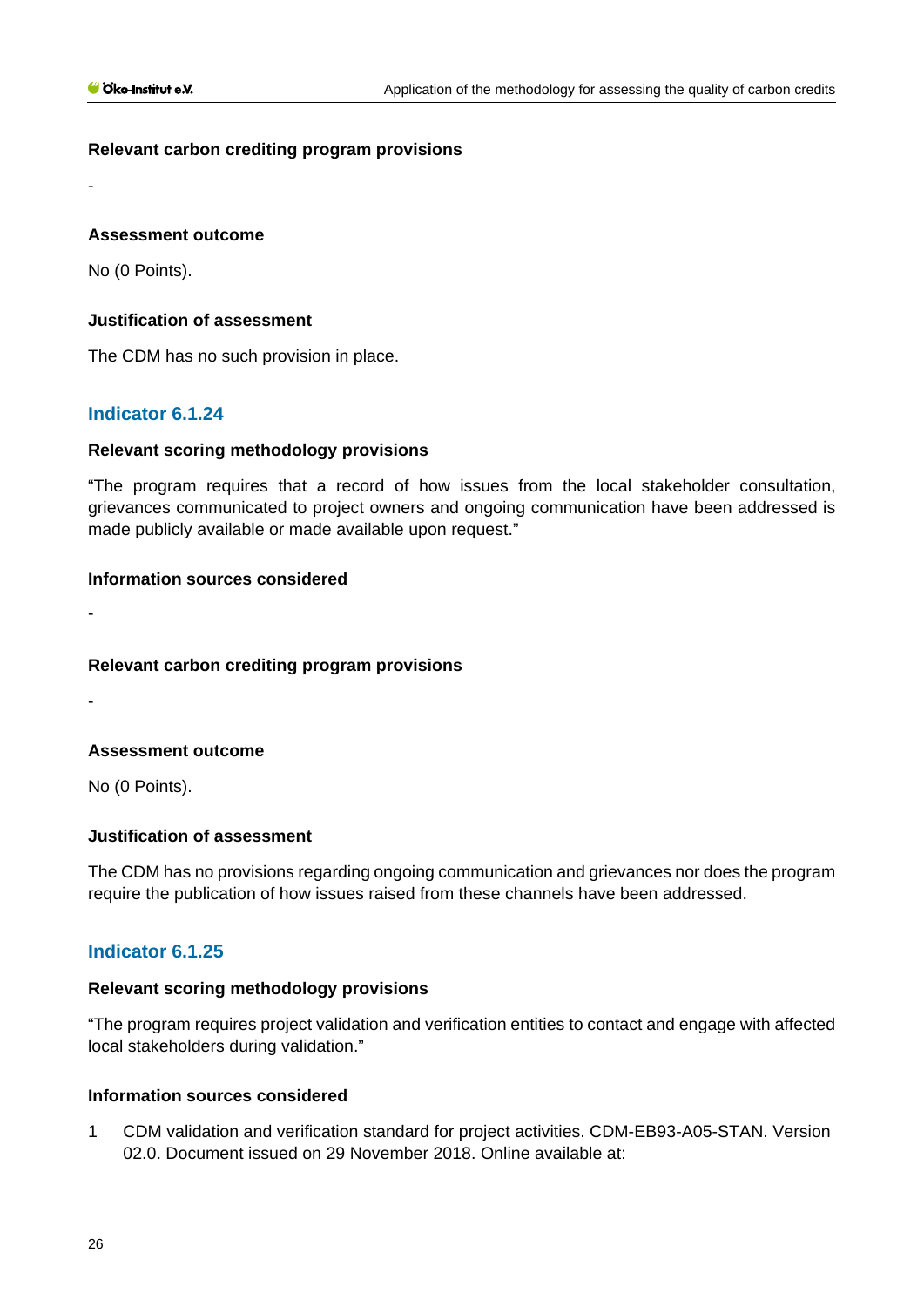[https://cdm.unfccc.int/sunsetcms/storage/contents/stored-file-](https://cdm.unfccc.int/sunsetcms/storage/contents/stored-file-20181221092105818/Reg_stan06v02.pdf)[20181221092105818/Reg\\_stan06v02.pdf.](https://cdm.unfccc.int/sunsetcms/storage/contents/stored-file-20181221092105818/Reg_stan06v02.pdf)

2 CDM validation and verification standard for programmes of activities. CDM-EB93-A08-STAN. Version 02.0. Document issued on 29 November 2018. Online available at: [https://cdm.unfccc.int/sunsetcms/storage/contents/stored-file-](https://cdm.unfccc.int/sunsetcms/storage/contents/stored-file-20190102091604136/Reg_Stan05v02.pdf)[20190102091604136/Reg\\_Stan05v02.pdf.](https://cdm.unfccc.int/sunsetcms/storage/contents/stored-file-20190102091604136/Reg_Stan05v02.pdf)

# **Relevant carbon crediting program provisions**

- Provision 1 Source 1, paragraph 131, page 29: "The DOE shall determine whether there are applicable host Party rules on local stakeholder consultation. Where such rules exist, the DOE shall, by means of document review and interviews with local stakeholders and/or the DNA, as appropriate, determine whether the local stakeholder consultation was conducted in accordance with the rules."
- Provision 2 Source 1, paragraph 132, page 29: "If applicable host Party rules on local stakeholder consultation do not exist, the DOE shall, by means of document review and interviews with local stakeholders and/or the DNA as appropriate, determine whether the local stakeholder consultation was conducted in accordance with the requirements in the "CDM project standard for project activities" pertaining to: […]"
- Provision 3 Source 1, paragraph 136, page 29: "If significant changes to the PoA design occurs after the local stakeholder consultation, the DOE shall determine whether a new local stakeholder consultation was conducted with relevant stakeholders in accordance with paragraphs 130 and 131 above."
- Provision 4 Source 2, paragraph 60, page 16: "The DOE shall determine whether there are applicable host Party rules on local stakeholder consultation. Where such rules exist, the DOE shall, by means of document review and interviews with local stakeholders and/or the DNA, as appropriate, determine whether the local stakeholder consultation was conducted in accordance with the rules."
- Provision 5 Source 2, paragraph 61, page 16: "If applicable host Party rules on local stakeholder consultation do not exist, the DOE shall, by means of document review and interviews with local stakeholders and/or the DNA as appropriate, determine whether the local stakeholder consultation was conducted in accordance with the requirements in the "CD project standard for programmes of activities" related to: […]"
- Provision 6 Source 2, paragraph 65, page 17: "If significant changes to the PoA design occurs after the local stakeholder consultation, the DOE shall determine whether a new local stakeholder consultation was conducted with relevant stakeholders in accordance with paragraphs 60 and 61 above."

# **Assessment outcome**

Yes (1 Point).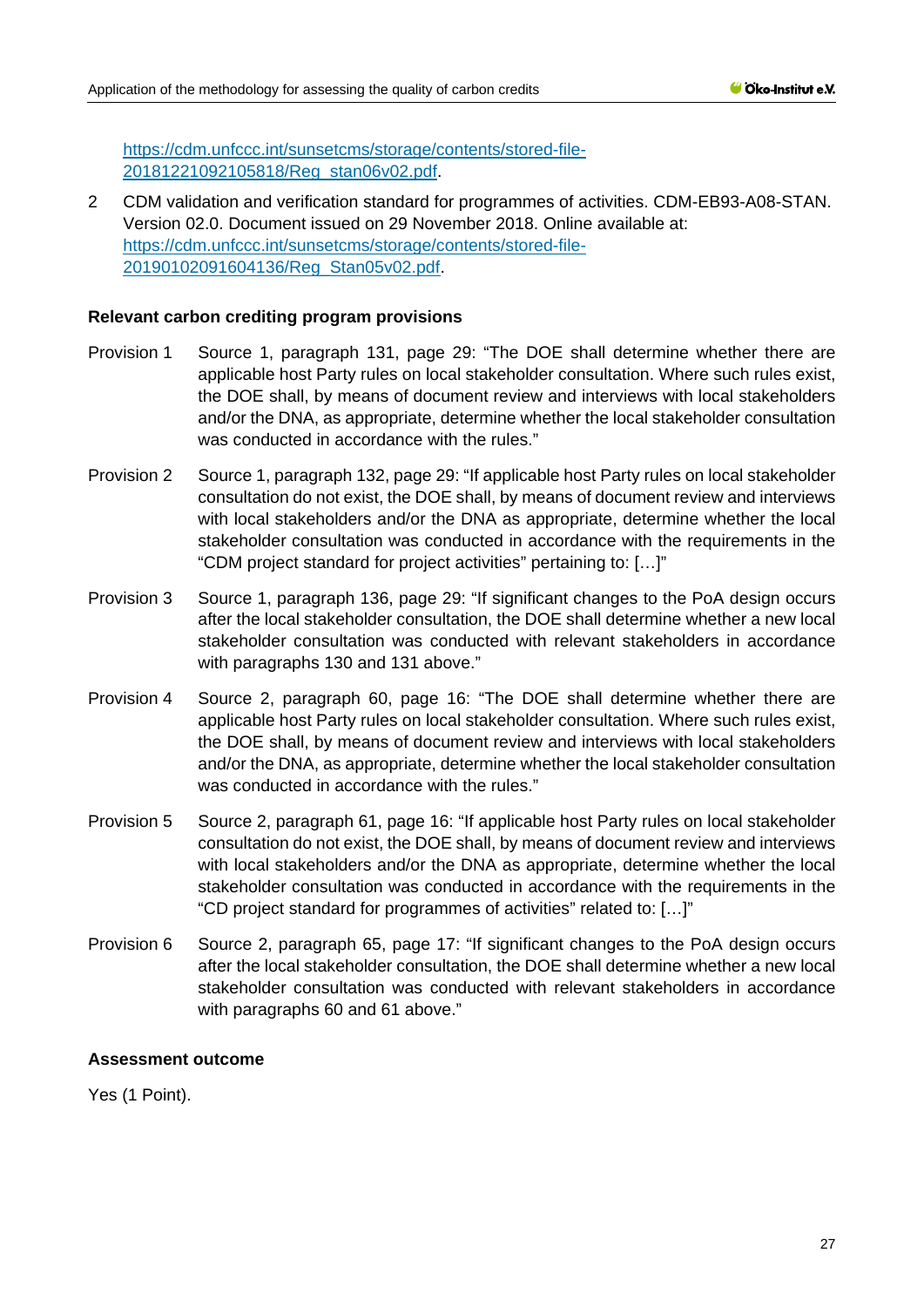### **Justification of assessment**

The program does require that project validation and verification entities interview local stakeholders to assess whether the consultation was conducted according to the applicable rules.

# **Indicator 6.1.26**

### **Relevant scoring methodology provisions**

"The program requires that projects be subject to public consultation on the global level via online facilities (e.g., submitting comments on an online platform or portal) prior to project registration."

### **Information sources considered**

- 1 CDM project cycle procedure for project activities. CDM-EB93-A06-PROC. Version 02.0. Document issued on 29 November 2018. Online available at: [https://cdm.unfccc.int/sunsetcms/storage/contents/stored-file-](https://cdm.unfccc.int/sunsetcms/storage/contents/stored-file-20181221092024737/PC_proc03v02.pdf)[20181221092024737/PC\\_proc03v02.pdf.](https://cdm.unfccc.int/sunsetcms/storage/contents/stored-file-20181221092024737/PC_proc03v02.pdf)
- 2 CDM project cycle procedure for programmes of activities. CDM-EB93-A09-PROC. Version 02.0. Document issued on 29 November 2018. Online available at: [https://cdm.unfccc.int/sunsetcms/storage/contents/stored-file-](https://cdm.unfccc.int/sunsetcms/storage/contents/stored-file-20181221092012422/PC_proc02v02.pdf)[20181221092012422/PC\\_proc02v02.pdf.](https://cdm.unfccc.int/sunsetcms/storage/contents/stored-file-20181221092012422/PC_proc02v02.pdf)

### **Relevant carbon crediting program provisions**

- Provision 1 Source 1, paragraph 17, page 9: "The project participants of a proposed CDM project activity shall complete a PDD, in accordance with the "CDM project standard for project activities", and submit it together with supporting documentation to the DOE contracted by the project participants to perform validation of the project activity."
- Provision 2 Source 1, paragraph 18, page 9: "The DOE shall make the PDD publicly available through a dedicated interface on the UNFCCC CDM website for global stakeholder consultation. The duration of the period for submission of comments for the global stakeholder consultation shall be 30 days, except with respect to large-scale afforestation and reforestation (A/R) CDM project activities, for which the duration shall be 45 days."
- Provision 3 Source 2, paragraph 10, page 8: "The DOE shall make the PoA-DD publicly available through a dedicated interface on the UNFCCC CDM website for global stakeholder consultation. The duration of the period for submission of comments for the global stakeholder consultation shall be 30 days except with respect to large-scale afforestation and reforestation (A/R) CDM PoAs, for which the duration shall be 45 days."

### **Assessment outcome**

Yes (1 Point).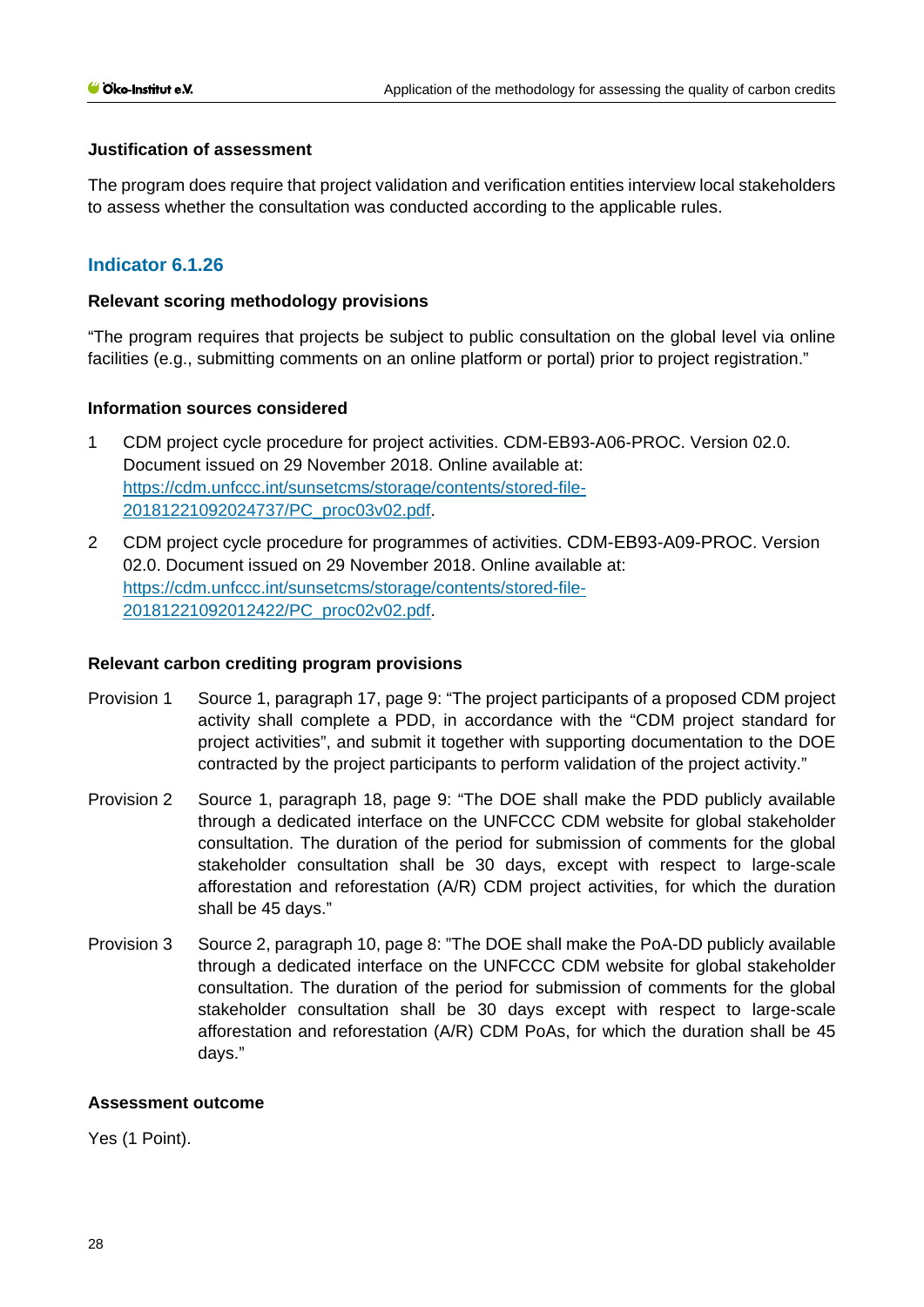### **Justification of assessment**

The above documentation clearly specifies that the indicator is fulfilled.

# **Indicator 6.1.27**

### **Relevant scoring methodology provisions**

"The program requires that global public consultations of projects make available key information on the project, such as the project design documents and any supplemental project documentation."

### **Information sources considered**

- 1 CDM project cycle procedure for project activities. CDM-EB93-A06-PROC. Version 02.0. Document issued on 29 November 2018. Online available at: [https://cdm.unfccc.int/sunsetcms/storage/contents/stored-file-](https://cdm.unfccc.int/sunsetcms/storage/contents/stored-file-20181221092024737/PC_proc03v02.pdf)[20181221092024737/PC\\_proc03v02.pdf.](https://cdm.unfccc.int/sunsetcms/storage/contents/stored-file-20181221092024737/PC_proc03v02.pdf)
- 2 CDM project cycle procedure for programmes of activities. CDM-EB93-A09-PROC. Version 02.0. Document issued on 29 November 2018. Online available at: [https://cdm.unfccc.int/sunsetcms/storage/contents/stored-file-](https://cdm.unfccc.int/sunsetcms/storage/contents/stored-file-20181221092012422/PC_proc02v02.pdf)[20181221092012422/PC\\_proc02v02.pdf.](https://cdm.unfccc.int/sunsetcms/storage/contents/stored-file-20181221092012422/PC_proc02v02.pdf)

### **Relevant carbon crediting program provisions**

- Provision 1 Source 1, paragraph 17, page 9: "The project participants of a proposed CDM project activity shall complete a PDD, in accordance with the "CDM project standard for project activities", and submit it together with supporting documentation to the DOE contracted by the project participants to perform validation of the project activity."
- Provision 2 Source 1, paragraph 18, page 9: "The DOE shall make the PDD publicly available through a dedicated interface on the UNFCCC CDM website for global stakeholder consultation. The duration of the period for submission of comments for the global stakeholder consultation shall be 30 days, except with respect to large-scale afforestation and reforestation (A/R) CDM project activities, for which the duration shall be 45 days."
- Provision 3 Source 1, paragraph 19, page 9: "When submitting the PDD through the dedicated interface, the DOE shall provide the following information to be made publicly available on the UNFCCC CDM website:

(a) Reference to any previous publication of the PDD for public comments on the UNFCCC CDM website;

(b) The summary report of the comments received from local stakeholders during the local stakeholder consultation and how they have been taken into account;

(c) A summary of the environmental impact assessment report of the proposed CDM project activity, if the environmental impact assessment was conducted in accordance with the "CDM project standard for project activities"."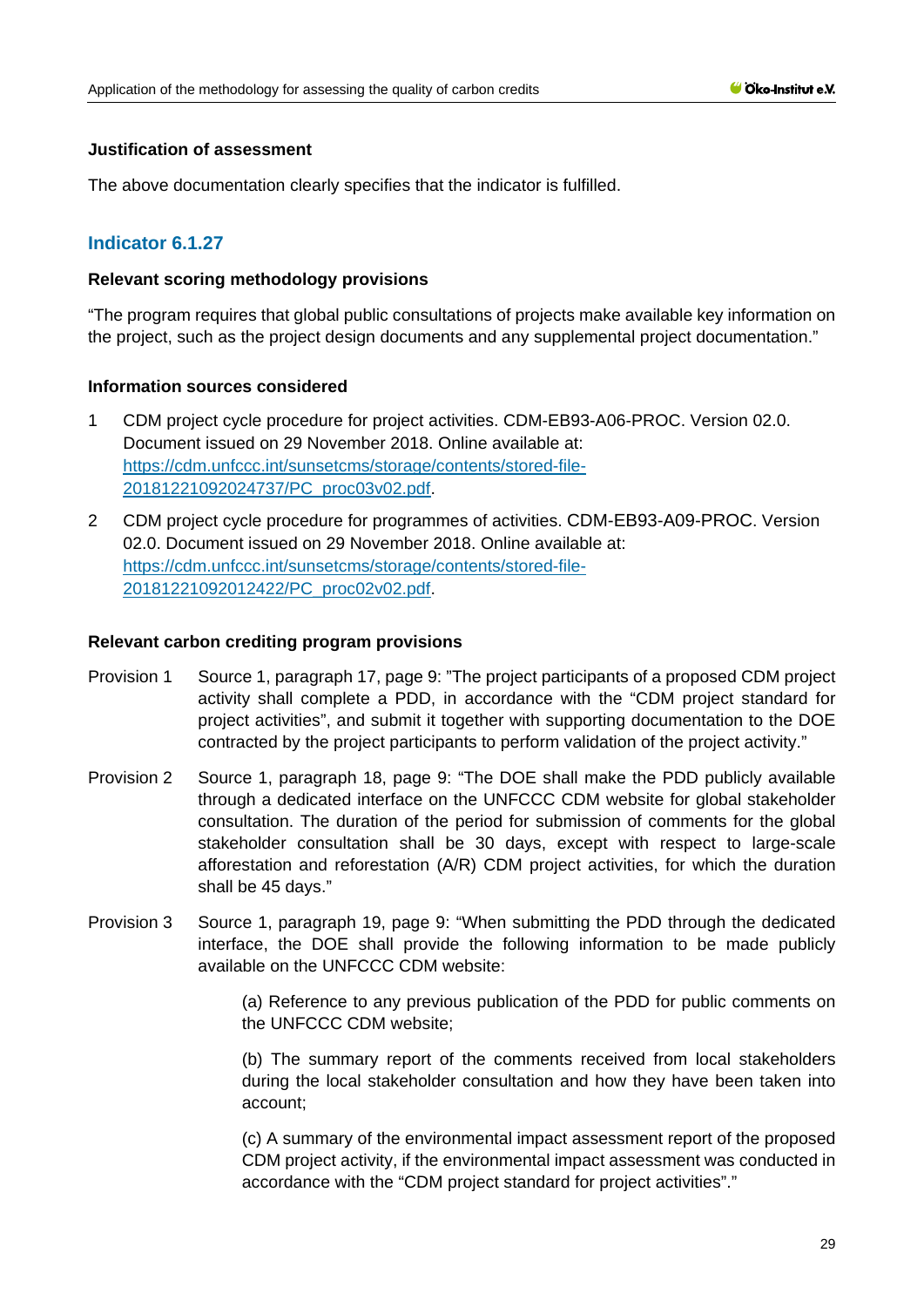- Provision 4 Source 2, paragraph 7, page 7: "The coordinating/managing entity of a proposed CDM PoA shall complete a programme of activities design document (PoA-DD), in accordance with the "CDM project standard for programmes of activities", and submit it together with supporting documentation to the DOE contracted by the coordinating/managing entity or the project participants to perform validation of the PoA."
- Provision 5 Source 2, paragraph 8, page 7: "The PoA-DD shall include a generic CPA-DD part (hereinafter referred to as generic CPA-DD), which:

(a) Describes the technologies/measures to be employed and/or implemented by the corresponding CPAs, including a description of their common features;

(b) Defines the conditions and circumstances under which technologies/measures may be included as CPAs in the PoA, by establishing eligibility criteria for inclusion of CPAs in the PoA;

(c) Specifies how the corresponding CPAs are to be designed to ensure that they comply with all applicable CDM rules and requirements, including the requirements in the "CDM project standard for programmes of activities" and in the applied methodologies, the applied standardized baselines and any other standards, methodologies, methodological tools and guidelines applied in accordance with the applied methodologies (hereinafter "any other standards, methodologies, methodological tools and guidelines (to be) applied in accordance with the selected(applied) methodologies" are collectively referred to as the other (applied) methodological regulatory documents)."

- Provision 6 Source 2, paragraph 10, page 8: "The DOE shall make the PoA-DD publicly available through a dedicated interface on the UNFCCC CDM website for global stakeholder consultation. The duration of the period for submission of comments for the global stakeholder consultation shall be 30 days except with respect to large-scale afforestation and reforestation (A/R) CDM PoAs, for which the duration shall be 45 days."
- Provision 7 Source 2, paragraph 11, page 8: "When submitting the PoA-DD through the dedicated interface, the DOE shall provide the following information, to be made publicly available on the UNFCCC CDM website:

(a) Reference to any previous publication of the PoA-DD for public comments on the UNFCCC CDM website;

(b) The summary report of the comments received from local stakeholders during the local stakeholder consultation and how they have been taken into account, if local stakeholder consultation was conducted at the PoA level;

(c) A summary of the environmental impact assessment report of the proposed CDM PoA, if the environmental impact assessment was conducted for the PoA in accordance with the "CDM project standard for programmes of activities";

(d) The CPA inclusion template, using the "Component project activity inclusion (CME inclusion) form" (CDM-CPA-INC-CME-FORM) if: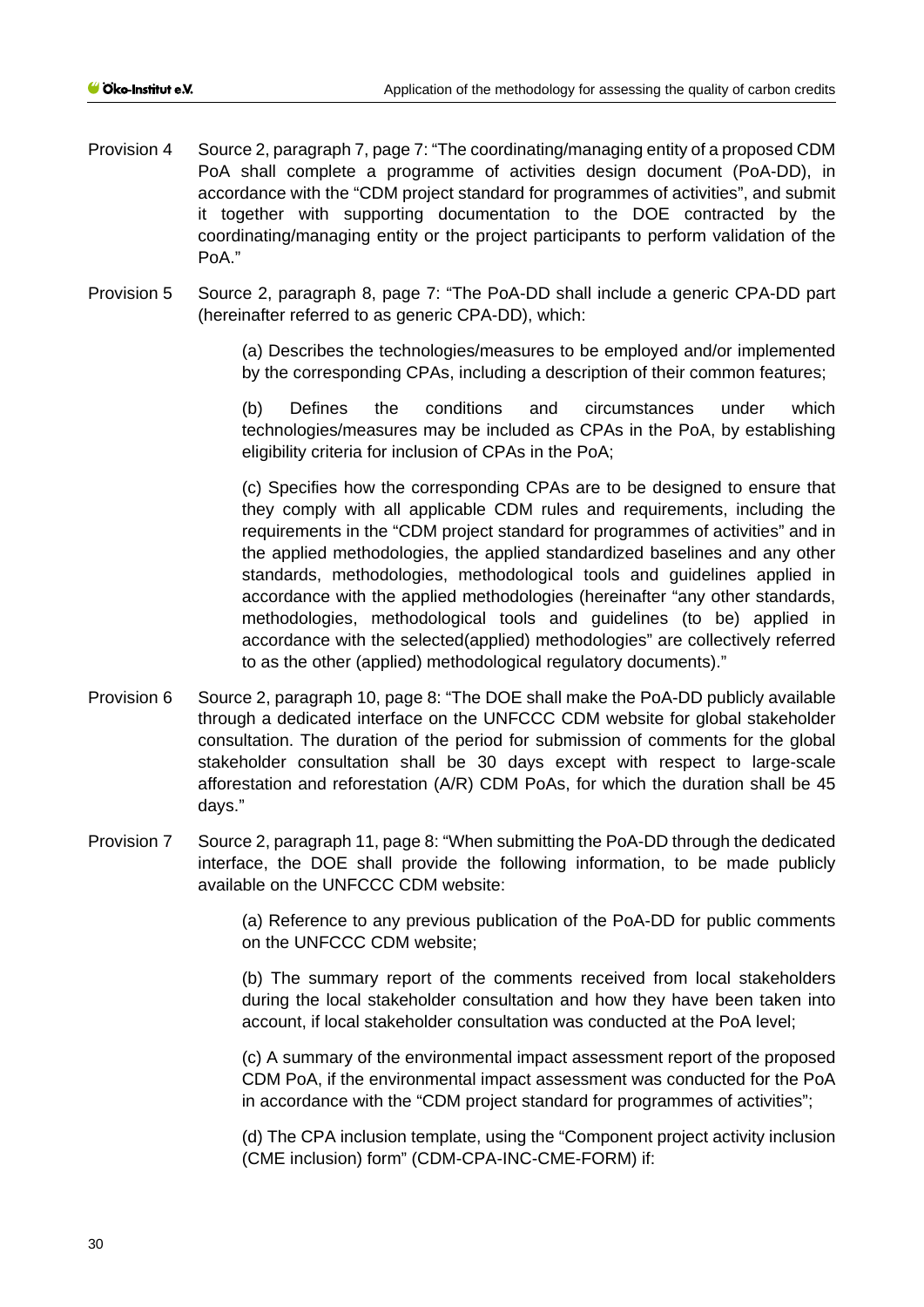(i) It is indicated in a generic CPA-DD that the corresponding CPAs are deemed automatically additional in accordance with the "Methodological tool: Demonstration of additionality of microscale project activities"; and

(ii) The coordinating/managing entity intends to include such CPAs without validation by a DOE prior to inclusion."

# **Assessment outcome**

Yes (1 Point).

# **Justification of assessment**

The above documentation clearly specifies that the indicator is fulfilled.

# **Open questions**

None.

# **Recommendations for improvement of the methodology**

None.

# **Indicator 6.1.28**

# **Relevant scoring methodology provisions**

"The program requires that input received through global public consultations of projects is publicly documented, that the project owners must take due account of the inputs received, and that it is publicly documented how inputs received are addressed."

# **Information sources considered**

- 1 CDM project cycle procedure for project activities. CDM-EB93-A06-PROC. Version 02.0. Document issued on 29 November 2018. Online available at: [https://cdm.unfccc.int/sunsetcms/storage/contents/stored-file-](https://cdm.unfccc.int/sunsetcms/storage/contents/stored-file-20181221092024737/PC_proc03v02.pdf)[20181221092024737/PC\\_proc03v02.pdf.](https://cdm.unfccc.int/sunsetcms/storage/contents/stored-file-20181221092024737/PC_proc03v02.pdf)
- 2 CDM project cycle procedure for programmes of activities. CDM-EB93-A09-PROC. Version 02.0. Document issued on 29 November 2018. Online available at: [https://cdm.unfccc.int/sunsetcms/storage/contents/stored-file-](https://cdm.unfccc.int/sunsetcms/storage/contents/stored-file-20181221092012422/PC_proc02v02.pdf)[20181221092012422/PC\\_proc02v02.pdf.](https://cdm.unfccc.int/sunsetcms/storage/contents/stored-file-20181221092012422/PC_proc02v02.pdf)
- 3 CDM validation and verification standard for project activities. CDM-EB93-A05-STAN. Version 02.0. Document issued on 29 November 2018. Online available at: [https://cdm.unfccc.int/sunsetcms/storage/contents/stored-file-](https://cdm.unfccc.int/sunsetcms/storage/contents/stored-file-20181221092105818/Reg_stan06v02.pdf)[20181221092105818/Reg\\_stan06v02.pdf.](https://cdm.unfccc.int/sunsetcms/storage/contents/stored-file-20181221092105818/Reg_stan06v02.pdf)
- 4. CDM validation and verification standard for programmes of activities. CDM-EB93-A08-STAN. Version 02.0. Document issued on 29 November 2018. Online available at: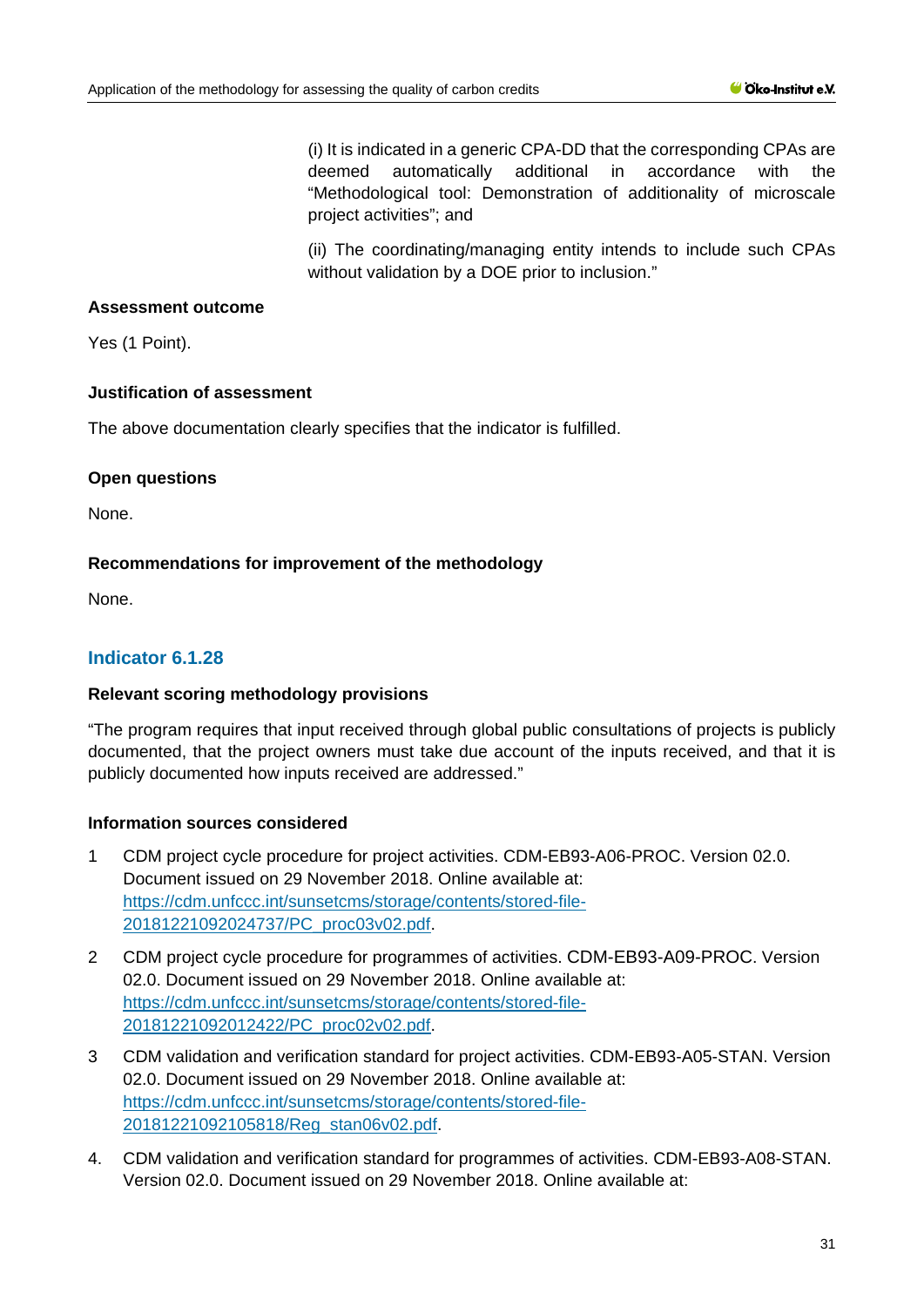[https://cdm.unfccc.int/sunsetcms/storage/contents/stored-file-](https://cdm.unfccc.int/sunsetcms/storage/contents/stored-file-20190102091604136/Reg_Stan05v02.pdf)[20190102091604136/Reg\\_Stan05v02.pdf.](https://cdm.unfccc.int/sunsetcms/storage/contents/stored-file-20190102091604136/Reg_Stan05v02.pdf)

### **Relevant carbon crediting program provisions**

- Provision 1 Source 1, paragraph 33, page 11-12: "Parties, stakeholders and UNFCCC accredited observers may submit comments, in English, on the validation requirements for the proposed CDM project to the DOE via a dedicated interface on the UNFCCC CDM website. The submitters of the comments shall provide the name and contact details of the individual or organization on whose behalf the comments are submitted. Comments from stakeholders shall:
	- (a) Be specific to the proposed CDM project activity;
	- (b) Be related to the compliance with applicable CDM rules and regulations."
- Provision 2 Source 1, paragraph 34, page 12: "The secretariat shall make the comments publicly available on the UNFCCC CDM website where the PDD is displayed, and shall remove those that the DOE has determined to be unauthentic in accordance with the "CDM validation and verification standard for project activities"."
- Provision 3 Source 1, paragraph 35, page 12: "After the completion of the local stakeholder consultation, local stakeholders may submit a complaint to the DNA(s) of the host Party(ies) if they find that the outcome of the local stakeholder consultation is not appropriately taken into account. The DOE shall request the DNA(s) to forward such complaints, if any, to the DOE and promptly forward them to the project participants during the validation in accordance with the "CDM validation and verification standard for project activities"."
- Provision 4 Source 2, paragraph 23, page 10: "Parties, stakeholders2 and UNFCCC accredited observers may submit comments, in English, on the validation requirements for the proposed CDM PoA to the DOE via a dedicated interface on the UNFCCC CDM website. The submitters of the comments shall provide the name and contact details of the individual or organization on whose behalf the comments are submitted. Comments from stakeholders shall:
	- (a) Be specific to the proposed CDM PoA;
	- (b) Be related to the compliance with applicable CDM rules and regulations."
- Provision 5 Source 2, paragraph 24, page 10: "The secretariat shall make the comments publicly available on the UNFCCC CDM website where the PoA-DD is displayed, and shall remove those that the DOE has determined to be unauthentic in accordance with the "CDM validation and verification standard for programmes of activities"."
- Provision 6 Source 2, paragraph 25, page 11: "After the completion of the local stakeholder consultation, local stakeholders may submit a complaint to the DNA(s) of the host Party(ies) if they find that the outcome of the local stakeholder consultation is not appropriately taken into account. The DOE shall request the DNA(s) to forward such complaints, if any, to the DOE and promptly forward them to the coordinating/managing entity during the validation in accordance with the "CDM validation and verification standard for programmes of activities"."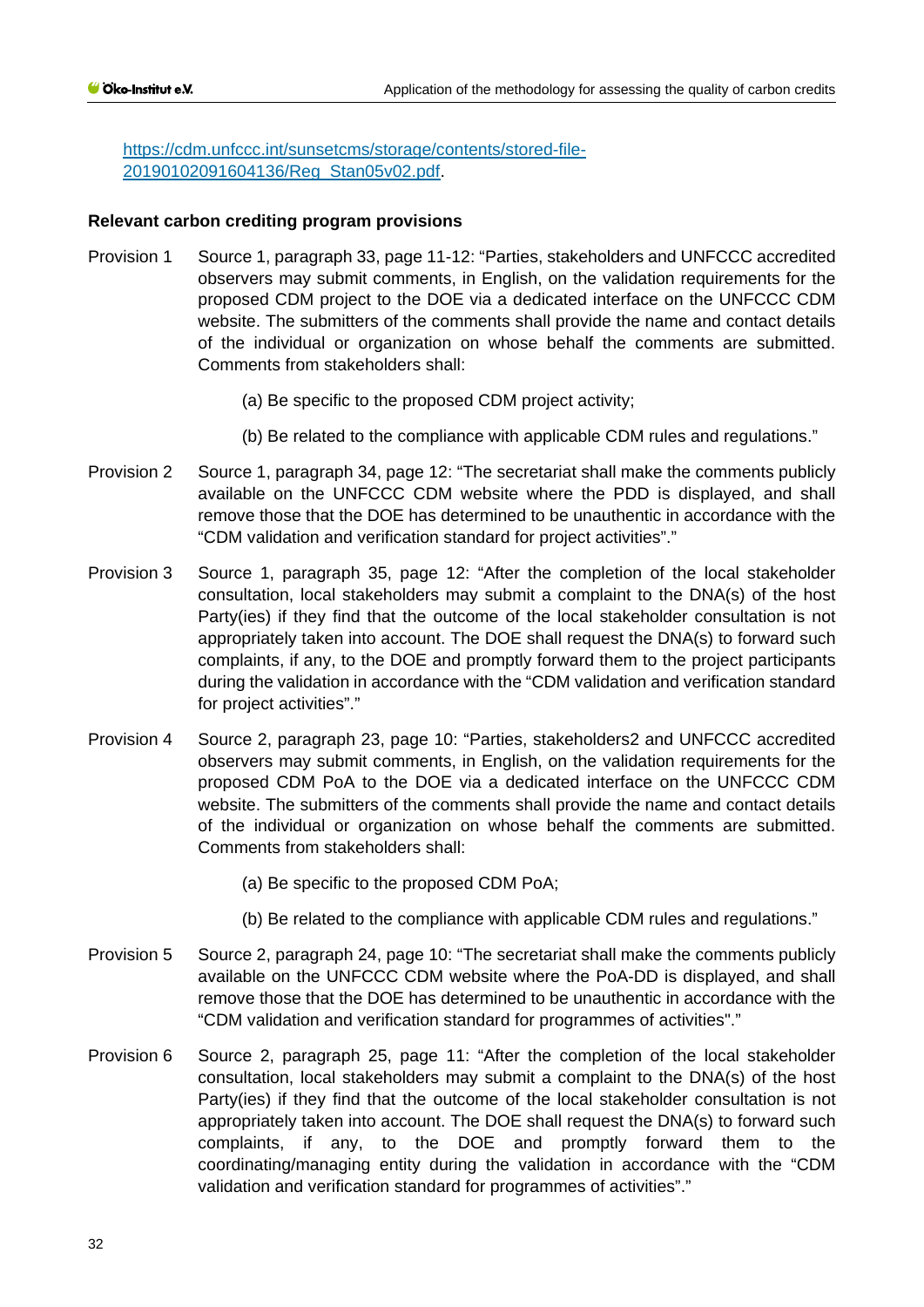- Provision 7 Source 3, paragraph 254, page 46: "The DOE shall determine whether authentic and relevant comments in the global stakeholder consultation were taken into due account in the PDD of the proposed CDM project activity."
- Provision 8 Source 3, paragraph 256, page 46: "In case of doubt, the DOE shall determine the authenticity of the name and contact details of the individual or organization on whose behalf the comments have been submitted."
- Provision 9 Source 3, paragraph 257, page 46: "Once the DOE has determined which submitted comments are authentic, it shall contact the secretariat to make them publicly available."
- Provision 10 Source 3, paragraph 258, page 47: "The DOE shall determine whether the authentic comments are relevant to the following defined scope of comments:

(a) The comment discusses issues specific to the proposed CDM project activity;

(b) The comment discusses issues related to the compliance with the relevant CDM rules and regulations."

- Provision 11 Source 3, paragraph 258, page 47: "The DOE shall request the project participants to address all the comments that it determined to be authentic and relevant in accordance with paragraphs 256 and 258 above."
- Provision 12 Source 3, paragraph 262, page 47: "A DOE shall make the revised PDD publicly available for global stakeholder consultation in accordance with the "CDM project cycle procedure for project activities" if it determines that:

(a) The project participants that have a contractual relationship with the DOE have been replaced;

(b) Significant changes have been made to the project design; or

(c) The selected methodologies, the selected standardized baselines and/or the combination thereof have been changed by the project participants, unless the change only involves the removal and no addition of methodologies and/or standardized baselines, and the removal of the methodologies and/or the standardized baselines does not affect the physical design of, and the end-use services provided by, the proposed CDM project activity."

- Provision 13 Source 3, paragraph 263, page 47: "If the DOE determines that significant changes have been made to the project design, the DOE may seek guidance from the Board on whether the revised PDD shall be published for global stakeholder consultation in accordance with the "CDM project cycle procedure for project activities"."
- Provision 14 Source 4, paragraph 159, page 32: "The DOE shall determine whether authentic and relevant comments in the global stakeholder consultation were taken into due account in the PoA-DD of the proposed CDM PoA."
- Provision 15 Source 4, paragraph 161, page 33: "In case of doubt, the DOE shall determine the authenticity of the name and contact details of the individual or organization on whose behalf the comments have been submitted."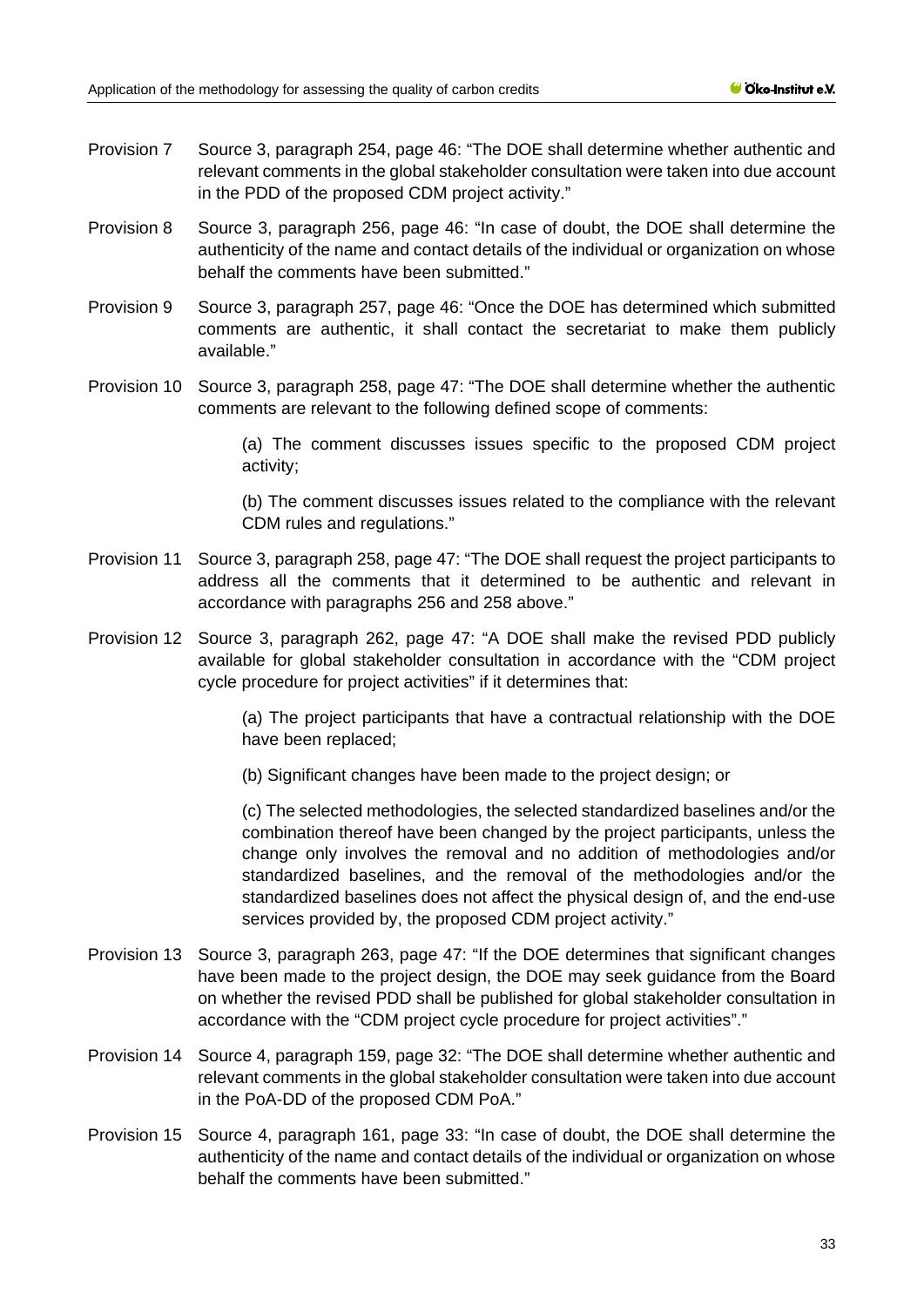- Provision 16 Source 4, paragraph 162, page 33: "Once the DOE has determined which submitted comments are authentic, it shall contact the secretariat to make them publicly available."
- Provision 17 Source 4, paragraph 163, page 33: "The DOE shall determine whether the authentic comments are relevant to the following defined scope of comments:

(a) The comment discusses issues specific to the proposed CDM PoA;

(b) The comment discusses issues related to compliance with the relevant CDM rules and requirements."

- Provision 18 Source 4, paragraph 164, page 33: "The DOE shall request the coordinating/managing entity to address all the comments that it determined to be authentic and relevant in accordance with paragraphs 161 and 163 above."
- Provision 19 Source 4, paragraph 167, page 33: "A DOE shall make the revised PoA-DD publicly available for global stakeholder consultation in accordance with the "CDM project cycle procedure for programmes of activities" if it determines that:

(a) The project participants or the coordinating/managing entity that have a contractual relationship with the DOE have been replaced;

(b) Significant changes have been made to the PoA design; or

(c) The selected methodologies, the selected standardized baselines and/or the combination thereof have been changed by the coordinating/managing entity, unless the change only involves the removal and no addition of methodologies and/or standardized baselines, and the removal of the methodologies and/or the standardized baselines does not affect the physical design of, and the enduse services provided by, CPAs corresponding to the generic CPAs that apply the methodologies and the standardized baselines that remain (i.e. the methodologies and, where applicable, the standardized baselines that were not removed)."

- Provision 20 Source 4, paragraph 168, page 33: "If the DOE determines that significant changes have been made to the PoA design, the DOE may seek guidance from the Board on whether the revised PoA-DD shall be published for global stakeholder consultation in accordance with the "CDM project cycle procedure for programmes of activities"."
- Provision 21 Source 3, paragraph 271, page 49: "The DOE shall report the results of its assessment in the validation report."
- Provision 22 Source 3, paragraph 272, page 49: "In its validation report, the DOE shall provide the following:

(a) A summary of the validation process and its conclusions;

(b) Results of the dialogue between the DOE and the project participants, as well as any adjustments made to the project design following the stakeholder consultation. It shall reflect the responses to CARs and CLs, the identification of FARs, and discussions on and revisions to the project documentation;"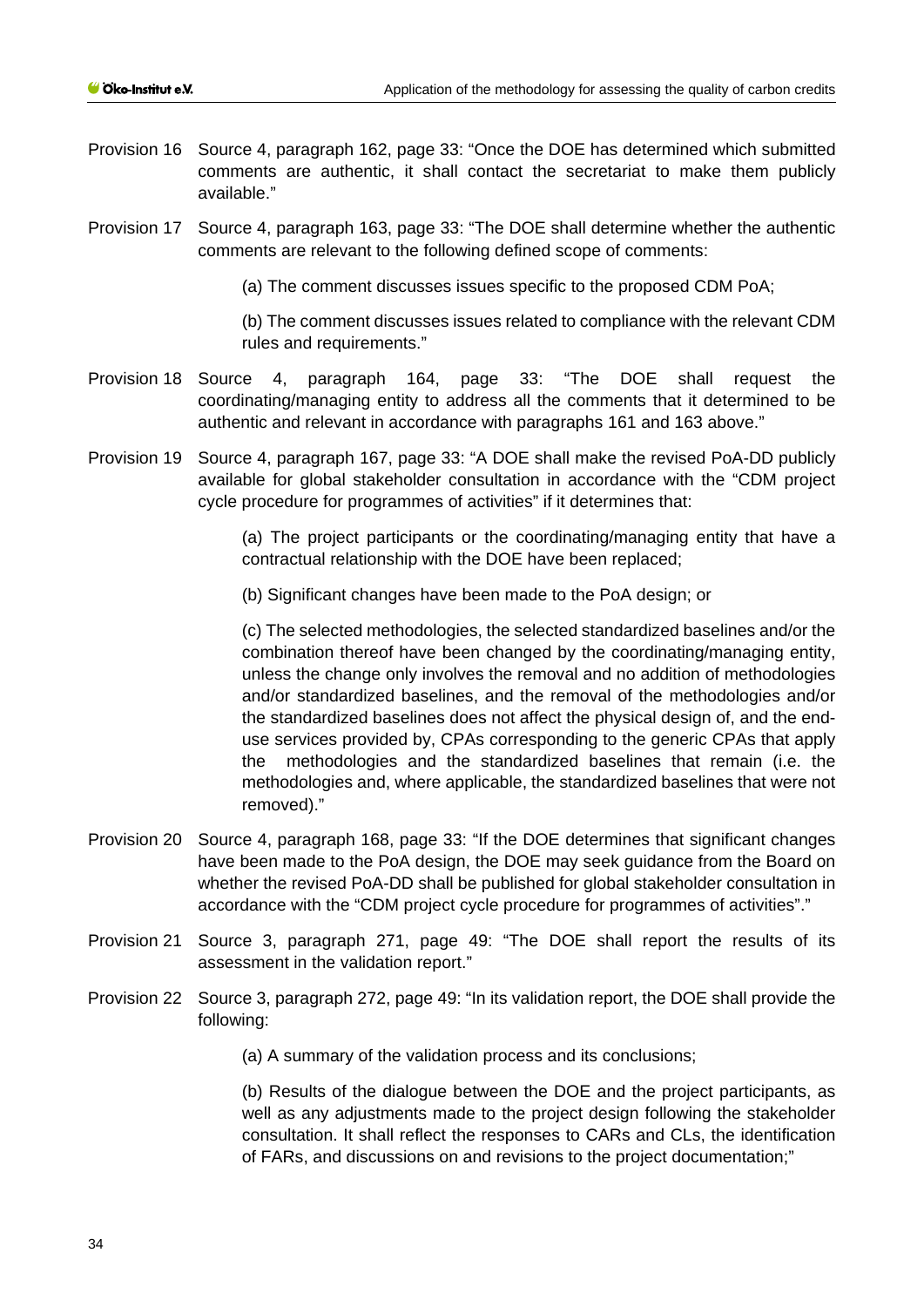Provision 23 Source 1, paragraph 155, page 29: "The secretariat shall make the revised PDD and the validation by the DOE publicly available on the UNFCCC CDM website. This version of the PDD shall be applied for future requests for issuance."

### **Assessment outcome**

Yes (1 Point).

### **Justification of assessment**

The program provisions do require a public documentation of comments from the global public consultations and that these inputs are addressed, for projects activities and programmes of activities (Provision 2, Provision 5, Provision 11, and Provision 18). It is only required that the project documents need to be revised based on the inputs and the auditor needs to check if the inputs have been incorporated into the revised project documentation (Provision 12 and Provision 23). The project documentation can be found on the website and Provision 23 implies that the PDD and validation report are publicly available too. The indicator is therefore considered to be fulfilled.

# **Indicator 6.1.29**

### **Relevant scoring methodology provisions**

"The program requires that a validation and verification entity assesses whether the project owners have taken due account of all inputs received in the global stakeholder consultation."

### **Information sources considered**

- 1 CDM validation and verification standard for project activities. CDM-EB93-A05-STAN. Version 02.0. Document issued on 29 November 2018. Online available at: [https://cdm.unfccc.int/sunsetcms/storage/contents/stored-file-](https://cdm.unfccc.int/sunsetcms/storage/contents/stored-file-20181221092105818/Reg_stan06v02.pdf)[20181221092105818/Reg\\_stan06v02.pdf.](https://cdm.unfccc.int/sunsetcms/storage/contents/stored-file-20181221092105818/Reg_stan06v02.pdf)
- 2 CDM validation and verification standard for programmes of activities. CDM-EB93-A08-STAN. Version 02.0. Document issued on 29 November 2018. Online available at: [https://cdm.unfccc.int/sunsetcms/storage/contents/stored-file-](https://cdm.unfccc.int/sunsetcms/storage/contents/stored-file-20190102091604136/Reg_Stan05v02.pdf)[20190102091604136/Reg\\_Stan05v02.pdf.](https://cdm.unfccc.int/sunsetcms/storage/contents/stored-file-20190102091604136/Reg_Stan05v02.pdf)

### **Relevant carbon crediting program provisions**

- Provision 1 Source 1, paragraph 254, page 46: "The DOE shall determine whether authentic and relevant comments in the global stakeholder consultation were taken into due account in the PDD of the proposed CDM project activity.
- Provision 2 Source 2, paragraph 159, page 32: "The DOE shall determine whether authentic and relevant comments in the global stakeholder consultation were taken into due account in the PoA-DD of the proposed CDM PoA."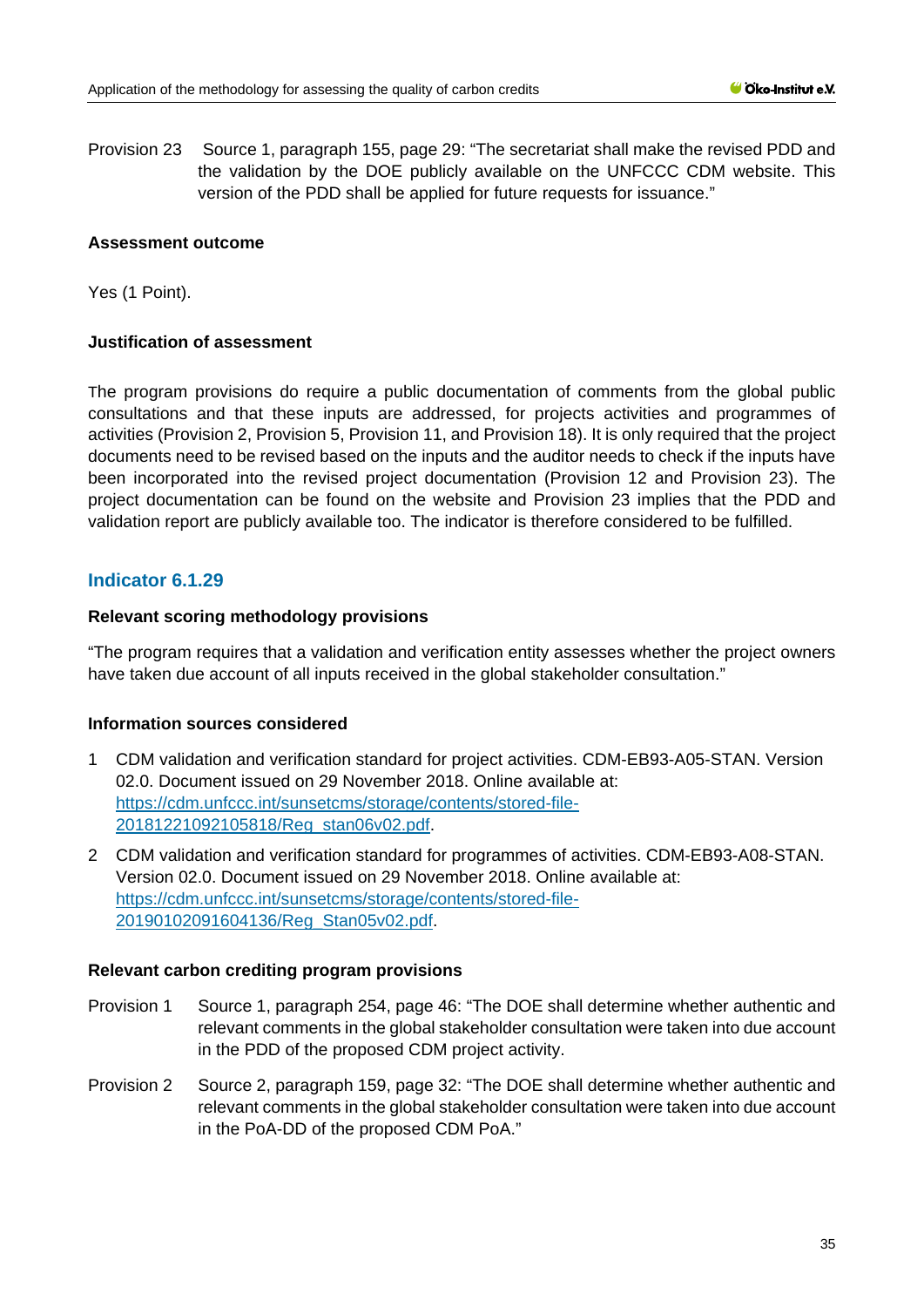### **Assessment outcome**

Yes (1 Point).

# **Justification of assessment**

The above documentation clearly specifies that the indicator is fulfilled.

# **Indicator 6.1.30**

### **Relevant scoring methodology provisions**

"The program has established provisions that allow the public (both global and local project stakeholders) to submit comments to the program about a project at any time during project operation. This includes provisions for the program's due consideration of the comments received and possible action to address the concern (e.g., halting the issuance of credits, deregistering the project, or requiring compensation for over-issuance)."

### **Information sources considered**

**-**

# **Relevant carbon crediting program provisions**

**-**

# **Assessment outcome**

No (0 Points)

# **Justification of assessment**

No such provision found.

# **Indicator 6.1.31**

# **Relevant scoring methodology provisions**

"The program provisions explicitly ban any violation of human rights by the project owner or any other entity involved in project design or implementation."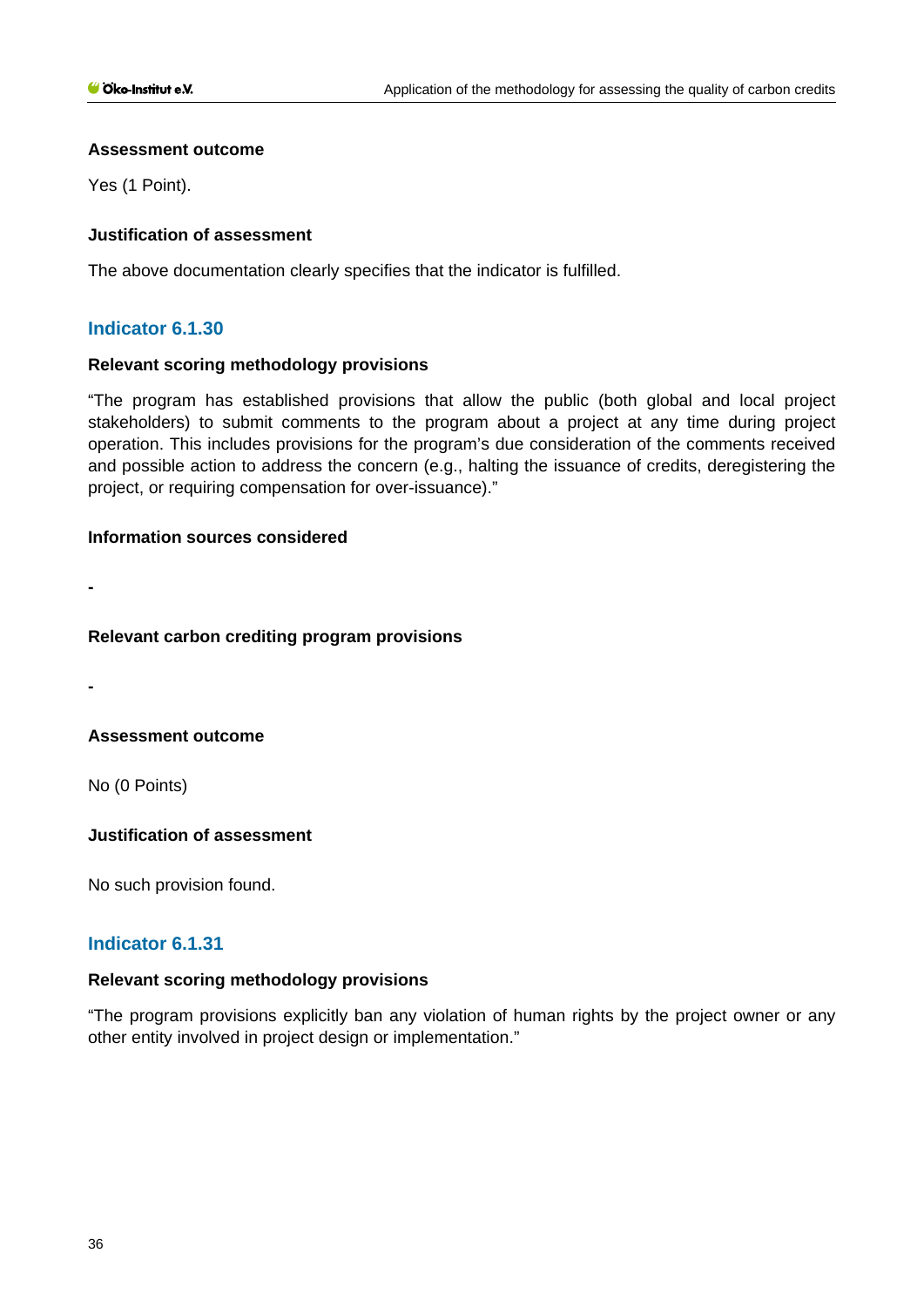**Relevant carbon crediting program provisions**

**-**

**-**

# **Assessment outcome**

No (0 Points)

# **Justification of assessment**

The Program has no such provisions.

# **Indicator 6.1.32**

### **Relevant scoring methodology provisions**

"The program has safeguards in place that require preserving and protecting cultural heritage in projects."**Information sources considered**

-

# **Relevant carbon crediting program provisions**

-

# **Assessment outcome**

No (0 Points).

# **Justification of assessment**

The CDM has no such provision in place.

# **Indicator 6.1.33**

# **Relevant scoring methodology provisions**

"The program has safeguards in place in relation to health that at least address the need to avoid or minimize the risks and impacts to (community) health, safety and security that may arise from projects."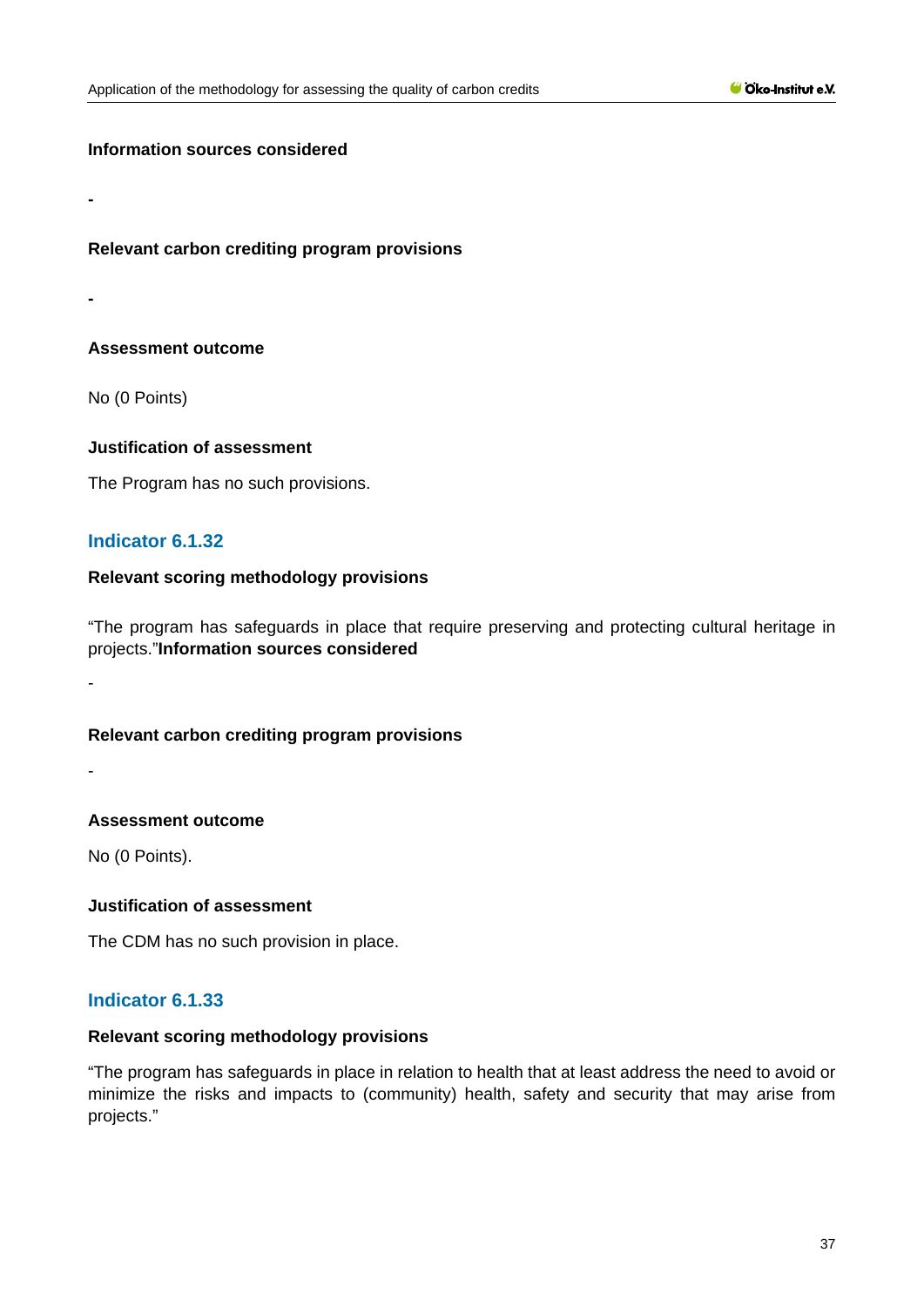### **Relevant carbon crediting program provisions**

-

-

# **Assessment outcome**

No (0 Points).

# **Justification of assessment**

The CDM has no such provisions in place.

# **Indicator 6.1.34**

### **Relevant scoring methodology provisions**

"The program provisions specifically require that projects avoid physical and economic displacement in its projects and that, in exceptional circumstances where avoidance is not possible, displacement occurs only with appropriate forms of legal protection and compensation as well as informed participation of those affected."

### **Information sources considered**

-

# **Relevant carbon crediting program provisions**

-

# **Assessment outcome**

No (0 Points)

# **Justification of assessment**

The CDM has no such provision in place.

# **Indicator 6.1.35**

# **Relevant scoring methodology provisions**

"The program has safeguards in place in relation to labour rights that at least require projects to ensure decent and safe working conditions, fair treatment, sound worker-management relationships and equal opportunity for workers."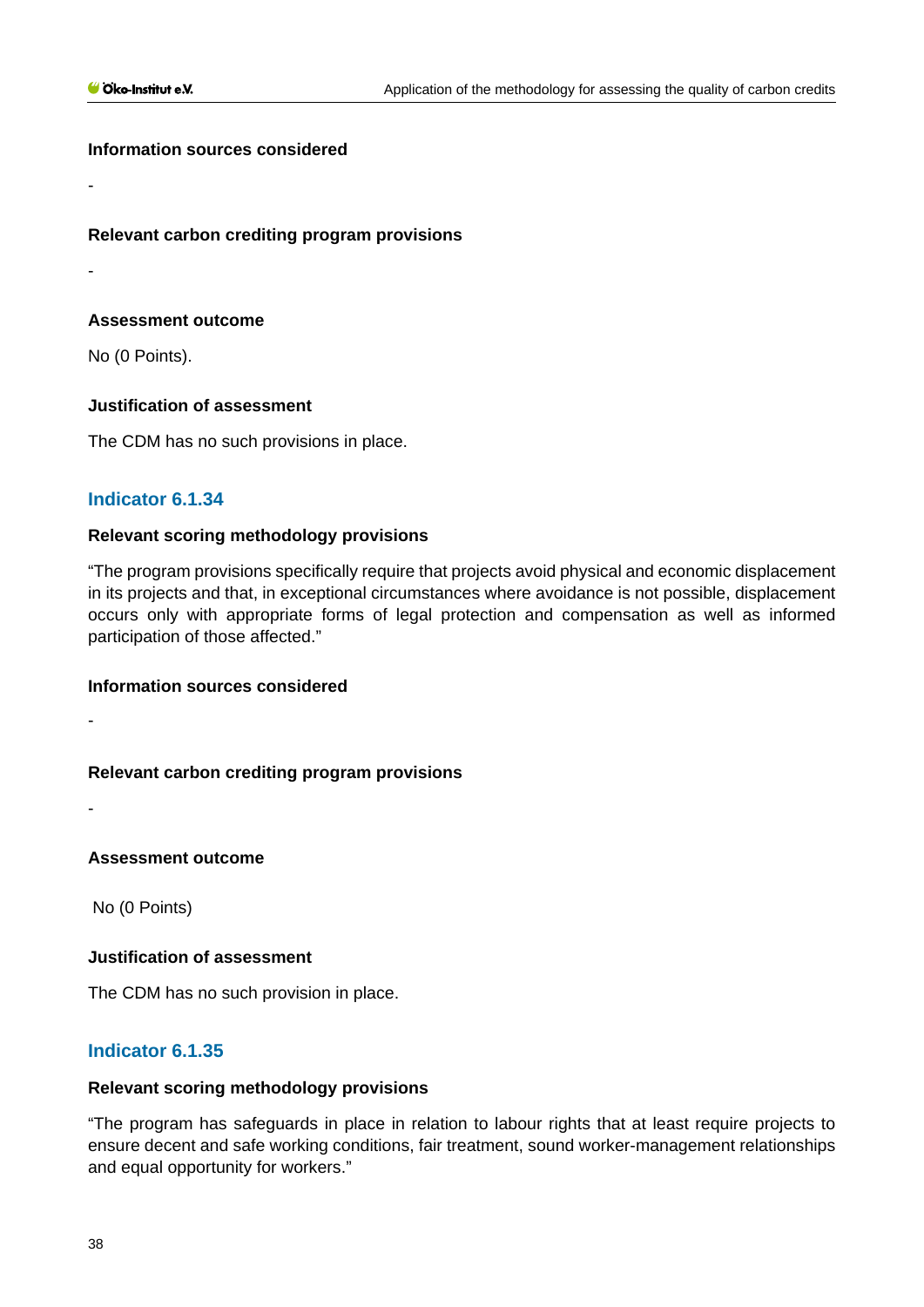### **Relevant carbon crediting program provisions**

-

-

### **Assessment outcome**

No (0 Points).

### **Justification of assessment**

The CDM has no such specific labour rights provision in place.

# **Indicator 6.1.36**

### **Relevant scoring methodology provisions**

The program has safeguards in place in relation to environmental issues that at least address air pollution, water pollution, soil and land protection, waste management, and biodiversity.

# **Information sources considered**

- 1 CDM project standard for project activities. CDM-EB93-A04-STAN. Version 02.0. Document issued on 29 November 2018. Online available at: [https://cdm.unfccc.int/sunsetcms/storage/contents/stored-file-](https://cdm.unfccc.int/sunsetcms/storage/contents/stored-file-20181221092046526/Reg_stan04v02.pdf)[20181221092046526/Reg\\_stan04v02.pdf.](https://cdm.unfccc.int/sunsetcms/storage/contents/stored-file-20181221092046526/Reg_stan04v02.pdf)
- 2 CDM project standard for programmes of activities. CDM-EB93-A04-STAN. Version 02.0. Document issued on 29 November 2018. Online available at: [https://cdm.unfccc.int/sunsetcms/storage/contents/stored-file-](https://cdm.unfccc.int/sunsetcms/storage/contents/stored-file-20181221092036152/Reg_stan03v02.pdf)[20181221092036152/Reg\\_stan03v02.pdf.](https://cdm.unfccc.int/sunsetcms/storage/contents/stored-file-20181221092036152/Reg_stan03v02.pdf)

### **Relevant carbon crediting program provisions**

- Provision 1 Source 1, paragraph 92, page 22: "The project participants shall carry out an analysis of the environmental impacts of the proposed CDM project activity, including transboundary impacts, and provide a summary of the analysis and references to all related documentation."
- Provision 2 Source 2, paragraph 45, page 13: "If the coordinating/managing entity has chosen to carry out the analysis of the environmental impacts for the whole PoA, it shall carry out the analysis, including transboundary impacts (or, in the case of a proposed A/R CDM PoA, impacts on biodiversity and natural ecosystems and impacts outside the programme boundary), and provide a summary of the analysis and references to all related documentation."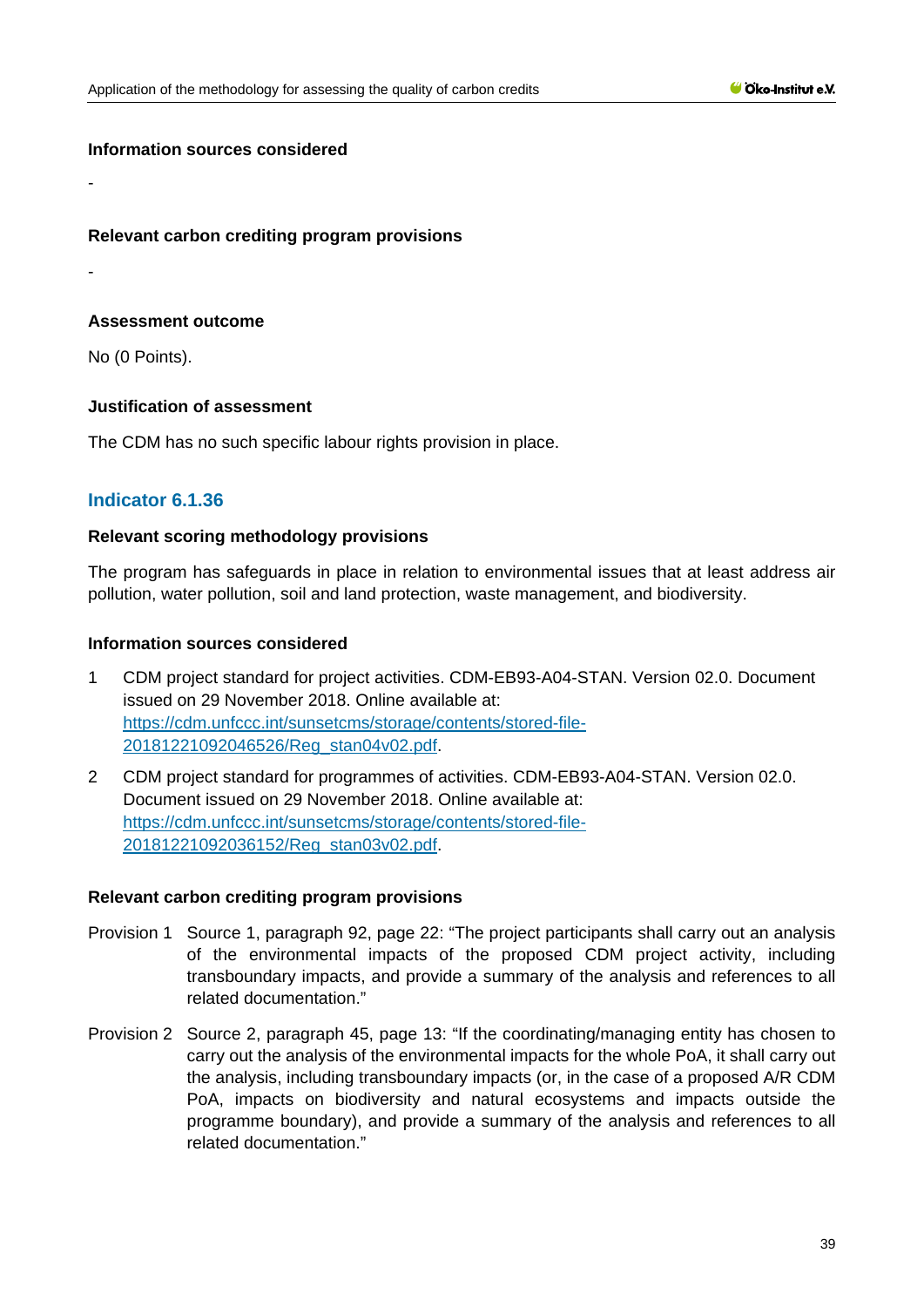### **Assessment outcome**

No (0 Points).

# **Justification of assessment**

The CDM program provisions do not fulfil all of the requirements of this indicator.

# **Indicator 6.1.37**

### **Relevant scoring methodology provisions**

"The program requires, at least for specific project types as defined by the program, the establishment of a specific benefits-sharing mechanism with local stakeholders (e.g., that part of carbon credit proceeds are made available for community activities)."

### **Information sources considered**

-

-

# **Relevant carbon crediting program provisions**

**Assessment outcome**

No (0 Points).

# **Justification of assessment**

The CDM does not require the establishment of a specific benefits sharing mechanism with local stakeholders.

# **Indicator 6.1.38**

# **Relevant scoring methodology provisions**

"The program explicitly prohibits the introduction of invasive non-native species, where relevant (e.g. land use projects)."

# **Information sources considered**

**Relevant carbon crediting program provisions**

-

-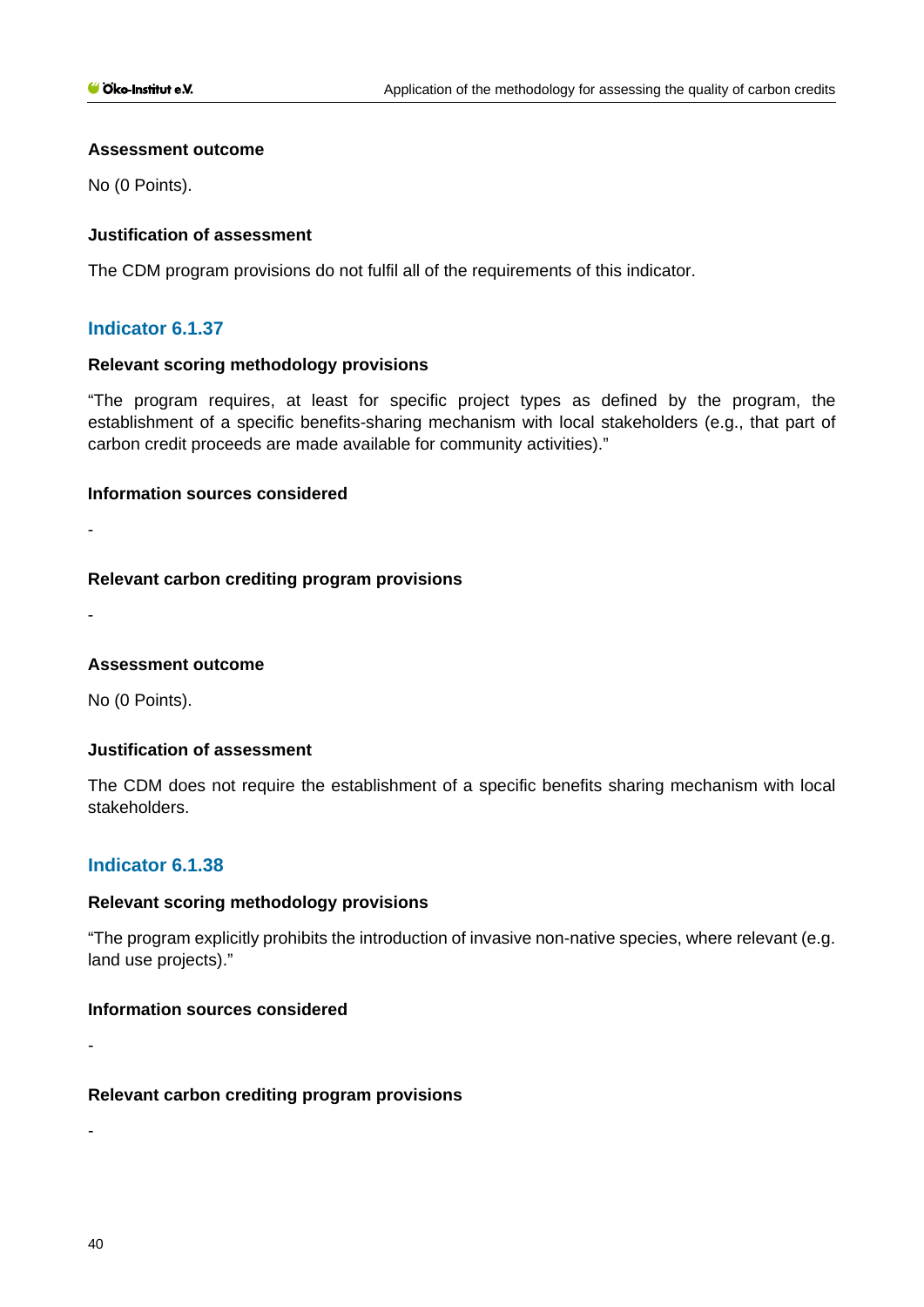### **Assessment outcome**

No (0 Points).

# **Justification of assessment**

The CDM does not explicitly prohibit the introduction of invasive non-native species.

# **Indicator 6.1.39**

### **Relevant scoring methodology provisions**

"The program requires experts to support processes dedicated to avoiding physical and economic displacement and to free, prior and informed consent from indigenous people.

OR

The program requires experts to support all safeguard processes which are included in the program's provisions."

# **Information sources considered**

**Relevant carbon crediting program provisions**

-

-

-

# **Assessment outcome**

No (0 Points).

# **Justification of assessment**

The program has no such provision.

# **Indicator 6.1.40**

### **Relevant scoring methodology provisions**

"The program provides specific guidance for how each of its safeguards should be applied (for example, similar to the guidance notes of the IFC)."

### **Information sources considered**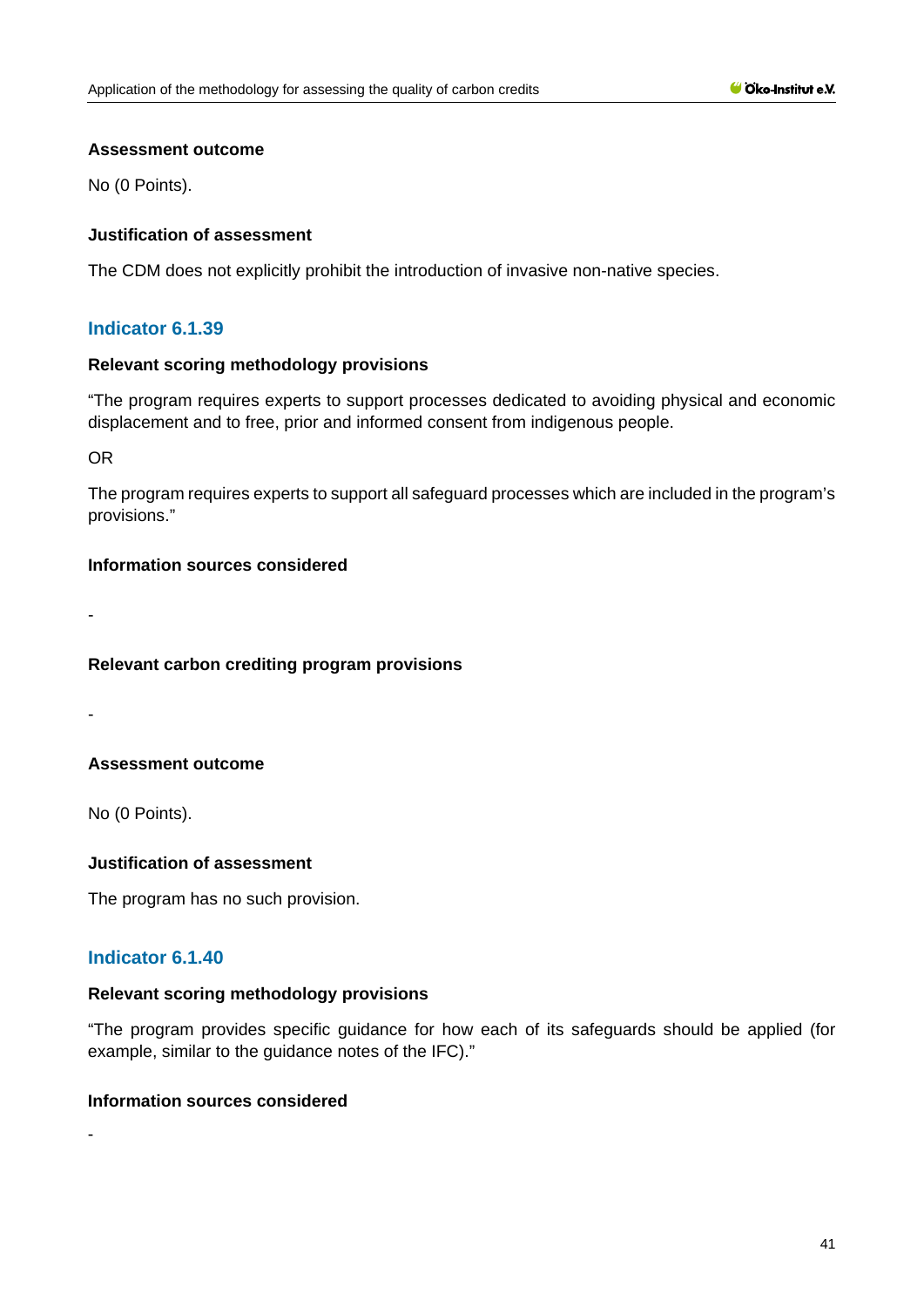# **Relevant carbon crediting program provisions**

**Assessment outcome**

No (0 Points).

-

-

-

### **Justification of assessment**

The program has no such specific guidance.

# **Indicator 6.1.41**

### **Relevant scoring methodology provisions**

"The program has a dedicated gender policy, strategy or action plan that integrates gender considerations and women empowerment into all aspects of its operations."

### **Information sources considered**

**Relevant carbon crediting program provisions**

**Assessment outcome**

No (0 Points).

### **Justification of assessment**

The CDM has no dedicated gender policy, strategy or action plan that integrates gender considerations and women empowerment into all aspects of its operations.

# **Indicator 6.1.42**

### **Relevant scoring methodology provisions**

"The program requires explicitly that stakeholder consultations are conducted in a gender sensitive manner, enabling equal participation."

# **Information sources considered**

-